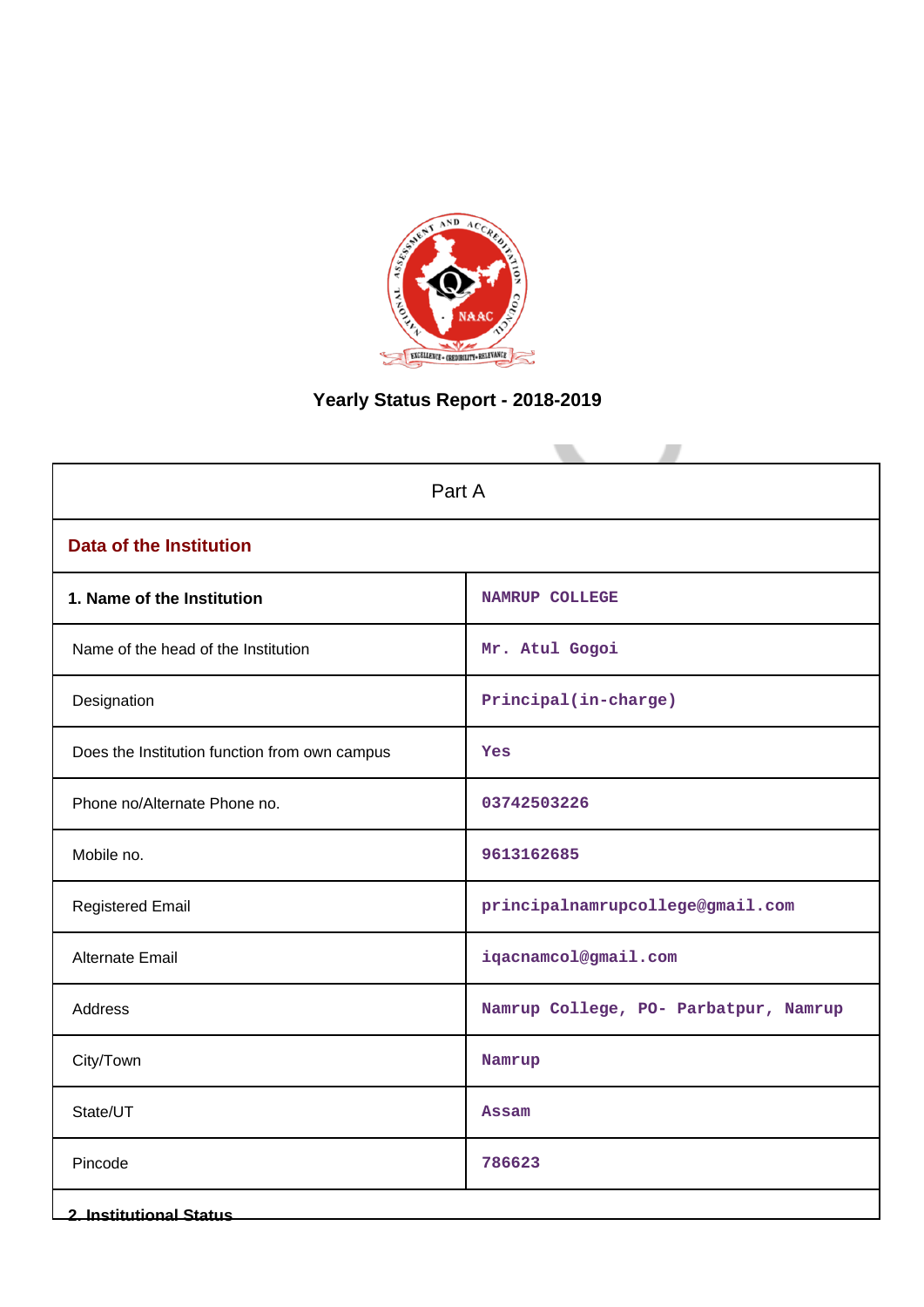| Affiliated / Constituent                                 | Affiliated                                                           |
|----------------------------------------------------------|----------------------------------------------------------------------|
| Type of Institution                                      | Co-education                                                         |
| Location                                                 | Rural                                                                |
| <b>Financial Status</b>                                  | Self financed and grant-in-aid                                       |
| Name of the IQAC co-ordinator/Director                   | Mr. Rupak Kr. Borgohain                                              |
| Phone no/Alternate Phone no.                             | 03742503226                                                          |
| Mobile no.                                               | 7638034626                                                           |
| <b>Registered Email</b>                                  | principalnamrupcollege@gmail.com                                     |
| <b>Alternate Email</b>                                   | iqacnamcol@gmail.com                                                 |
| 3. Website Address                                       |                                                                      |
| Web-link of the AQAR: (Previous Academic Year)           | https://namrupcollege.edu.in/uploads<br>/files/AOAR%202017-18(1).pdf |
| 4. Whether Academic Calendar prepared during<br>the year | Yes                                                                  |

if yes,whether it is uploaded in the institutional website:

## **5. Accrediation Details**

| Cycle | Grade | <b>CGPA</b> | Year of      | Validitv          |                   |
|-------|-------|-------------|--------------|-------------------|-------------------|
|       |       |             | Accrediation | Period From       | Period To         |
| -     |       | 2.27        | 2011         | $30 - Nov - 2011$ | $29 - Nov - 2016$ |

**6. Date of Establishment of IQAC 25-Feb-2004**

[https://namrupcollege.edu.in/uploads/fi](https://namrupcollege.edu.in/uploads/files/Academic%20Calender%202018-19.pdf) [les/Academic%20Calender%202018-19.pdf](https://namrupcollege.edu.in/uploads/files/Academic%20Calender%202018-19.pdf)

## **7. Internal Quality Assurance System**

| Quality initiatives by IQAC during the year for promoting quality culture |                                       |    |  |  |
|---------------------------------------------------------------------------|---------------------------------------|----|--|--|
| Item / Title of the quality initiative by<br>IQAC.                        | Number of participants/ beneficiaries |    |  |  |
| RUSA Finishing School<br>Programme under Equity<br>Initiative             | $23 - Aug - 2018$<br>04               | 41 |  |  |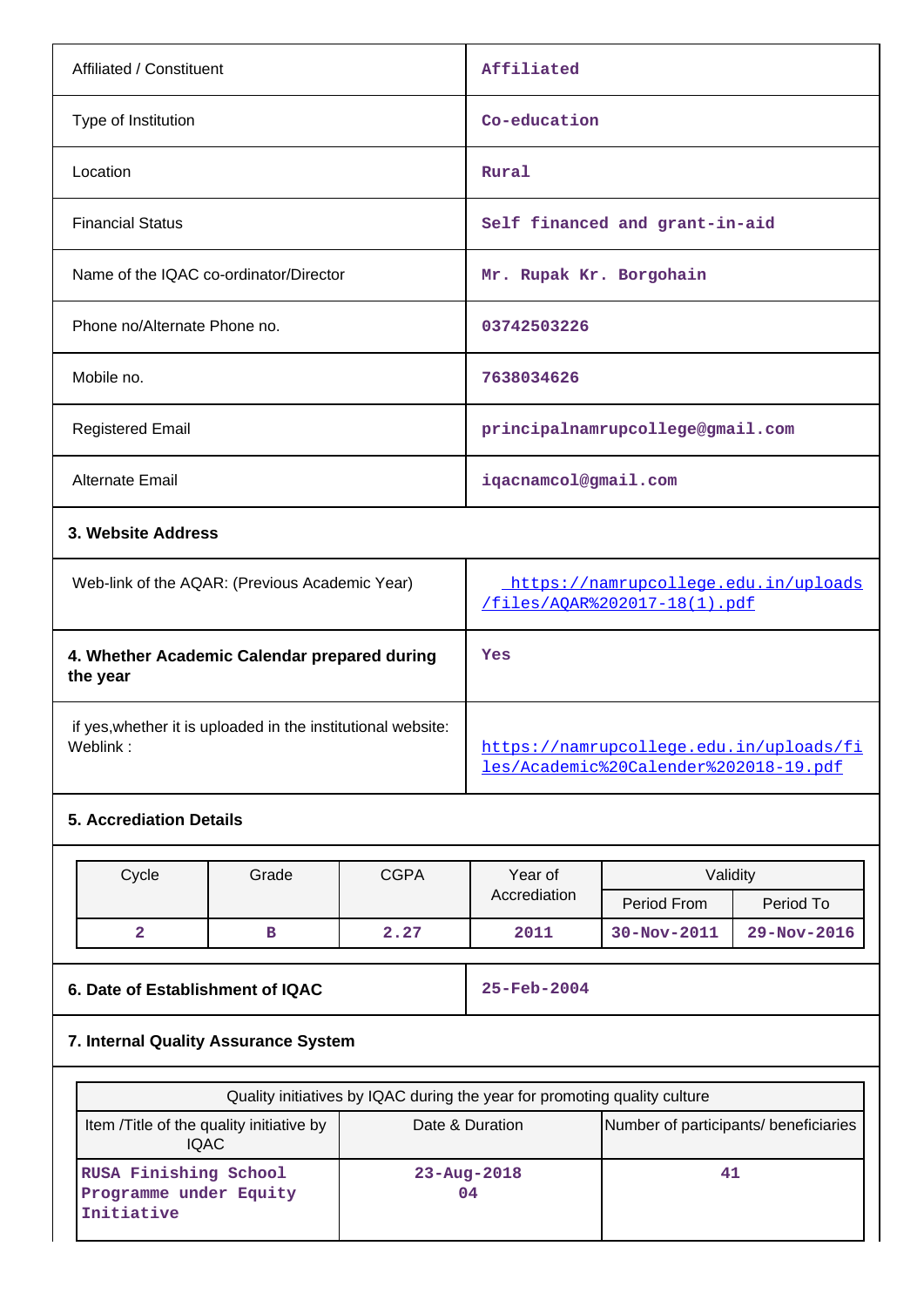| Student Feedback                                                                    | $20 - May - 2019$<br>01              | 104 |  |
|-------------------------------------------------------------------------------------|--------------------------------------|-----|--|
| Reconstruction of IQAC<br>sub-committees                                            | $01 - Apr - 2019$<br>01              | 9   |  |
| IQAC meeting (2nd)                                                                  | $01 - Apr - 2019$<br>01              | 9   |  |
| IQAC meeting (1st)                                                                  | $20 - Sep - 2018$<br>01              | 18  |  |
| Uploading college data on<br>management information<br>system of MHRD               | $25 - Feb - 2019$<br>01              | 5   |  |
| FDP programme on<br>Innovation & Rejuvenation<br>of Teaching in Higher<br>education | 47<br>$09 - \text{Feb} - 2019$<br>06 |     |  |
| View File                                                                           |                                      |     |  |

## **8. Provide the list of funds by Central/ State Government- UGC/CSIR/DST/DBT/ICMR/TEQIP/World Bank/CPE of UGC etc.**

| Institution/Departmen<br>t/Faculty                                      | Scheme                                                             | <b>Funding Agency</b> |           | Year of award with<br>duration | Amount         |
|-------------------------------------------------------------------------|--------------------------------------------------------------------|-----------------------|-----------|--------------------------------|----------------|
| Namrup College                                                          | Indoor Sports<br>Training<br>Facilities<br>(Final<br>Installment)  | <b>UGC</b>            |           | 2018<br>365                    | 7              |
| Namrup College                                                          | Establishment<br>of Biotech Hub                                    | <b>DBT</b>            |           | 2018<br>365                    | 5.24           |
| Namrup College                                                          | <b>Students</b><br>Excursion                                       | DHE (Assam)           |           | 2018<br>365                    | 1              |
| Namrup College                                                          | Library book<br>grant                                              | DHE (Assam)           |           | 2018<br>365                    | $\overline{2}$ |
| Namrup College                                                          | Equity<br>Initiative<br>--Finishing<br>School (3rd<br>Installment) | <b>RUSA</b>           |           | 2019<br>365                    | 1.15           |
| Namrup College                                                          | Infrastructure<br>Grant (3rd<br>Installment)                       | <b>RUSA</b>           |           | 2019<br>365                    | 45             |
|                                                                         |                                                                    |                       | View File |                                |                |
| 9. Whether composition of IQAC as per latest<br><b>NAAC</b> guidelines: |                                                                    |                       | Yes       |                                |                |
| Upload latest notification of formation of IQAC                         |                                                                    |                       | View File |                                |                |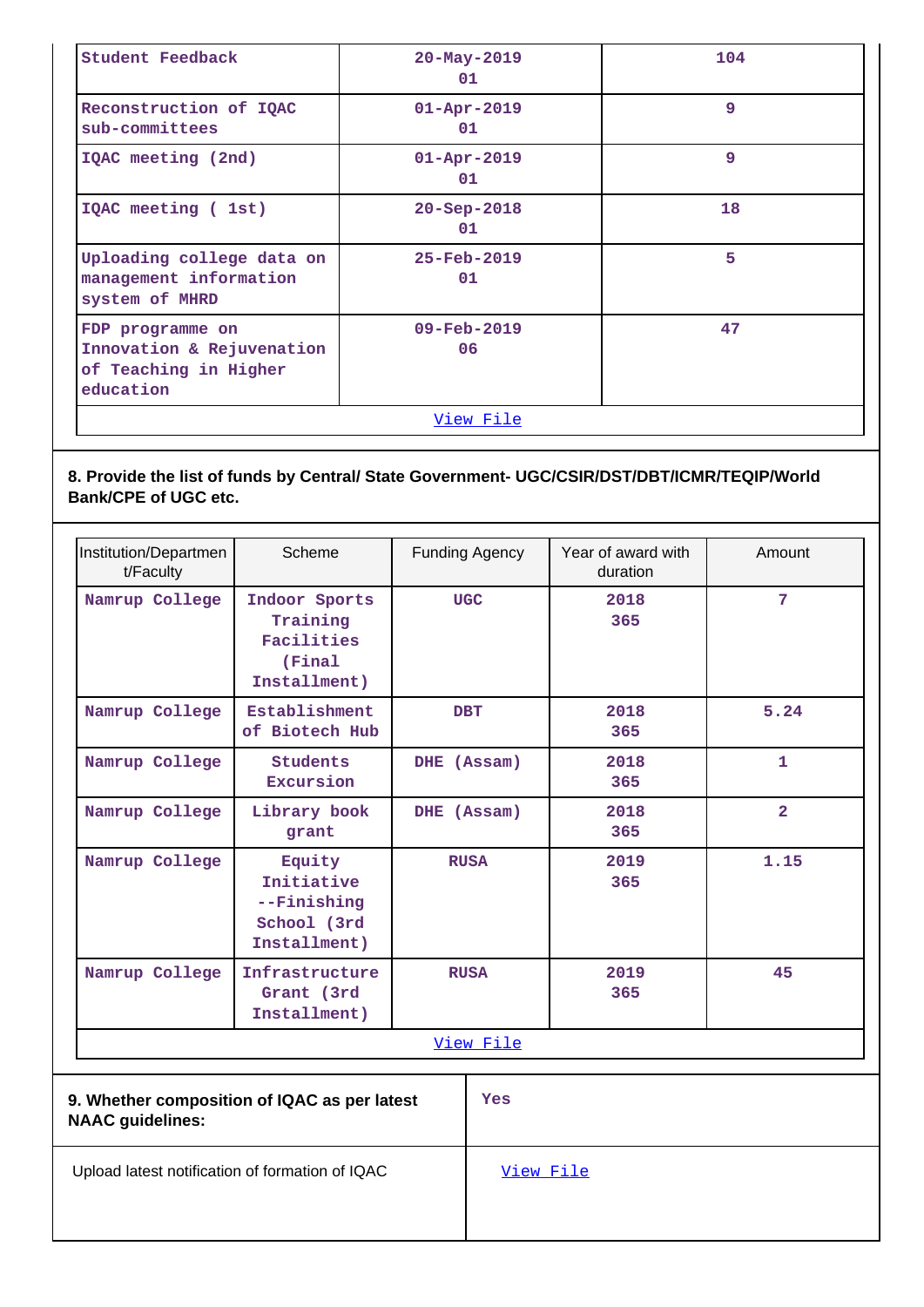| 10. Number of IQAC meetings held during the<br>year :                                                              | 3         |
|--------------------------------------------------------------------------------------------------------------------|-----------|
| The minutes of IQAC meeting and compliances to the<br>decisions have been uploaded on the institutional<br>website | Yes       |
| Upload the minutes of meeting and action taken report                                                              | View File |
| 11. Whether IQAC received funding from any of<br>the funding agency to support its activities<br>during the year?  | No.       |

## **12. Significant contributions made by IQAC during the current year(maximum five bullets)**

**a. FDP for teachers on Innovation and Rejuvenation of Teaching in Higher Education b. Digitization of Library c. Management of Eresources were done like electronic alarm for class and CCTV were installed in the college campus and in the classrooms. d. Boys toilet were newly constructed under RUSSA grant, e. Extension and renovation of Science laboratories and Central Library were made.**

#### [View File](https://assessmentonline.naac.gov.in/public/Postacc/Contribution/9162_Contribution.xlsx)

**13. Plan of action chalked out by the IQAC in the beginning of the academic year towards Quality Enhancement and outcome achieved by the end of the academic year**

| Plan of Action                                              | Achivements/Outcomes                                                                                                                                                                                                                                                                                                                                        |
|-------------------------------------------------------------|-------------------------------------------------------------------------------------------------------------------------------------------------------------------------------------------------------------------------------------------------------------------------------------------------------------------------------------------------------------|
| Smooth implementation of the internal<br>evaluation process | The internal evaluation of all degree<br>students have been systematically<br>monitored and operated through<br>Sessional examination, departmental<br>seminars, group discussions, home<br>assignments, etc.                                                                                                                                               |
| To enhance employability of students                        | The college has adopted some student<br>oriented mechanism to explore new<br>career options for the students. The<br>IBT Hub of the college have organised<br>hands on training cum workshop on<br>mushroom cultivation and animal<br>husbandry for the students.                                                                                           |
| Infrastructural renovation and<br>extension                 | The laboratories of various science<br>departments were not up to the mark<br>with adequate spaces and other<br>arrangements for practical assignments.<br>Therefore under the initiative of the<br>IQAC, the laboratories of Math, Physics<br>Chemistry, Botany and Zoology were<br>extended and renovated. Boys Toilet<br>were renovated under RUSA grant |
| E-resource management                                       | Management of E-resources were done                                                                                                                                                                                                                                                                                                                         |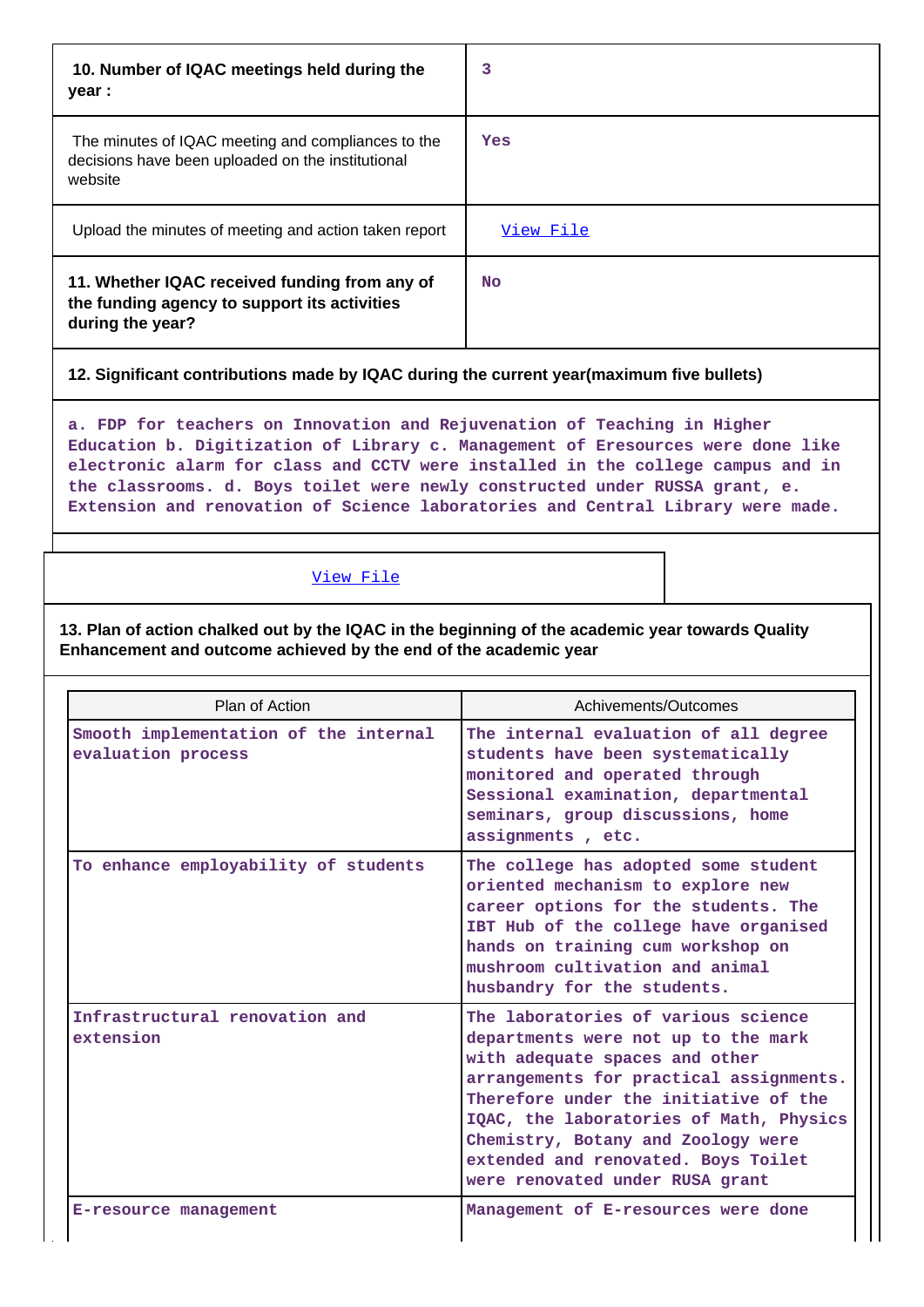|                    |                                                                                                                      | like electronic alarm for class and<br>CCTV were installed in the college<br>campus and in the classrooms.                                                                                                                                                                                                                                                                                                                                                                                                                                                                                                                                                                                                                                               |  |  |
|--------------------|----------------------------------------------------------------------------------------------------------------------|----------------------------------------------------------------------------------------------------------------------------------------------------------------------------------------------------------------------------------------------------------------------------------------------------------------------------------------------------------------------------------------------------------------------------------------------------------------------------------------------------------------------------------------------------------------------------------------------------------------------------------------------------------------------------------------------------------------------------------------------------------|--|--|
|                    | Renovation and Digitization of Library<br>:                                                                          | The flooring and the staircases of the<br>college library were restructured and<br>renovated. The washroom facilities of<br>the library also have been renovated.<br>For better access of information and<br>knowledge the library area were<br>connected with free internet wifi<br>system. Computers were purchased for<br>provision of elibrary.<br>View File                                                                                                                                                                                                                                                                                                                                                                                         |  |  |
|                    | 14. Whether AQAR was placed before statutory<br>body?                                                                | Yes                                                                                                                                                                                                                                                                                                                                                                                                                                                                                                                                                                                                                                                                                                                                                      |  |  |
|                    | Name of Statutory Body                                                                                               | <b>Meeting Date</b>                                                                                                                                                                                                                                                                                                                                                                                                                                                                                                                                                                                                                                                                                                                                      |  |  |
|                    | IQAC Central Committee                                                                                               | 25-Aug-2021                                                                                                                                                                                                                                                                                                                                                                                                                                                                                                                                                                                                                                                                                                                                              |  |  |
|                    | 15. Whether NAAC/or any other accredited<br>body(s) visited IQAC or interacted with it to<br>assess the functioning? | <b>No</b>                                                                                                                                                                                                                                                                                                                                                                                                                                                                                                                                                                                                                                                                                                                                                |  |  |
|                    | 16. Whether institutional data submitted to<br><b>AISHE:</b>                                                         | Yes                                                                                                                                                                                                                                                                                                                                                                                                                                                                                                                                                                                                                                                                                                                                                      |  |  |
| Year of Submission |                                                                                                                      | 2019                                                                                                                                                                                                                                                                                                                                                                                                                                                                                                                                                                                                                                                                                                                                                     |  |  |
| Date of Submission |                                                                                                                      | 25-Feb-2019                                                                                                                                                                                                                                                                                                                                                                                                                                                                                                                                                                                                                                                                                                                                              |  |  |
|                    | 17. Does the Institution have Management<br><b>Information System?</b>                                               | Yes                                                                                                                                                                                                                                                                                                                                                                                                                                                                                                                                                                                                                                                                                                                                                      |  |  |
|                    | If yes, give a brief descripiton and a list of modules<br>currently operational (maximum 500 words)                  | To maintain a healthy relationship of<br>the students and their guardians with<br>Namrup College, the college has a very<br>informative prospectus from where they<br>could access information about the<br>college and various courses offered by<br>the college along with fee structure of<br>each course. Namrup College has a well<br>maintained websites which provide<br>updated information at anytime about<br>the college. Namrup College has a<br>public addressing system which is used<br>for different purposes like different<br>meetings alongside cultural activities,<br>seminars, competitions etc. Public<br>addressing system was controlled by the<br>office of the college. The college has<br>its own academic calendar and this |  |  |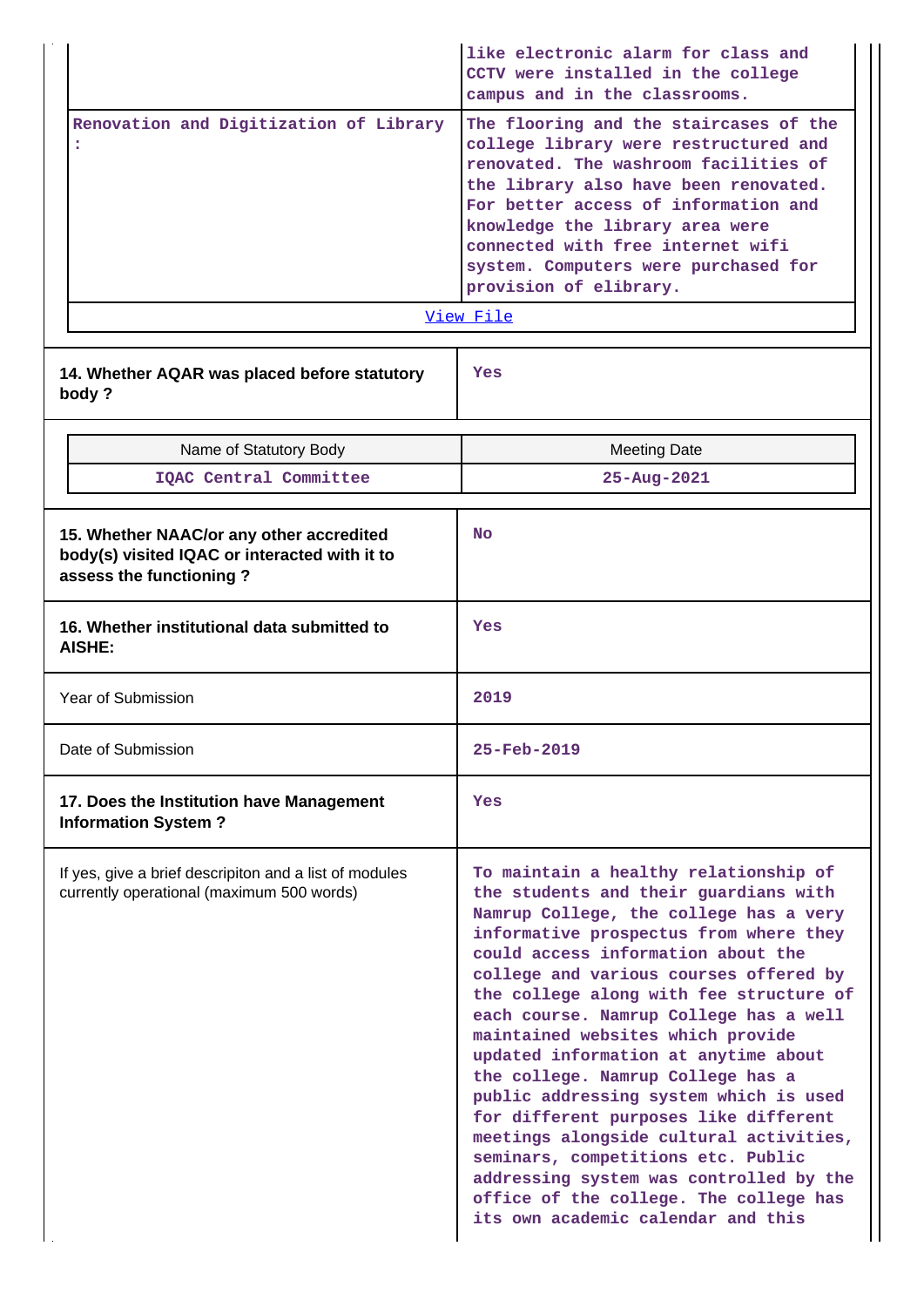**helps the students, teaching as well as non teaching staff to remind the key dates throughout the academic year. Another important document is meeting proceedings. Namrup College keeps records of each meeting properly in the meeting proceedings. Teacher attendance was recorded with the help of teacher's attendance sheet as well as biometric system and this is maintained by the Administrative branch of the college. Moreover, teachers also maintained their records of classes and topics they taught etc. by themselves using academic diaries present at their department. Various important records related to students viz. student enrolment, admission of students and all examination related documents were maintained manually as well as digitally in computer database by the office of the college. At the departmental level, various records like student attendance, class routine, course plan, internal assessment and departmental activities (seminar, awareness program, field study, etc.) were documented manually but some of the records like internal assessment were also shared with the administrative branch of the college. Records of student activities especially extracurricular activities were maintained in printed format in the college magazine. Managing of leave of teaching and non teaching staff properly is maintained by the administrative branch of the college by maintaining proper leave application so that the staff could easily assessed their available leaves. The College has Management Information System which are as follows: a) College prospectus b) College website c)Electronic Notice Board d)Public Addressing System e)Academic calendar f)Meeting proceedings Recording of Teacher's attendance by teacher attendance sheet and biometric system, g)Teacher's academic diaries h)Record of students enrollment, admission, examination related documents i) Record keeping of various departments relating to their departmental activities like record of student attendance, preparation of class routine, course plan, records of internal assessment j)Various reports of extracurricular activities k)Leave**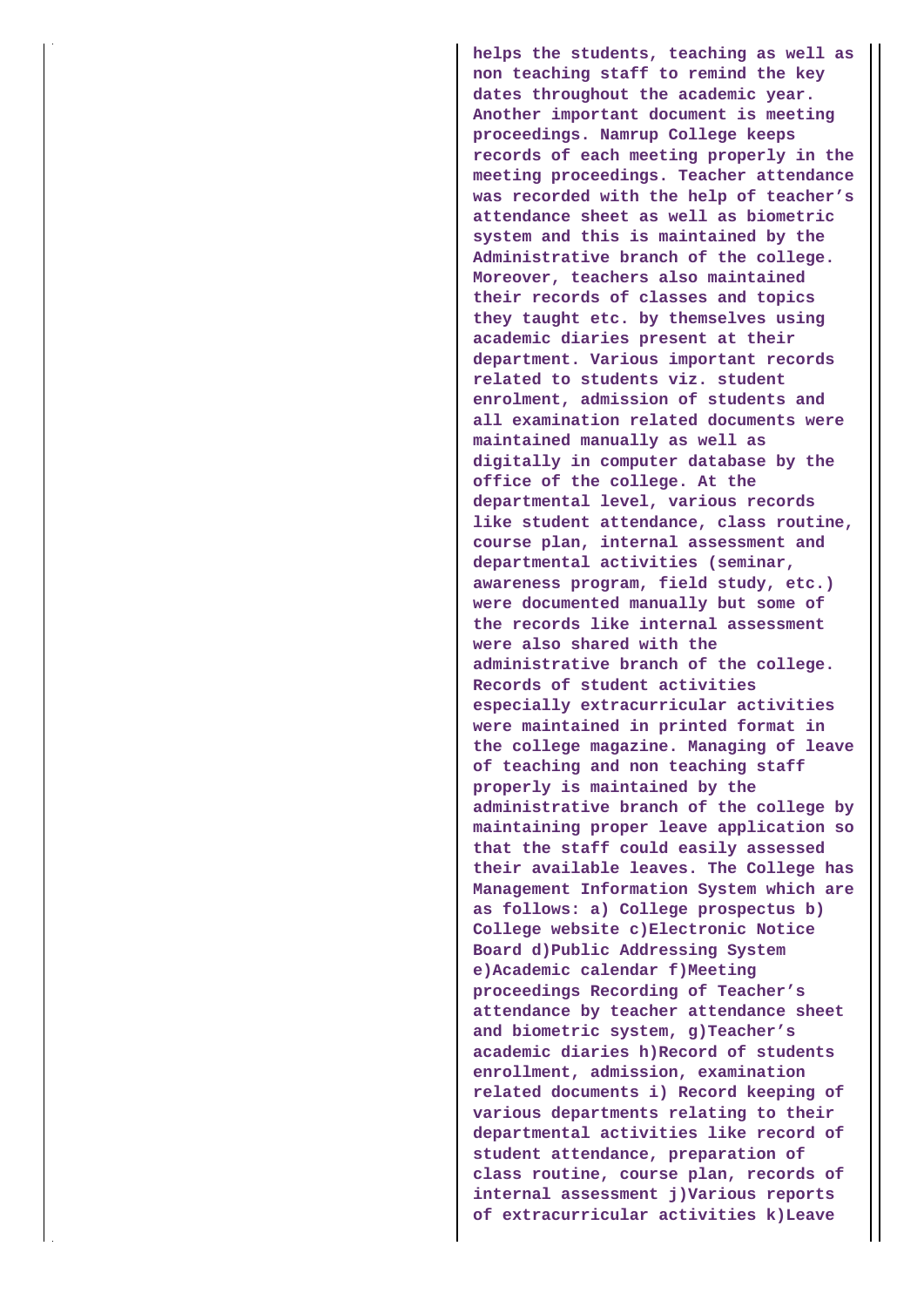**management of teacher and non teaching staff. k) Electronic sound and application system for distribution of message. We are still in the early stages of utilizing the learning platforms towards Computerized MIS, but it has great potential for the future.**

# **Part B**

## **CRITERION I – CURRICULAR ASPECTS**

#### **1.1 – Curriculum Planning and Implementation**

 1.1.1 – Institution has the mechanism for well planned curriculum delivery and documentation. Explain in 500 words

 **Since this college is affiliated to Dibrugarh University, the revision and up gradation of the syllabus is done by the university. But the college has a mechanism for effective delivery of curriculum. At the beginning of each academic year every department in general and individual faculty member in particular provides the teaching plan to the students through displaying at the departmental and general notice board. These course plans are prepared, so that students are able to measure with a degree of clarity, what portion of the curriculum will be delivered within stipulated time frame of the academic session. Regarding imparting education to the students, the college faculty provides knowledge through traditional lecture method by using blackboard, and seminar. Besides these, some faculty also uses ICT based tools like over head projector and power point presentation. At the time of commencing each academic session, students were motivated and encouraged to pursue education in a holistic way through counselling. Participated learning is encouraged through activities like group discussion and seminars. The internal assessment is done in accordance with the guidelines of the university. The Sessional examination related to internal assessment is conducted by each department and the examined scripts are shown to the students and there by efforts are made to refine the writing skill of the students. The mark sheet of Sessional examination, seminars, and mark list of group discussion etc. are documented by each department.**

|                                                                       | 1.1.2 – Certificate/ Diploma Courses introduced during the academic year                                                                                                 |                                            |                          |            |                                                                 |                      |
|-----------------------------------------------------------------------|--------------------------------------------------------------------------------------------------------------------------------------------------------------------------|--------------------------------------------|--------------------------|------------|-----------------------------------------------------------------|----------------------|
|                                                                       | Certificate                                                                                                                                                              | Diploma Courses                            | Dates of<br>Introduction | Duration   | Focus on employ<br>ability/entreprene<br>urship                 | Skill<br>Development |
|                                                                       | <b>NIL</b>                                                                                                                                                               | <b>NIL</b>                                 | Nil                      | Nil        | Nil                                                             | Nil                  |
|                                                                       | 1.2 - Academic Flexibility                                                                                                                                               |                                            |                          |            |                                                                 |                      |
|                                                                       | 1.2.1 – New programmes/courses introduced during the academic year                                                                                                       |                                            |                          |            |                                                                 |                      |
| Programme Specialization<br>Dates of Introduction<br>Programme/Course |                                                                                                                                                                          |                                            |                          |            |                                                                 |                      |
| Nill<br><b>NIL</b>                                                    |                                                                                                                                                                          |                                            | Nill                     |            |                                                                 |                      |
|                                                                       | No file uploaded.                                                                                                                                                        |                                            |                          |            |                                                                 |                      |
|                                                                       | 1.2.2 – Programmes in which Choice Based Credit System (CBCS)/Elective course system implemented at the<br>affiliated Colleges (if applicable) during the academic year. |                                            |                          |            |                                                                 |                      |
|                                                                       |                                                                                                                                                                          | Name of programmes adopting<br><b>CBCS</b> | Programme Specialization |            | Date of implementation of<br><b>CBCS/Elective Course System</b> |                      |
|                                                                       |                                                                                                                                                                          | Nill                                       |                          | <b>NIL</b> | Nill                                                            |                      |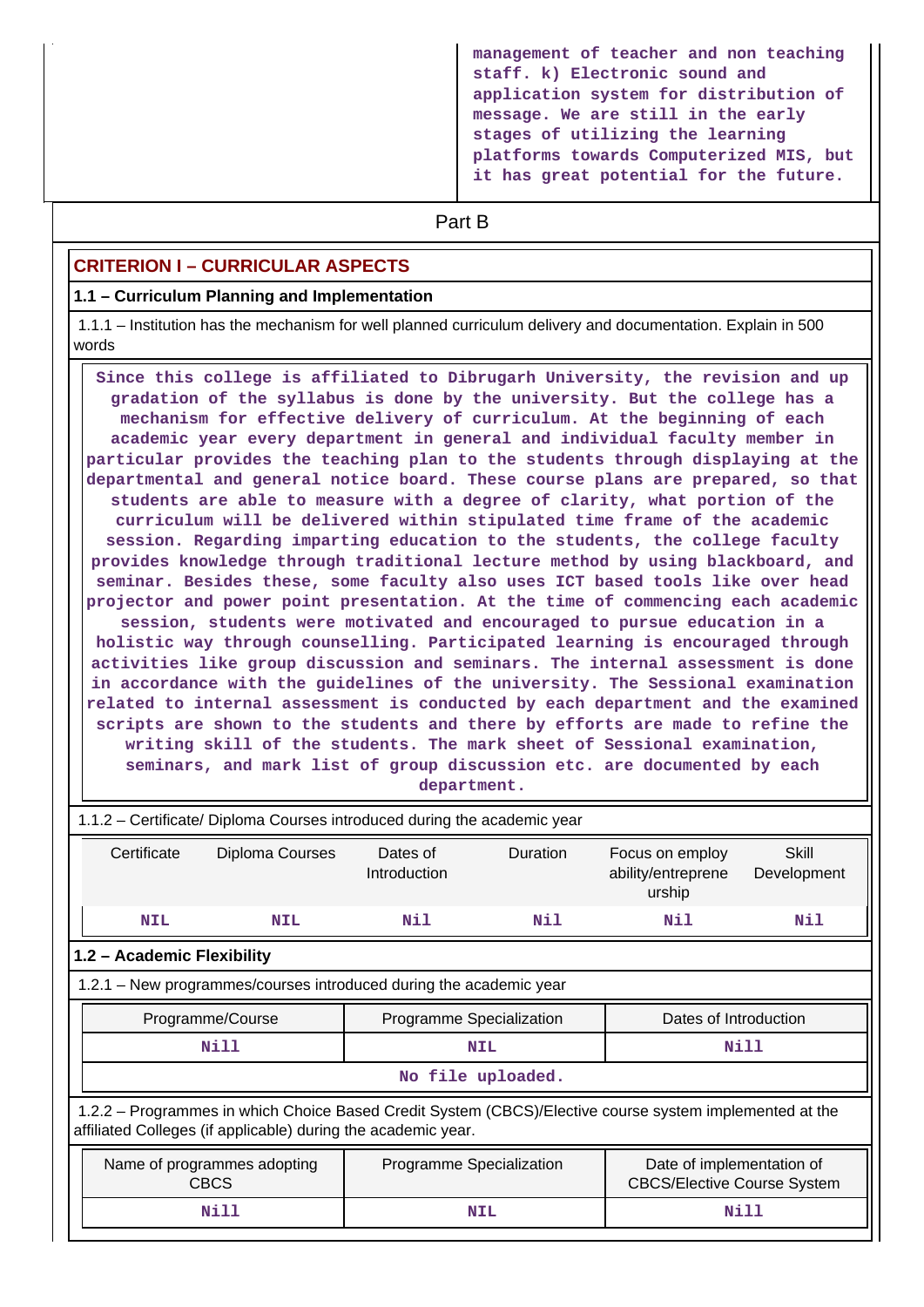| 1.2.3 - Students enrolled in Certificate/ Diploma Courses introduced during the year       |                                                                                                                                                                                                                                                           |                                                              |  |  |  |  |
|--------------------------------------------------------------------------------------------|-----------------------------------------------------------------------------------------------------------------------------------------------------------------------------------------------------------------------------------------------------------|--------------------------------------------------------------|--|--|--|--|
|                                                                                            | Certificate                                                                                                                                                                                                                                               | Diploma Course                                               |  |  |  |  |
| <b>Number of Students</b>                                                                  | <b>Nil</b>                                                                                                                                                                                                                                                | Nil                                                          |  |  |  |  |
| 1.3 - Curriculum Enrichment                                                                |                                                                                                                                                                                                                                                           |                                                              |  |  |  |  |
| 1.3.1 – Value-added courses imparting transferable and life skills offered during the year |                                                                                                                                                                                                                                                           |                                                              |  |  |  |  |
| <b>Value Added Courses</b>                                                                 | Date of Introduction                                                                                                                                                                                                                                      | Number of Students Enrolled                                  |  |  |  |  |
| <b>NIL</b>                                                                                 | Nill                                                                                                                                                                                                                                                      | Nill                                                         |  |  |  |  |
|                                                                                            | No file uploaded.                                                                                                                                                                                                                                         |                                                              |  |  |  |  |
| 1.3.2 - Field Projects / Internships under taken during the year                           |                                                                                                                                                                                                                                                           |                                                              |  |  |  |  |
| Project/Programme Title                                                                    | Programme Specialization                                                                                                                                                                                                                                  | No. of students enrolled for Field<br>Projects / Internships |  |  |  |  |
| <b>BSC</b>                                                                                 | Department of Zoology<br>was organised a field<br>study on Environmental<br>issues at Dibru-Saikhowa<br>Biosphere Reserve 10                                                                                                                              | 10                                                           |  |  |  |  |
| <b>BSC</b>                                                                                 | Department of Botany<br>was organised a field<br>study on Environmental<br>issues at Dihing Patkai<br>Wildlife sanctuary"                                                                                                                                 | 5                                                            |  |  |  |  |
| <b>BA</b>                                                                                  | Department of Education<br>conducted a field survey<br>on "A comparative study<br>of Literacy rate of male<br>and female on the age<br>limit of 18 years or<br>above 18 years, specially<br>reference to Lebangkula<br>Gaon under Dibrugarh<br>district". | 15                                                           |  |  |  |  |
| <b>BSC</b>                                                                                 | A project work on<br>"Medicinal plants used by<br>different tribes of 1 No.<br>Sumdar Village, Titlagarh<br>by a student of Botany<br>Department                                                                                                          | 1                                                            |  |  |  |  |
| <b>BSC</b>                                                                                 | A project work on<br>"diversity and community<br>structure of Orchids in<br>Joypore Reserve Forest"<br>by a student of Botany<br>Department                                                                                                               | 1                                                            |  |  |  |  |
| <b>BSC</b>                                                                                 | A project on "Mushroom<br>Cultivation" by a student<br>of Botany Department                                                                                                                                                                               | 1                                                            |  |  |  |  |
| <b>BSC</b>                                                                                 | A project work on<br>"Traditional Methods of<br>rice cultivation in<br>Borhat Borpather Villag"                                                                                                                                                           | 1                                                            |  |  |  |  |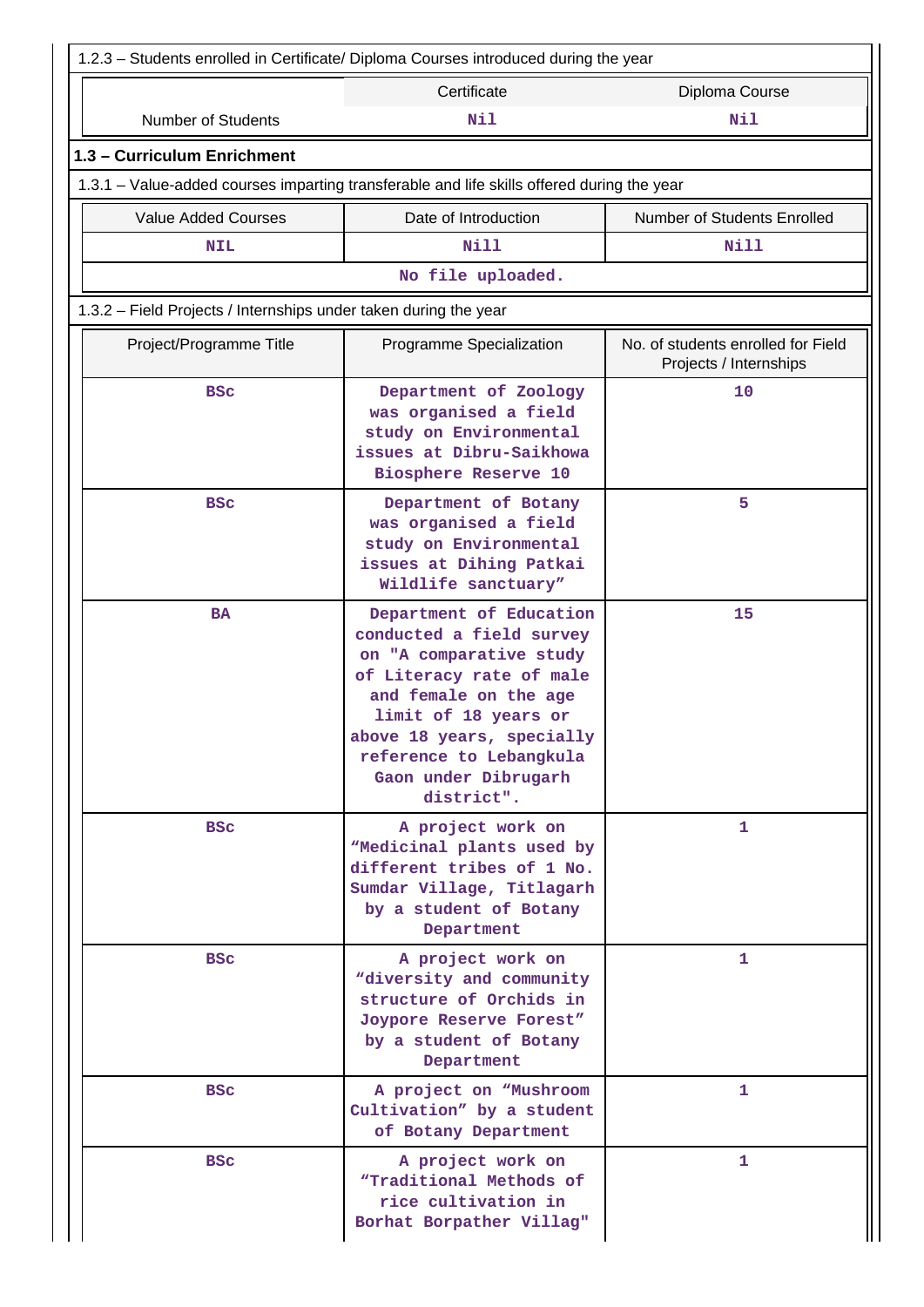|                                                                         | by a student of Botany<br>Department<br>A project on<br>"Cultivation practice of<br>Oyeter mushroom" by a<br>student of Botany<br>Department                    |           |              |  |
|-------------------------------------------------------------------------|-----------------------------------------------------------------------------------------------------------------------------------------------------------------|-----------|--------------|--|
| <b>BSC</b>                                                              |                                                                                                                                                                 |           | $\mathbf{1}$ |  |
| <b>BA</b>                                                               | Department of Economics<br>has conducted a survey on<br>"Rural development and<br>role of SHG- A study in<br>Ghinai village of<br>Dibrugarh District,<br>Assam" |           | 6            |  |
|                                                                         |                                                                                                                                                                 | View File |              |  |
| 1.4 - Feedback System                                                   |                                                                                                                                                                 |           |              |  |
| 1.4.1 – Whether structured feedback received from all the stakeholders. |                                                                                                                                                                 |           |              |  |
| <b>Students</b>                                                         |                                                                                                                                                                 | Yes       |              |  |
| Teachers                                                                |                                                                                                                                                                 | Yes       |              |  |
| <b>Employers</b>                                                        |                                                                                                                                                                 | Yes       |              |  |
| Alumni                                                                  |                                                                                                                                                                 | No        |              |  |

 1.4.2 – How the feedback obtained is being analyzed and utilized for overall development of the institution? (maximum 500 words)

Parents No. 2006. In the set of the set of the set of the set of the set of the set of the set of the set of t

#### Feedback Obtained

**The IQAC of Namrup College conducts students' feedback regularly on various aspects of teaching learning process and administration of the college. The main motive of the feedback process is to ensure more accountability, efficiency and transparency of the institution. The IQAC has obtained feedback from students on the categories of department, administration, library, internet centre and sports and the students recorded their feedback in written format. Each category again is sub-divided into certain criteria as follows: For impartial analysis on feedback, the data were collected from a total of ten (10) departments of the college from sixth semester students including Science and Arts streams. Basic statistical tool for analysis is used to analyze the criterion. The total percentage of students from arts stream is 71.25 and from science stream is 28.75 of the college. Then from arts stream 61.68 students were submitted feedback whereas 38.38 filled feedback received from science stream. Again total percentage of girl students from both arts and science stream who have submitted feedback is 41.1 and 58.9 of boys from both arts and science stream. Nearly 66.87 of both Science and Arts stream students were submitted their feedback on library, internet facilities, administration, department and sports categories. A detailed analysis of feedback submitted by the students on various criteria are as follows: A. Library: a) 70 of students were responded positively regarding availability of course books in the library and 30 of students responded as "no", b) 80.25 of students were satisfied with the arrangement of books in the library and 19.75 were not satisfied c) 90 of students were satisfied with the reading space in the library and 10 were not satisfied d) 81 are satisfied with the behavior of the library staff and 19 are not satisfied e) 44 of students were responded positively with the Xerox facility and 56 were not satisfied. B. Internet centre: As per result almost all the sub-criteria of this category is unsatisfactory. C. Administration:**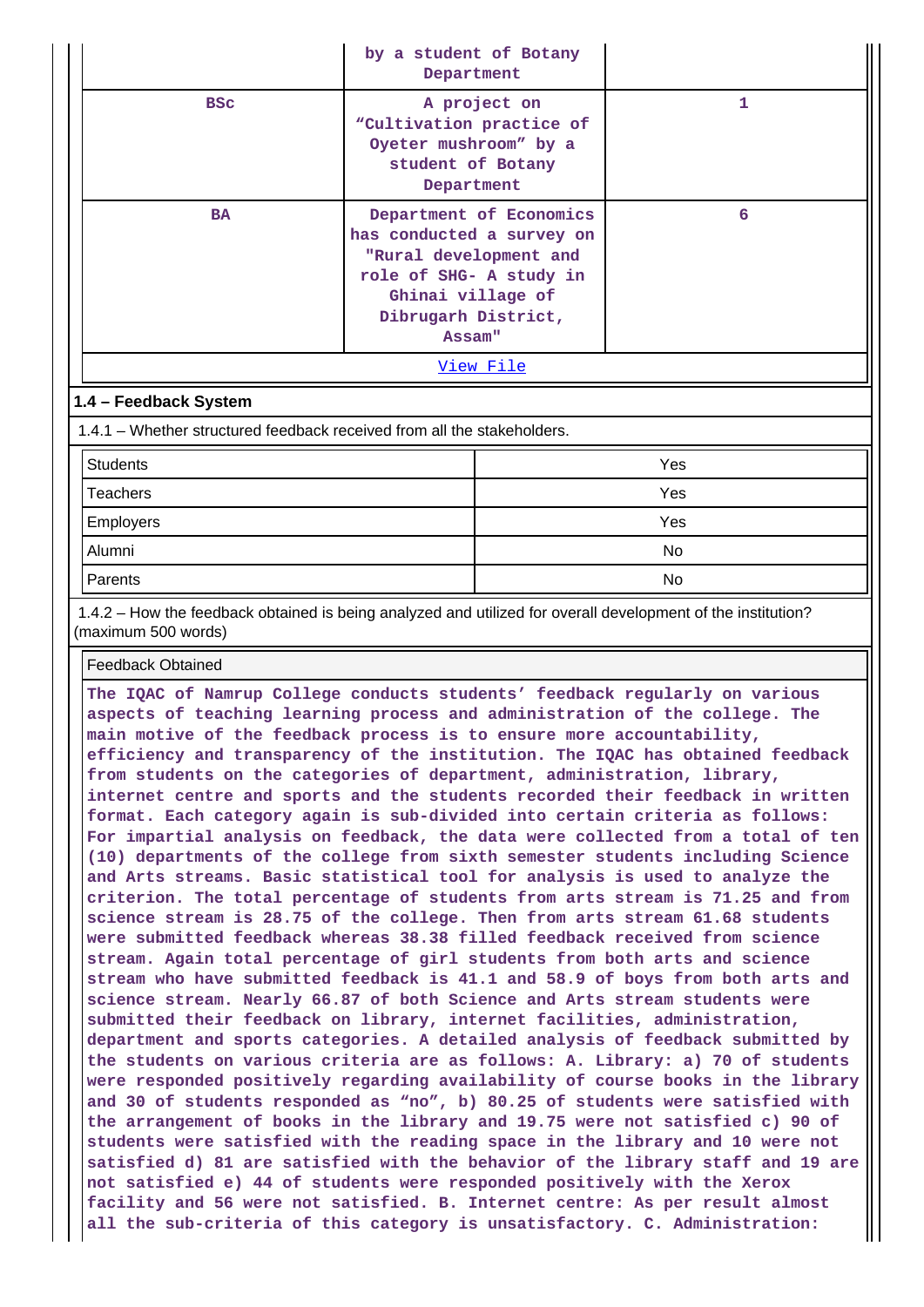**Under this category, sub-criteria number 1, 2, 3 are quite satisfactory and the remaining sub-criteria are unsatisfactory. Under Sub-criteria 1 falls college office helpful in administrative matter, under Sub-criteria 2 falls receive mark sheets on time and under sub-criteria 3 falls availability of clean classrooms in college. Then under this category, the weakest points are lack of clean toilet facility in the college and this comes under sub-criteria number 4 and beneficiary of free education system which comes under Sub-criteria number 10. D. Department: The result shows that almost all the sub-criteria in this category is satisfactory except sub-criteria number 2 under which falls laboratory facilities. E. Sports: The result of the analysis in this category shows that all the sub-criteria are satisfactory except sub-criteria 1 that is lack of regular sports teacher/coach. From the overall analysis of feedback for the academic session 2018-2019 it can be concluded that adoption/improvement of clean toilet, Xerox and internet facilities are utmost necessary.**

# **CRITERION II – TEACHING- LEARNING AND EVALUATION**

## **2.1 – Student Enrolment and Profile**

| $2.1.1 -$ Demand Ratio during the year |                             |                              |                                   |                          |  |  |  |  |
|----------------------------------------|-----------------------------|------------------------------|-----------------------------------|--------------------------|--|--|--|--|
| Name of the<br>Programme               | Programme<br>Specialization | Number of seats<br>available | Number of<br>Application received | <b>Students Enrolled</b> |  |  |  |  |
| <b>BSC</b>                             | Honours & Non-<br>Honours   | 120                          | 70                                | 57                       |  |  |  |  |
| <b>BA</b>                              | Honours & Non-<br>Honours   | 240                          | 204                               | 192                      |  |  |  |  |
| View File                              |                             |                              |                                   |                          |  |  |  |  |

## **2.2 – Catering to Student Diversity**

2.2.1 – Student - Full time teacher ratio (current year data)

| Year | Number of          | Number of          | Number of         | Number of         | Number of        |
|------|--------------------|--------------------|-------------------|-------------------|------------------|
|      | students enrolled  | students enrolled  | fulltime teachers | fulltime teachers | teachers         |
|      | in the institution | in the institution | available in the  | available in the  | teaching both UG |
|      | (UG)               | (PG)               | institution       | institution       | and PG courses   |
|      |                    |                    | teaching only UG  | teaching only PG  |                  |
|      |                    |                    | courses           | courses           |                  |
| 2018 | 586                | Nill               | 29                | Nill              | Nill             |

## **2.3 – Teaching - Learning Process**

 2.3.1 – Percentage of teachers using ICT for effective teaching with Learning Management Systems (LMS), Elearning resources etc. (current year data)

|                                                                                                                                                                                                                                                                         | Number of<br>Number of<br>Teachers on Roll<br>teachers using<br>ICT (LMS, e-<br>Resources) |                                    | <b>ICT Tools and</b><br>resources<br>available | Number of ICT<br>enabled<br>Classrooms                                                            | Numberof smart<br>classrooms | E-resources and<br>techniques used |  |  |  |  |
|-------------------------------------------------------------------------------------------------------------------------------------------------------------------------------------------------------------------------------------------------------------------------|--------------------------------------------------------------------------------------------|------------------------------------|------------------------------------------------|---------------------------------------------------------------------------------------------------|------------------------------|------------------------------------|--|--|--|--|
| 29                                                                                                                                                                                                                                                                      | 20                                                                                         |                                    |                                                | 3                                                                                                 | Nill                         | 6                                  |  |  |  |  |
|                                                                                                                                                                                                                                                                         | View File of ICT Tools and resources                                                       |                                    |                                                |                                                                                                   |                              |                                    |  |  |  |  |
|                                                                                                                                                                                                                                                                         |                                                                                            |                                    |                                                | View File of E-resources and techniques used                                                      |                              |                                    |  |  |  |  |
|                                                                                                                                                                                                                                                                         |                                                                                            |                                    |                                                | 2.3.2 – Students mentoring system available in the institution? Give details. (maximum 500 words) |                              |                                    |  |  |  |  |
| Namrup College have mentoring system and it is executed departmentally. Departmental students are grouped<br>under each teacher. Teachers are frequently organize discussion meet and discussion the issues related to their<br>study, career and overall improvements. |                                                                                            |                                    |                                                |                                                                                                   |                              |                                    |  |  |  |  |
|                                                                                                                                                                                                                                                                         |                                                                                            | Number of students enrolled in the | Number of fulltime teachers                    |                                                                                                   | Mentor: Mentee Ratio         |                                    |  |  |  |  |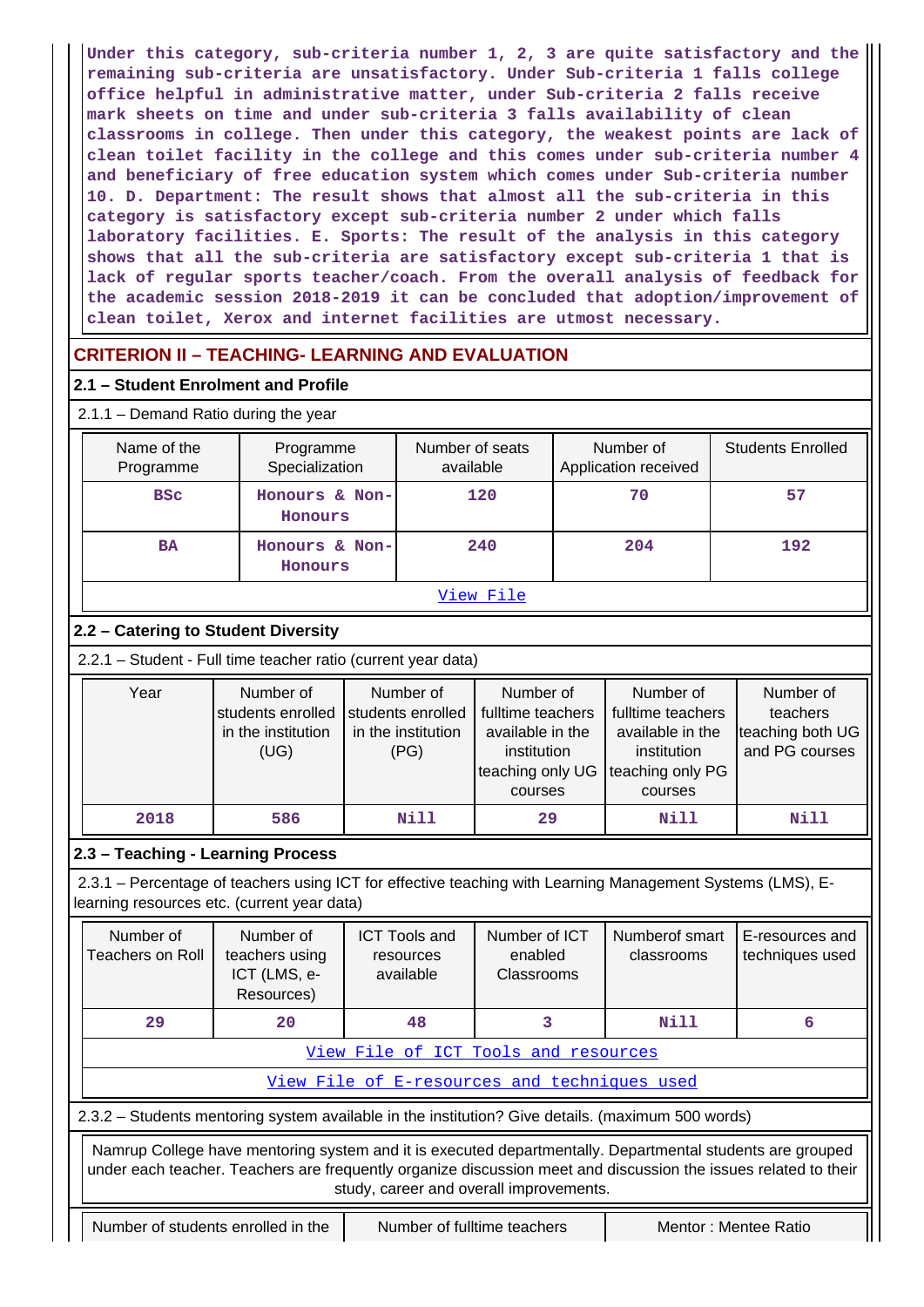|                                                                | institution                                                                                                    |                         |                     |                                                                                     |                                                                                  |             |                                                     |                                                                  |                                                                                                                                                                                                                                                                                                                                                                                                            |
|----------------------------------------------------------------|----------------------------------------------------------------------------------------------------------------|-------------------------|---------------------|-------------------------------------------------------------------------------------|----------------------------------------------------------------------------------|-------------|-----------------------------------------------------|------------------------------------------------------------------|------------------------------------------------------------------------------------------------------------------------------------------------------------------------------------------------------------------------------------------------------------------------------------------------------------------------------------------------------------------------------------------------------------|
|                                                                | 586                                                                                                            |                         |                     |                                                                                     | 29                                                                               |             | 1:20                                                |                                                                  |                                                                                                                                                                                                                                                                                                                                                                                                            |
|                                                                | 2.4 - Teacher Profile and Quality                                                                              |                         |                     |                                                                                     |                                                                                  |             |                                                     |                                                                  |                                                                                                                                                                                                                                                                                                                                                                                                            |
| 2.4.1 - Number of full time teachers appointed during the year |                                                                                                                |                         |                     |                                                                                     |                                                                                  |             |                                                     |                                                                  |                                                                                                                                                                                                                                                                                                                                                                                                            |
|                                                                | No. of sanctioned<br>positions                                                                                 | No. of filled positions |                     | Vacant positions                                                                    |                                                                                  |             | Positions filled during<br>the current year<br>Ph.D |                                                                  | No. of faculty with                                                                                                                                                                                                                                                                                                                                                                                        |
|                                                                | 33                                                                                                             | 29                      |                     |                                                                                     | 4                                                                                |             | 2                                                   |                                                                  | 8                                                                                                                                                                                                                                                                                                                                                                                                          |
|                                                                | International level from Government, recognised bodies during the year)                                        |                         |                     |                                                                                     |                                                                                  |             |                                                     |                                                                  | 2.4.2 - Honours and recognition received by teachers (received awards, recognition, fellowships at State, National,                                                                                                                                                                                                                                                                                        |
|                                                                | Year of Award                                                                                                  |                         | international level | Name of full time teachers<br>receiving awards from<br>state level, national level, |                                                                                  | Designation |                                                     |                                                                  | Name of the award,<br>fellowship, received from<br>Government or recognized<br>bodies                                                                                                                                                                                                                                                                                                                      |
|                                                                | <b>Nill</b>                                                                                                    |                         | Nil                 |                                                                                     |                                                                                  | <b>Nill</b> |                                                     |                                                                  | Nil                                                                                                                                                                                                                                                                                                                                                                                                        |
|                                                                |                                                                                                                |                         |                     |                                                                                     | No file uploaded.                                                                |             |                                                     |                                                                  |                                                                                                                                                                                                                                                                                                                                                                                                            |
|                                                                | 2.5 - Evaluation Process and Reforms                                                                           |                         |                     |                                                                                     |                                                                                  |             |                                                     |                                                                  |                                                                                                                                                                                                                                                                                                                                                                                                            |
| the year                                                       |                                                                                                                |                         |                     |                                                                                     |                                                                                  |             |                                                     |                                                                  | 2.5.1 - Number of days from the date of semester-end/ year- end examination till the declaration of results during                                                                                                                                                                                                                                                                                         |
|                                                                | Programme Name                                                                                                 | Programme Code          |                     |                                                                                     | Semester/year<br>Last date of the last<br>semester-end/ year-<br>end examination |             |                                                     | Date of declaration of<br>results of semester-<br>end/ year- end |                                                                                                                                                                                                                                                                                                                                                                                                            |
|                                                                |                                                                                                                |                         |                     |                                                                                     |                                                                                  |             |                                                     |                                                                  | examination                                                                                                                                                                                                                                                                                                                                                                                                |
|                                                                | <b>BSC</b>                                                                                                     | UG                      |                     |                                                                                     | SEM <sub>6</sub>                                                                 |             | 24/05/2019                                          |                                                                  | 16/07/2019                                                                                                                                                                                                                                                                                                                                                                                                 |
|                                                                | <b>BA</b>                                                                                                      | UG                      |                     |                                                                                     | SEM 6                                                                            |             | 24/05/2019                                          |                                                                  | 16/07/2019                                                                                                                                                                                                                                                                                                                                                                                                 |
|                                                                |                                                                                                                |                         |                     |                                                                                     | View File                                                                        |             |                                                     |                                                                  |                                                                                                                                                                                                                                                                                                                                                                                                            |
|                                                                | 2.5.2 - Reforms initiated on Continuous Internal Evaluation(CIE) system at the institutional level (250 words) |                         |                     |                                                                                     |                                                                                  |             |                                                     |                                                                  |                                                                                                                                                                                                                                                                                                                                                                                                            |
|                                                                |                                                                                                                |                         |                     | presentation and communication skills.                                              |                                                                                  |             |                                                     |                                                                  | (1) Unit Tests were conducted after the completion of units/topics by some<br>departments. (2) Photocopy of answer scripts were provided to the students on<br>demand. (3) Rescheduled examinations are held within a specific period for<br>students who fail to appear in the sessional examination for genuine reasons.<br>(4) Class seminars are organized for all semesters students to develop their |
| words)                                                         | 2.5.3 – Academic calendar prepared and adhered for conduct of Examination and other related matters (250)      |                         |                     |                                                                                     |                                                                                  |             |                                                     |                                                                  |                                                                                                                                                                                                                                                                                                                                                                                                            |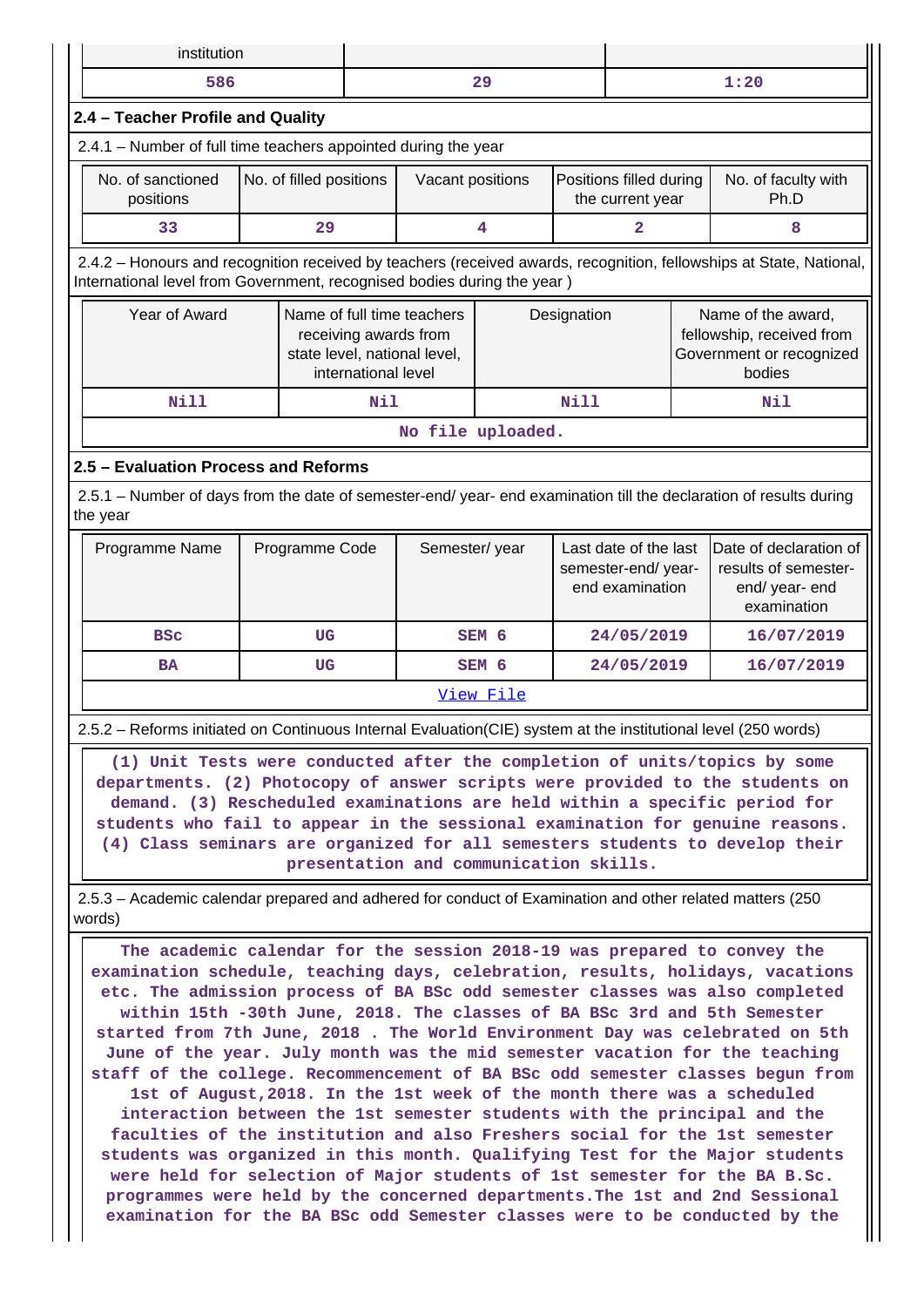**teaching departments accordingly as possible to the scheduled dates in the academic calendar which was mentioned as 8th – 14th August, 2018 and 1st - 9th Oct., 2018 respectively. Group discussion or seminars are organized by all departments as notified in the academic calendar as 1st – 10th Sept.,2018. The results of the sessional test and seminar or group discussions are notified as mentioned in the academic calendar. 16th-23rd August, 2018 were the scheduled dates for the counselling for the BA B.Sc. 1st semester students and midsemester feedback assessment. According to the academic calendar, the college celebrated the independence day on 15th of August, establishment day of the college on 1st Sept., teachers' day on 5th Sept., World Literacy Day on 8th Sept. and Alumni day on 16th Sept. of the year. By 23rd October, 2018 the odd semester classes were completed. As mentioned by the affiliated university the scheduled date of end semester examination was notified as within 1st -30th November, 2018 of both BA BSc programmes. December month was the end semester vacation for the teaching staff of the college. The even semester classes were scheduled in the academic calendar as from 1st of January,2019. Also the college week was scheduled to be held within 21st- 30th January,2019. 26th-28rd February ,2019 were the scheduled dates for the counselling for the BA B.Sc. students and mid-semester feedback assessment. The 1st 2nd sessional test and group discussion / seminars are held as per the possible dates notified in the academic calendar mentioned as 18th-28th February, 2nd-9th April and 20th-30th March, 2019 respectively. The scheduled date of completion of even semester classes of was notified in the academic calendar as 28th April, 2019.**

## **2.6 – Student Performance and Learning Outcomes**

 2.6.1 – Program outcomes, program specific outcomes and course outcomes for all programs offered by the institution are stated and displayed in website of the institution (to provide the weblink)

<https://namrupcollege.edu.in/data/page/courses-offered>

2.6.2 – Pass percentage of students

| Programme<br>Code | Programme<br>Name | Programme<br>Specialization    | Number of<br>students<br>appeared in the<br>final year<br>examination | Number of<br>students passed<br>in final year<br>examination | Pass Percentage |  |  |  |  |  |
|-------------------|-------------------|--------------------------------|-----------------------------------------------------------------------|--------------------------------------------------------------|-----------------|--|--|--|--|--|
| UG                | <b>BA</b>         | Honours<br>and Non-<br>Honours | 119                                                                   | 70                                                           | 58.47           |  |  |  |  |  |
| UG                | <b>BSC</b>        | Honours<br>and Non-<br>Honours | 40                                                                    | 25                                                           | 62.50           |  |  |  |  |  |
|                   | View File         |                                |                                                                       |                                                              |                 |  |  |  |  |  |

## **2.7 – Student Satisfaction Survey**

 2.7.1 – Student Satisfaction Survey (SSS) on overall institutional performance (Institution may design the questionnaire) (results and details be provided as weblink)

[https://namrupcollege.edu.in/uploads/files/SSS%202018-19\(3\).pdf](https://namrupcollege.edu.in/uploads/files/SSS%202018-19(3).pdf) 

## **CRITERION III – RESEARCH, INNOVATIONS AND EXTENSION**

**3.1 – Resource Mobilization for Research**

3.1.1 – Research funds sanctioned and received from various agencies, industry and other organisations

| Nature of the Project | Duration | Name of the funding<br>agency | Total grant<br>sanctioned | Amount received<br>during the year |
|-----------------------|----------|-------------------------------|---------------------------|------------------------------------|
|-----------------------|----------|-------------------------------|---------------------------|------------------------------------|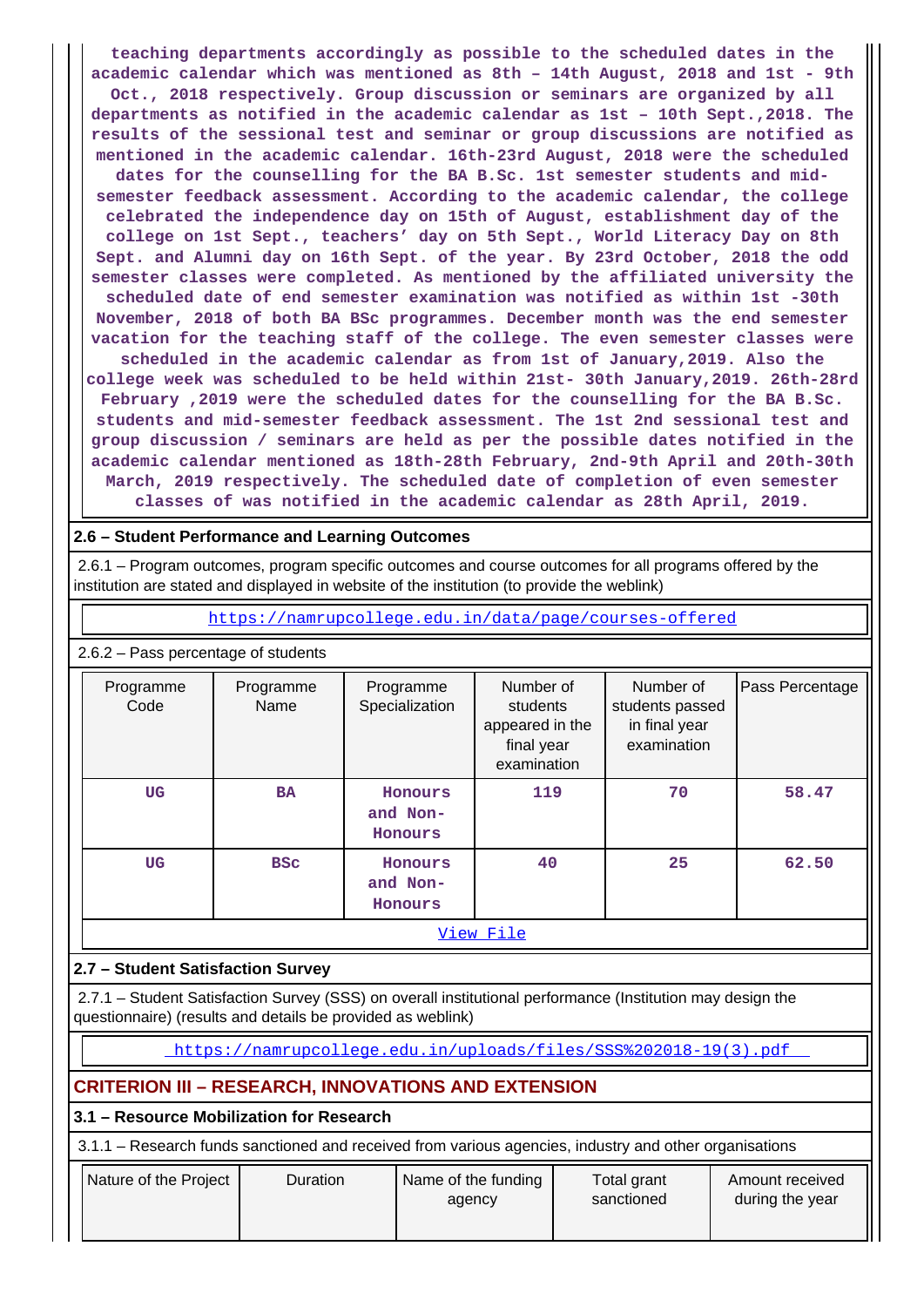| Any Other<br>(Specify)                                                                                                                                     |                                                                  | 365                        |             |                   | <b>DBT</b>              |   | 524000                  |              | 524000                            |  |
|------------------------------------------------------------------------------------------------------------------------------------------------------------|------------------------------------------------------------------|----------------------------|-------------|-------------------|-------------------------|---|-------------------------|--------------|-----------------------------------|--|
|                                                                                                                                                            | View File                                                        |                            |             |                   |                         |   |                         |              |                                   |  |
| 3.2 - Innovation Ecosystem                                                                                                                                 |                                                                  |                            |             |                   |                         |   |                         |              |                                   |  |
| 3.2.1 - Workshops/Seminars Conducted on Intellectual Property Rights (IPR) and Industry-Academia Innovative<br>practices during the year                   |                                                                  |                            |             |                   |                         |   |                         |              |                                   |  |
|                                                                                                                                                            | Title of workshop/seminar<br>Name of the Dept.<br>Date           |                            |             |                   |                         |   |                         |              |                                   |  |
| Nil<br>Nil                                                                                                                                                 |                                                                  |                            |             |                   |                         |   |                         |              |                                   |  |
| 3.2.2 - Awards for Innovation won by Institution/Teachers/Research scholars/Students during the year                                                       |                                                                  |                            |             |                   |                         |   |                         |              |                                   |  |
| Title of the innovation                                                                                                                                    |                                                                  | Name of Awardee            |             | Awarding Agency   |                         |   | Date of award           |              | Category                          |  |
| Nil                                                                                                                                                        |                                                                  | Nil                        |             |                   | Nil                     |   | Nill                    |              | Nil                               |  |
|                                                                                                                                                            |                                                                  |                            |             | No file uploaded. |                         |   |                         |              |                                   |  |
| 3.2.3 – No. of Incubation centre created, start-ups incubated on campus during the year                                                                    |                                                                  |                            |             |                   |                         |   |                         |              |                                   |  |
| Incubation<br>Center                                                                                                                                       | Name                                                             |                            |             | Sponsered By      | Name of the<br>Start-up |   | Nature of Start-<br>up  |              | Date of<br>Commencement           |  |
| Nil                                                                                                                                                        |                                                                  | Nil                        |             | Nil               | Nil                     |   |                         | Nil          | Nill                              |  |
|                                                                                                                                                            |                                                                  |                            |             | No file uploaded. |                         |   |                         |              |                                   |  |
| 3.3 - Research Publications and Awards                                                                                                                     |                                                                  |                            |             |                   |                         |   |                         |              |                                   |  |
|                                                                                                                                                            | 3.3.1 - Incentive to the teachers who receive recognition/awards |                            |             |                   |                         |   |                         |              |                                   |  |
| <b>State</b>                                                                                                                                               |                                                                  |                            |             | National          |                         |   |                         |              | International                     |  |
| 0                                                                                                                                                          |                                                                  |                            |             | 0                 |                         |   |                         |              | 0                                 |  |
| 3.3.2 - Ph. Ds awarded during the year (applicable for PG College, Research Center)                                                                        |                                                                  |                            |             |                   |                         |   |                         |              |                                   |  |
|                                                                                                                                                            |                                                                  | Name of the Department     |             |                   |                         |   | Number of PhD's Awarded |              |                                   |  |
|                                                                                                                                                            |                                                                  | Not Applicable             |             |                   | <b>Nill</b>             |   |                         |              |                                   |  |
| 3.3.3 - Research Publications in the Journals notified on UGC website during the year                                                                      |                                                                  |                            |             |                   |                         |   |                         |              |                                   |  |
| <b>Type</b>                                                                                                                                                |                                                                  |                            | Department  |                   | Number of Publication   |   |                         |              | Average Impact Factor (if<br>any) |  |
| National                                                                                                                                                   |                                                                  |                            | Mathematics |                   |                         | 1 |                         |              | N <sub>i</sub> 11                 |  |
| International                                                                                                                                              |                                                                  |                            | Botany      |                   |                         | 1 |                         |              | Nill                              |  |
|                                                                                                                                                            |                                                                  |                            |             |                   | View File               |   |                         |              |                                   |  |
| 3.3.4 – Books and Chapters in edited Volumes / Books published, and papers in National/International Conference<br>Proceedings per Teacher during the year |                                                                  |                            |             |                   |                         |   |                         |              |                                   |  |
|                                                                                                                                                            | Department                                                       |                            |             |                   |                         |   | Number of Publication   |              |                                   |  |
| Sociology (Seminar proceedings)                                                                                                                            |                                                                  |                            |             |                   |                         |   |                         | 1            |                                   |  |
|                                                                                                                                                            | Sociology (Book chapter)                                         |                            |             |                   |                         |   |                         | 1            |                                   |  |
|                                                                                                                                                            |                                                                  | Physics (Book chapter)     |             |                   |                         |   |                         | 1            |                                   |  |
|                                                                                                                                                            |                                                                  | Mathematics (Book chapter) |             |                   |                         |   |                         | $\mathbf{1}$ |                                   |  |
|                                                                                                                                                            |                                                                  | English (Book chapter)     |             |                   |                         |   |                         | 3            |                                   |  |
|                                                                                                                                                            |                                                                  | Education (Book chapter)   |             |                   |                         |   |                         | 1<br>1       |                                   |  |
|                                                                                                                                                            |                                                                  | Economics (Book chapter)   |             |                   |                         |   |                         |              |                                   |  |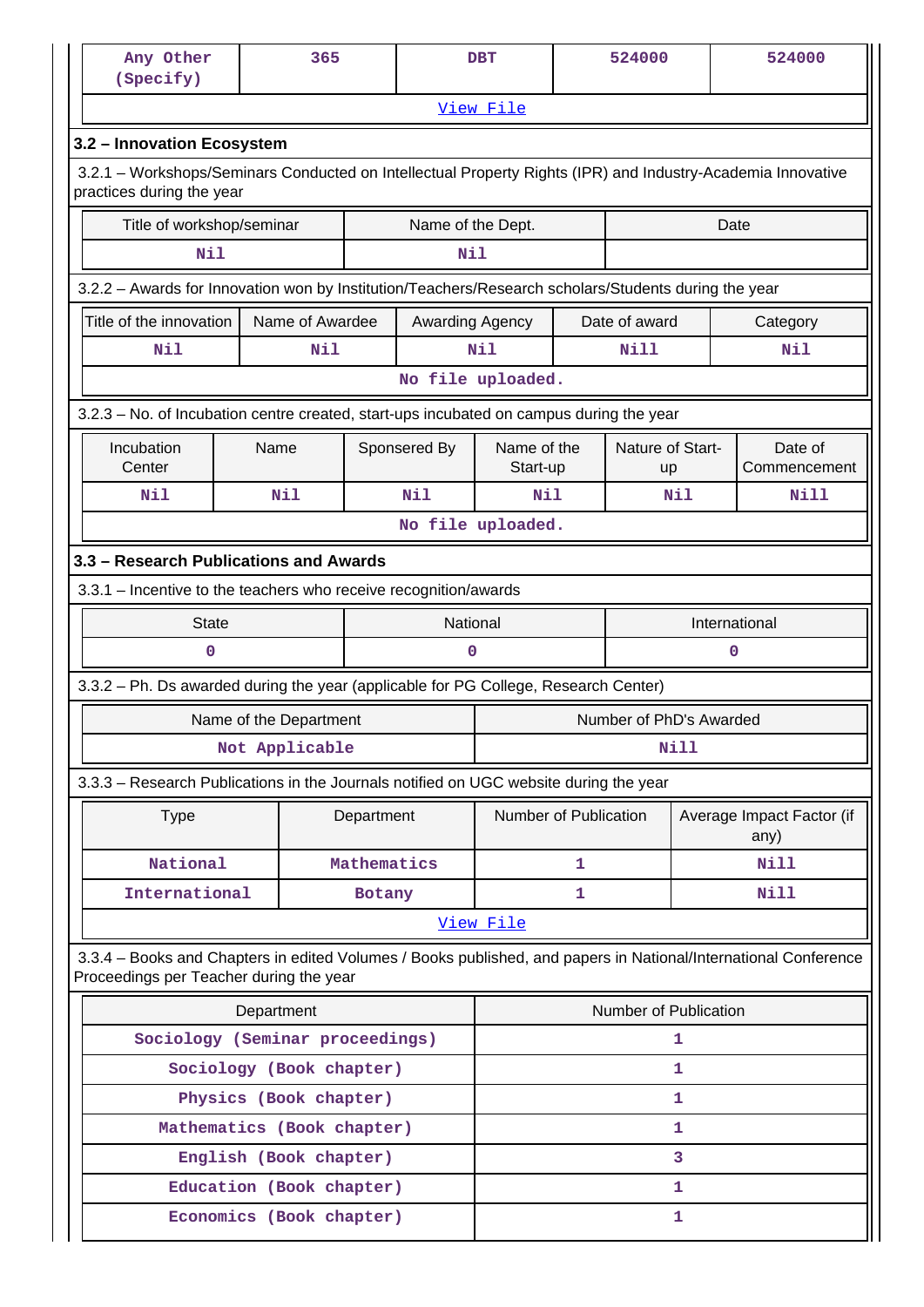|                                                                                                                                                                                                                    |                                       |  | Computer Science (Book chapter)                 |                   | $\mathbf 1$            |                                                          |                                                                    |                                        |                                                                    |
|--------------------------------------------------------------------------------------------------------------------------------------------------------------------------------------------------------------------|---------------------------------------|--|-------------------------------------------------|-------------------|------------------------|----------------------------------------------------------|--------------------------------------------------------------------|----------------------------------------|--------------------------------------------------------------------|
|                                                                                                                                                                                                                    |                                       |  | Botany (Book chapter)                           |                   | 1                      |                                                          |                                                                    |                                        |                                                                    |
|                                                                                                                                                                                                                    |                                       |  | Assamese (Seminar Proceedings)                  |                   | 1                      |                                                          |                                                                    |                                        |                                                                    |
| View File                                                                                                                                                                                                          |                                       |  |                                                 |                   |                        |                                                          |                                                                    |                                        |                                                                    |
| 3.3.5 - Bibliometrics of the publications during the last Academic year based on average citation index in Scopus/<br>Web of Science or PubMed/ Indian Citation Index                                              |                                       |  |                                                 |                   |                        |                                                          |                                                                    |                                        |                                                                    |
| Title of the<br>Paper                                                                                                                                                                                              | Name of<br>Title of journal<br>Author |  |                                                 |                   | Year of<br>publication | <b>Citation Index</b>                                    | Institutional<br>affiliation as<br>mentioned in<br>the publication |                                        | Number of<br>citations<br>excluding self<br>citation               |
| Nil                                                                                                                                                                                                                | Nil                                   |  | Nil                                             |                   | <b>Nill</b>            | $\mathbf 0$                                              | 0                                                                  |                                        | Nill                                                               |
|                                                                                                                                                                                                                    |                                       |  |                                                 | No file uploaded. |                        |                                                          |                                                                    |                                        |                                                                    |
| 3.3.6 - h-Index of the Institutional Publications during the year. (based on Scopus/ Web of science)                                                                                                               |                                       |  |                                                 |                   |                        |                                                          |                                                                    |                                        |                                                                    |
| Title of the<br>Paper                                                                                                                                                                                              | Name of<br>Author                     |  | Title of journal                                |                   | Year of<br>publication | h-index                                                  | Number of<br>citations<br>excluding self<br>citation               |                                        | Institutional<br>affiliation as<br>mentioned in<br>the publication |
| Nil                                                                                                                                                                                                                | Nil                                   |  | <b>Nil</b>                                      |                   | <b>Nill</b>            | <b>Nill</b>                                              | <b>Nill</b>                                                        |                                        | $\mathbf 0$                                                        |
|                                                                                                                                                                                                                    |                                       |  |                                                 | No file uploaded. |                        |                                                          |                                                                    |                                        |                                                                    |
| 3.3.7 - Faculty participation in Seminars/Conferences and Symposia during the year:                                                                                                                                |                                       |  |                                                 |                   |                        |                                                          |                                                                    |                                        |                                                                    |
| International<br>National<br><b>State</b><br>Number of Faculty<br>Local                                                                                                                                            |                                       |  |                                                 |                   |                        |                                                          |                                                                    |                                        |                                                                    |
| <b>Nill</b><br>Attended/Semi<br>nars/Workshops                                                                                                                                                                     |                                       |  |                                                 |                   | <b>Nill</b>            | 7                                                        |                                                                    |                                        | Nill                                                               |
| Presented<br>papers                                                                                                                                                                                                |                                       |  | $\overline{2}$                                  |                   | $\mathbf{1}$           |                                                          | <b>Nill</b>                                                        |                                        | <b>Nill</b>                                                        |
|                                                                                                                                                                                                                    |                                       |  |                                                 |                   | View File              |                                                          |                                                                    |                                        |                                                                    |
| 3.4 - Extension Activities                                                                                                                                                                                         |                                       |  |                                                 |                   |                        |                                                          |                                                                    |                                        |                                                                    |
| 3.4.1 – Number of extension and outreach programmes conducted in collaboration with industry, community and<br>Non- Government Organisations through NSS/NCC/Red cross/Youth Red Cross (YRC) etc., during the year |                                       |  |                                                 |                   |                        |                                                          |                                                                    |                                        |                                                                    |
| Title of the activities                                                                                                                                                                                            |                                       |  | Organising unit/agency/<br>collaborating agency |                   |                        | Number of teachers<br>participated in such<br>activities |                                                                    |                                        | Number of students<br>participated in such<br>activities           |
| Extension classes<br>at School levels                                                                                                                                                                              |                                       |  | <b>LAKSHYA</b>                                  |                   |                        | 4                                                        |                                                                    |                                        | 40                                                                 |
| Science Day at<br><b>SCDC and NCTU</b><br>Ghinai Milonjyoti<br>Madhya Engraji<br>Vidyalaya                                                                                                                         |                                       |  |                                                 |                   | 8                      |                                                          |                                                                    | 134                                    |                                                                    |
|                                                                                                                                                                                                                    |                                       |  |                                                 |                   | View File              |                                                          |                                                                    |                                        |                                                                    |
| 3.4.2 - Awards and recognition received for extension activities from Government and other recognized bodies<br>during the year                                                                                    |                                       |  |                                                 |                   |                        |                                                          |                                                                    |                                        |                                                                    |
| Name of the activity                                                                                                                                                                                               |                                       |  | Award/Recognition                               |                   |                        | <b>Awarding Bodies</b>                                   |                                                                    | Number of students<br><b>Benefited</b> |                                                                    |
| Nil                                                                                                                                                                                                                |                                       |  | Nil                                             |                   |                        | NI1                                                      |                                                                    |                                        | Nill                                                               |
|                                                                                                                                                                                                                    |                                       |  |                                                 | No file uploaded. |                        |                                                          |                                                                    |                                        |                                                                    |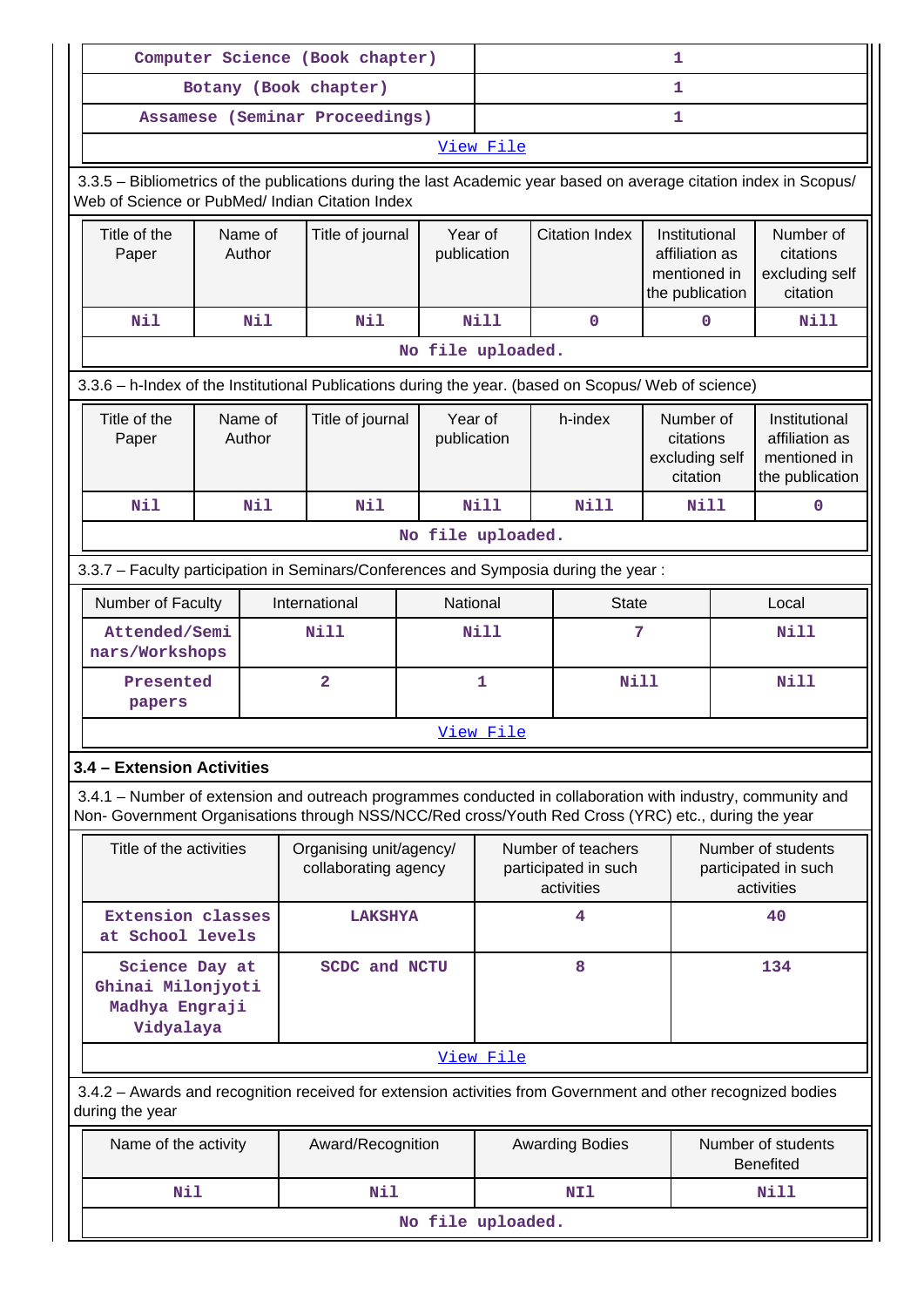3.4.3 – Students participating in extension activities with Government Organisations, Non-Government Organisations and programmes such as Swachh Bharat, Aids Awareness, Gender Issue, etc. during the year Name of the scheme Organising unit/Agen cy/collaborating agency Name of the activity  $\vert$  Number of teachers participated in such activites Number of students participated in such activites  **Health Awareness Green Life Society 04-02-2019, 04-02-2019, to aware about Cancer and its precaution 5 33 Environmental consciousness Green Life Society and NSS 05-06-2018, plantation drive and campus cleaning 10 22 Awareness Programme Green Life Society 01-12-2019, awareness about AIDS and its precaution 11 15** [View File](https://assessmentonline.naac.gov.in/public/Postacc/Students_in_extension/9162_Students_in_extension_1640781253.xlsx) **3.5 – Collaborations** 3.5.1 – Number of Collaborative activities for research, faculty exchange, student exchange during the year Nature of activity  $\parallel$  Participant Source of financial support  $\parallel$  Duration  **Nil 0 Nil 0 No file uploaded.** 3.5.2 – Linkages with institutions/industries for internship, on-the- job training, project work, sharing of research facilities etc. during the year Nature of linkage  $\parallel$  Title of the linkage Name of the partnering institution/ industry /research lab with contact details Duration From | Duration To | Participant Nil | Nil | Nil | Nill | Nill | 0 **No file uploaded.** 3.5.3 – MoUs signed with institutions of national, international importance, other universities, industries, corporate houses etc. during the year Organisation | Date of MoU signed | Purpose/Activities | Number of students/teachers participated under MoUs  **TLC, Tezpur University and Namrup College 03/10/2018 Conduction of one time short term programme at Namrup College in collaboration with Teaching Learning Centre, Tezpur University 47 No file uploaded.**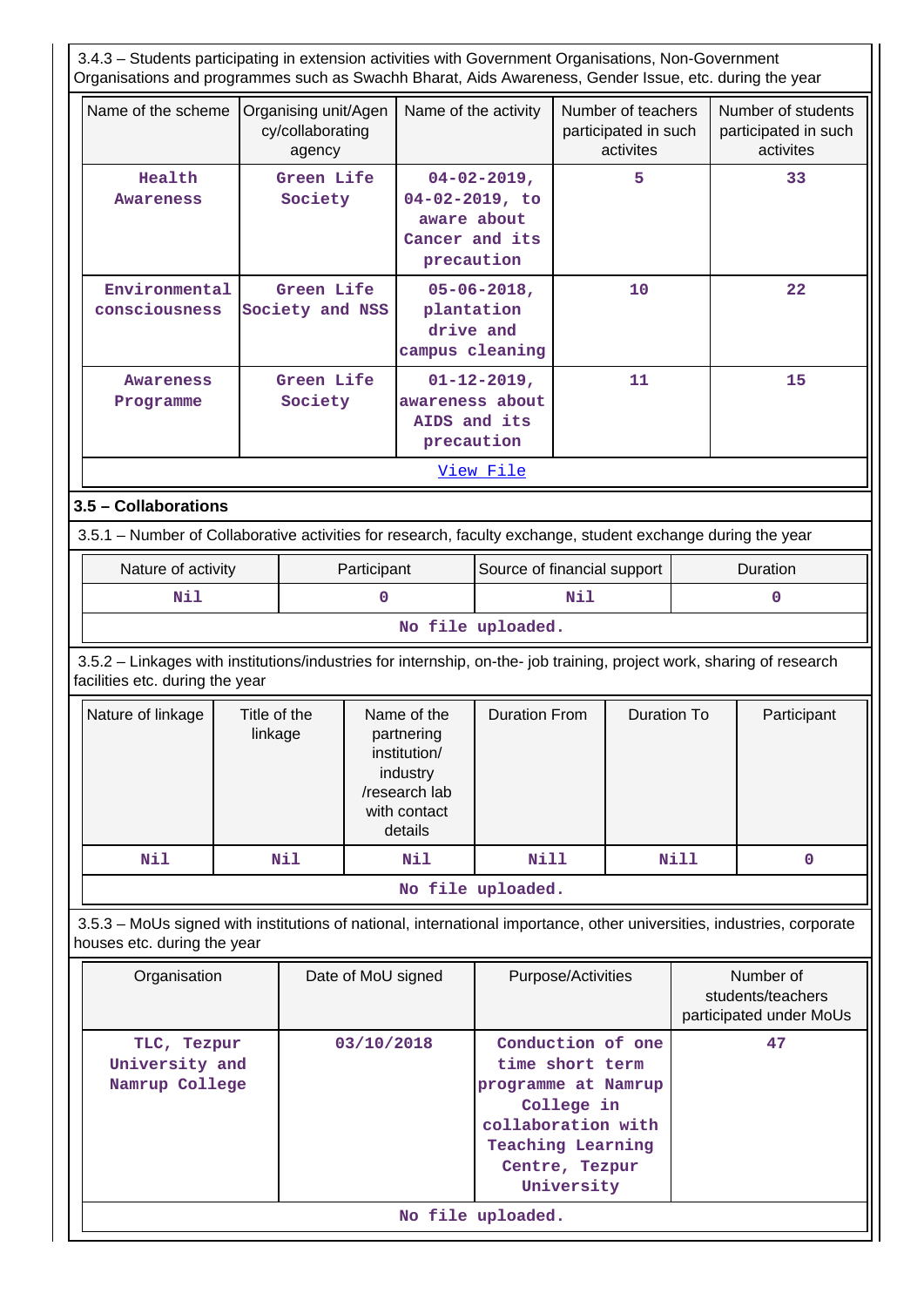|                                                                              | <b>CRITERION IV - INFRASTRUCTURE AND LEARNING RESOURCES</b>                 |                                                                                             |                   |                |                                                |                                |                    |  |  |  |  |
|------------------------------------------------------------------------------|-----------------------------------------------------------------------------|---------------------------------------------------------------------------------------------|-------------------|----------------|------------------------------------------------|--------------------------------|--------------------|--|--|--|--|
| 4.1 - Physical Facilities                                                    |                                                                             |                                                                                             |                   |                |                                                |                                |                    |  |  |  |  |
|                                                                              |                                                                             | 4.1.1 - Budget allocation, excluding salary for infrastructure augmentation during the year |                   |                |                                                |                                |                    |  |  |  |  |
|                                                                              |                                                                             | Budget allocated for infrastructure augmentation                                            |                   |                | Budget utilized for infrastructure development |                                |                    |  |  |  |  |
|                                                                              |                                                                             | 10                                                                                          |                   |                |                                                | 7.31                           |                    |  |  |  |  |
| 4.1.2 - Details of augmentation in infrastructure facilities during the year |                                                                             |                                                                                             |                   |                |                                                |                                |                    |  |  |  |  |
|                                                                              | <b>Facilities</b>                                                           |                                                                                             |                   |                |                                                | <b>Existing or Newly Added</b> |                    |  |  |  |  |
|                                                                              | Classrooms with LCD facilities<br>Existing                                  |                                                                                             |                   |                |                                                |                                |                    |  |  |  |  |
| Seminar Halls<br>Newly Added                                                 |                                                                             |                                                                                             |                   |                |                                                |                                |                    |  |  |  |  |
|                                                                              | Laboratories<br>Existing                                                    |                                                                                             |                   |                |                                                |                                |                    |  |  |  |  |
|                                                                              | Existing<br>Class rooms                                                     |                                                                                             |                   |                |                                                |                                |                    |  |  |  |  |
|                                                                              |                                                                             | Campus Area                                                                                 |                   |                |                                                | Existing                       |                    |  |  |  |  |
|                                                                              |                                                                             |                                                                                             | No file uploaded. |                |                                                |                                |                    |  |  |  |  |
| 4.2 - Library as a Learning Resource                                         |                                                                             |                                                                                             |                   |                |                                                |                                |                    |  |  |  |  |
|                                                                              |                                                                             | 4.2.1 - Library is automated {Integrated Library Management System (ILMS)}                  |                   |                |                                                |                                |                    |  |  |  |  |
|                                                                              | Nature of automation (fully<br>Name of the ILMS<br>or patially)<br>software |                                                                                             |                   |                | Version                                        |                                | Year of automation |  |  |  |  |
|                                                                              | <b>Nill</b><br>2021<br><b>NIL</b><br><b>NIL</b>                             |                                                                                             |                   |                |                                                |                                |                    |  |  |  |  |
|                                                                              | 4.2.2 - Library Services                                                    |                                                                                             |                   |                |                                                |                                |                    |  |  |  |  |
| Library<br>Service Type                                                      |                                                                             | Existing                                                                                    |                   |                | Newly Added                                    |                                | Total              |  |  |  |  |
| Text<br><b>Books</b>                                                         | 1226                                                                        | 400390                                                                                      |                   | <b>Nill</b>    | <b>Nill</b>                                    | 1226                           | 400390             |  |  |  |  |
| Reference<br><b>Books</b>                                                    | 1126                                                                        | 516481                                                                                      |                   | $\overline{9}$ | 7385                                           | 1135                           | 523866             |  |  |  |  |
| Journals                                                                     | 14                                                                          | <b>Nill</b>                                                                                 |                   | <b>Nill</b>    | 240                                            | 14                             | 240                |  |  |  |  |
| $e-$<br>Journals                                                             | <b>Nill</b>                                                                 | <b>Nill</b>                                                                                 |                   | Nill           | <b>Nill</b>                                    | <b>Nill</b>                    | Nill               |  |  |  |  |
| Digital<br>Database                                                          | <b>Nill</b>                                                                 | <b>Nill</b>                                                                                 |                   | <b>Nill</b>    | <b>Nill</b>                                    | Nill                           | Nill               |  |  |  |  |
| CD &<br>Video                                                                | 20                                                                          | Nill                                                                                        |                   | <b>Nill</b>    | <b>Nill</b>                                    | 20                             | Nill               |  |  |  |  |
| Library<br>Automation                                                        | $\mathbf{1}$                                                                | <b>Nill</b>                                                                                 |                   | Nill           | <b>Nill</b>                                    | $\mathbf{1}$                   | <b>Nill</b>        |  |  |  |  |
| Weeding<br>(hard &<br>soft)                                                  | <b>Nill</b><br><b>Nill</b>                                                  |                                                                                             |                   | <b>Nill</b>    | <b>Nill</b>                                    | <b>Nill</b>                    | <b>Nill</b>        |  |  |  |  |
| Others(s<br>pecify)                                                          | $\mathbf{1}$                                                                | <b>Nill</b>                                                                                 |                   | <b>Nill</b>    | <b>Nill</b>                                    | $\mathbf{1}$                   | <b>Nill</b>        |  |  |  |  |
|                                                                              |                                                                             |                                                                                             | No file uploaded. |                |                                                |                                |                    |  |  |  |  |

 4.2.3 – E-content developed by teachers such as: e-PG- Pathshala, CEC (under e-PG- Pathshala CEC (Under Graduate) SWAYAM other MOOCs platform NPTEL/NMEICT/any other Government initiatives & institutional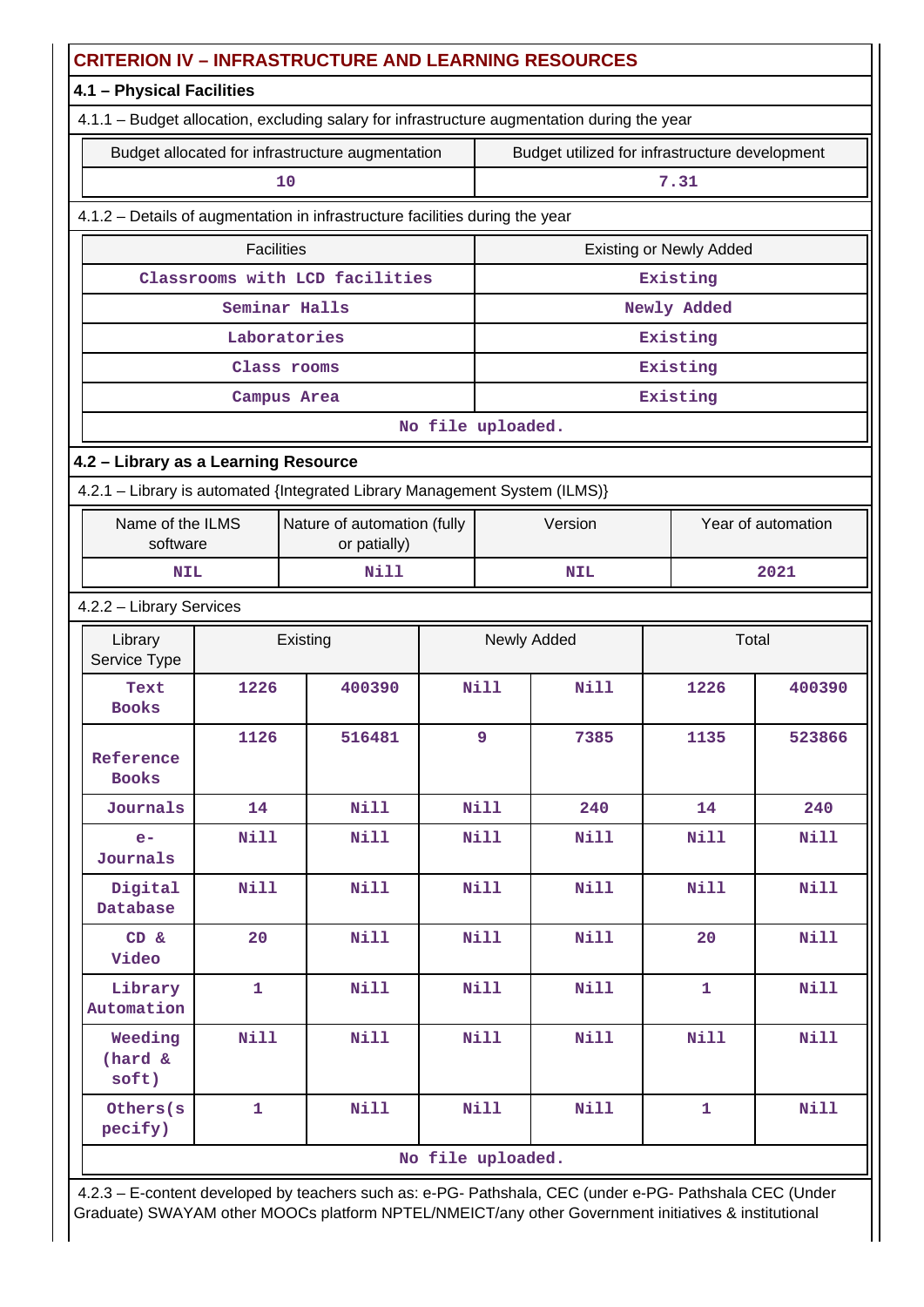|                                                                                                                                                                                                                                  | (Learning Management System (LMS) etc                                                                                                                                                                                                                                                                                                                                                                                                                                                                                                                                                                                                                                                                                                                                                                                                                                                                                                                                                                                                                                                                                                                                                                                                                                                                                                                                         |                                                           |                                                                  |                     |                                           |                                          |                                                                |                                 |   |  |
|----------------------------------------------------------------------------------------------------------------------------------------------------------------------------------------------------------------------------------|-------------------------------------------------------------------------------------------------------------------------------------------------------------------------------------------------------------------------------------------------------------------------------------------------------------------------------------------------------------------------------------------------------------------------------------------------------------------------------------------------------------------------------------------------------------------------------------------------------------------------------------------------------------------------------------------------------------------------------------------------------------------------------------------------------------------------------------------------------------------------------------------------------------------------------------------------------------------------------------------------------------------------------------------------------------------------------------------------------------------------------------------------------------------------------------------------------------------------------------------------------------------------------------------------------------------------------------------------------------------------------|-----------------------------------------------------------|------------------------------------------------------------------|---------------------|-------------------------------------------|------------------------------------------|----------------------------------------------------------------|---------------------------------|---|--|
|                                                                                                                                                                                                                                  | Name of the Teacher                                                                                                                                                                                                                                                                                                                                                                                                                                                                                                                                                                                                                                                                                                                                                                                                                                                                                                                                                                                                                                                                                                                                                                                                                                                                                                                                                           |                                                           | Name of the Module                                               |                     |                                           | Platform on which module<br>is developed |                                                                | Date of launching e-<br>content |   |  |
| NIL                                                                                                                                                                                                                              |                                                                                                                                                                                                                                                                                                                                                                                                                                                                                                                                                                                                                                                                                                                                                                                                                                                                                                                                                                                                                                                                                                                                                                                                                                                                                                                                                                               |                                                           | <b>NIL</b>                                                       |                     | No                                        |                                          |                                                                | Nill                            |   |  |
|                                                                                                                                                                                                                                  |                                                                                                                                                                                                                                                                                                                                                                                                                                                                                                                                                                                                                                                                                                                                                                                                                                                                                                                                                                                                                                                                                                                                                                                                                                                                                                                                                                               |                                                           |                                                                  |                     | No file uploaded.                         |                                          |                                                                |                                 |   |  |
| 4.3 - IT Infrastructure                                                                                                                                                                                                          |                                                                                                                                                                                                                                                                                                                                                                                                                                                                                                                                                                                                                                                                                                                                                                                                                                                                                                                                                                                                                                                                                                                                                                                                                                                                                                                                                                               |                                                           |                                                                  |                     |                                           |                                          |                                                                |                                 |   |  |
| 4.3.1 - Technology Upgradation (overall)                                                                                                                                                                                         |                                                                                                                                                                                                                                                                                                                                                                                                                                                                                                                                                                                                                                                                                                                                                                                                                                                                                                                                                                                                                                                                                                                                                                                                                                                                                                                                                                               |                                                           |                                                                  |                     |                                           |                                          |                                                                |                                 |   |  |
| <b>Type</b>                                                                                                                                                                                                                      | <b>Total Co</b><br>mputers                                                                                                                                                                                                                                                                                                                                                                                                                                                                                                                                                                                                                                                                                                                                                                                                                                                                                                                                                                                                                                                                                                                                                                                                                                                                                                                                                    | Computer<br>Internet<br><b>Browsing</b><br>Lab<br>centers |                                                                  | Computer<br>Centers | Office                                    | Departme<br>nts                          | Available<br><b>Bandwidt</b><br>h (MBPS/<br>GBPS)              | <b>Others</b>                   |   |  |
| Existin<br>g                                                                                                                                                                                                                     | 58                                                                                                                                                                                                                                                                                                                                                                                                                                                                                                                                                                                                                                                                                                                                                                                                                                                                                                                                                                                                                                                                                                                                                                                                                                                                                                                                                                            | 1                                                         | 5                                                                | $\overline{a}$      | 1                                         | 4                                        | 20                                                             | 10                              | 0 |  |
| Added                                                                                                                                                                                                                            | $\mathbf 0$                                                                                                                                                                                                                                                                                                                                                                                                                                                                                                                                                                                                                                                                                                                                                                                                                                                                                                                                                                                                                                                                                                                                                                                                                                                                                                                                                                   | $\mathbf 0$                                               | $\mathbf 0$                                                      | 2                   | $\mathbf 0$                               | $\mathbf 0$                              | $\mathbf 0$                                                    | $\mathbf 0$                     | 0 |  |
| Total                                                                                                                                                                                                                            | 58                                                                                                                                                                                                                                                                                                                                                                                                                                                                                                                                                                                                                                                                                                                                                                                                                                                                                                                                                                                                                                                                                                                                                                                                                                                                                                                                                                            | $\mathbf{1}$                                              | 5                                                                | 4                   | $\mathbf{1}$                              | 4                                        | 20                                                             | 10                              | 0 |  |
| 4.3.2 - Bandwidth available of internet connection in the Institution (Leased line)                                                                                                                                              |                                                                                                                                                                                                                                                                                                                                                                                                                                                                                                                                                                                                                                                                                                                                                                                                                                                                                                                                                                                                                                                                                                                                                                                                                                                                                                                                                                               |                                                           |                                                                  |                     |                                           |                                          |                                                                |                                 |   |  |
|                                                                                                                                                                                                                                  |                                                                                                                                                                                                                                                                                                                                                                                                                                                                                                                                                                                                                                                                                                                                                                                                                                                                                                                                                                                                                                                                                                                                                                                                                                                                                                                                                                               |                                                           |                                                                  |                     | 10 MBPS/ GBPS                             |                                          |                                                                |                                 |   |  |
| 4.3.3 - Facility for e-content                                                                                                                                                                                                   |                                                                                                                                                                                                                                                                                                                                                                                                                                                                                                                                                                                                                                                                                                                                                                                                                                                                                                                                                                                                                                                                                                                                                                                                                                                                                                                                                                               |                                                           |                                                                  |                     |                                           |                                          |                                                                |                                 |   |  |
|                                                                                                                                                                                                                                  | Provide the link of the videos and media centre and<br>Name of the e-content development facility                                                                                                                                                                                                                                                                                                                                                                                                                                                                                                                                                                                                                                                                                                                                                                                                                                                                                                                                                                                                                                                                                                                                                                                                                                                                             |                                                           |                                                                  |                     |                                           |                                          |                                                                |                                 |   |  |
|                                                                                                                                                                                                                                  | recording facility                                                                                                                                                                                                                                                                                                                                                                                                                                                                                                                                                                                                                                                                                                                                                                                                                                                                                                                                                                                                                                                                                                                                                                                                                                                                                                                                                            |                                                           |                                                                  |                     |                                           |                                          |                                                                |                                 |   |  |
|                                                                                                                                                                                                                                  |                                                                                                                                                                                                                                                                                                                                                                                                                                                                                                                                                                                                                                                                                                                                                                                                                                                                                                                                                                                                                                                                                                                                                                                                                                                                                                                                                                               | Nil                                                       |                                                                  |                     |                                           |                                          | Nill                                                           |                                 |   |  |
| 4.4 - Maintenance of Campus Infrastructure                                                                                                                                                                                       |                                                                                                                                                                                                                                                                                                                                                                                                                                                                                                                                                                                                                                                                                                                                                                                                                                                                                                                                                                                                                                                                                                                                                                                                                                                                                                                                                                               |                                                           |                                                                  |                     |                                           |                                          |                                                                |                                 |   |  |
| 4.4.1 – Expenditure incurred on maintenance of physical facilities and academic support facilities, excluding salary<br>component, during the year                                                                               |                                                                                                                                                                                                                                                                                                                                                                                                                                                                                                                                                                                                                                                                                                                                                                                                                                                                                                                                                                                                                                                                                                                                                                                                                                                                                                                                                                               |                                                           |                                                                  |                     |                                           |                                          |                                                                |                                 |   |  |
|                                                                                                                                                                                                                                  | Assigned Budget on<br>academic facilities                                                                                                                                                                                                                                                                                                                                                                                                                                                                                                                                                                                                                                                                                                                                                                                                                                                                                                                                                                                                                                                                                                                                                                                                                                                                                                                                     |                                                           | Expenditure incurred on<br>maintenance of academic<br>facilities |                     | Assigned budget on<br>physical facilities |                                          | Expenditure incurredon<br>maintenance of physical<br>facilites |                                 |   |  |
|                                                                                                                                                                                                                                  | 10                                                                                                                                                                                                                                                                                                                                                                                                                                                                                                                                                                                                                                                                                                                                                                                                                                                                                                                                                                                                                                                                                                                                                                                                                                                                                                                                                                            |                                                           | 7.3                                                              |                     |                                           | 1.6                                      |                                                                | 0.87                            |   |  |
| 4.4.2 – Procedures and policies for maintaining and utilizing physical, academic and support facilities - laboratory,<br>library, sports complex, computers, classrooms etc. (maximum 500 words) (information to be available in |                                                                                                                                                                                                                                                                                                                                                                                                                                                                                                                                                                                                                                                                                                                                                                                                                                                                                                                                                                                                                                                                                                                                                                                                                                                                                                                                                                               |                                                           |                                                                  |                     |                                           |                                          |                                                                |                                 |   |  |
|                                                                                                                                                                                                                                  | institutional Website, provide link)<br>Namrup College has separate fund-heads so as to confine or restrict during<br>expenditure. Whenever expenditure surpasses than available fund for a<br>particular head, the required fund usually derived from General Fund by inter<br>transfer fund of accounts. Funds are utilized on required basis as situation<br>demand but there is no such as prior budgetary allocation. Namrup College<br>creates different fund-heads for smooth and judiciary utilization of funds to<br>facilitate and support academic as well as physical facilities in the college.<br>SAF (Student Aid Fund) collection and support to students has been stalled as<br>Govt. of Assam declared free admission to all students. This year laboratory<br>requisitions (chemicals) is found to be more may be due to change in<br>syllabuses. College magazine is due to publish this year and college is<br>publishing one. Books requisition is limited to handful of books but usual<br>expenditures on news papers and journals remained almost same. Festivals and<br>others national and state related ceremonies including youth festival are same<br>regular affairs in college. Repairing and other construction works are<br>recurring expenditures in college. Games and Sports Fund still remain the most<br>costly department in college. |                                                           |                                                                  |                     |                                           |                                          |                                                                |                                 |   |  |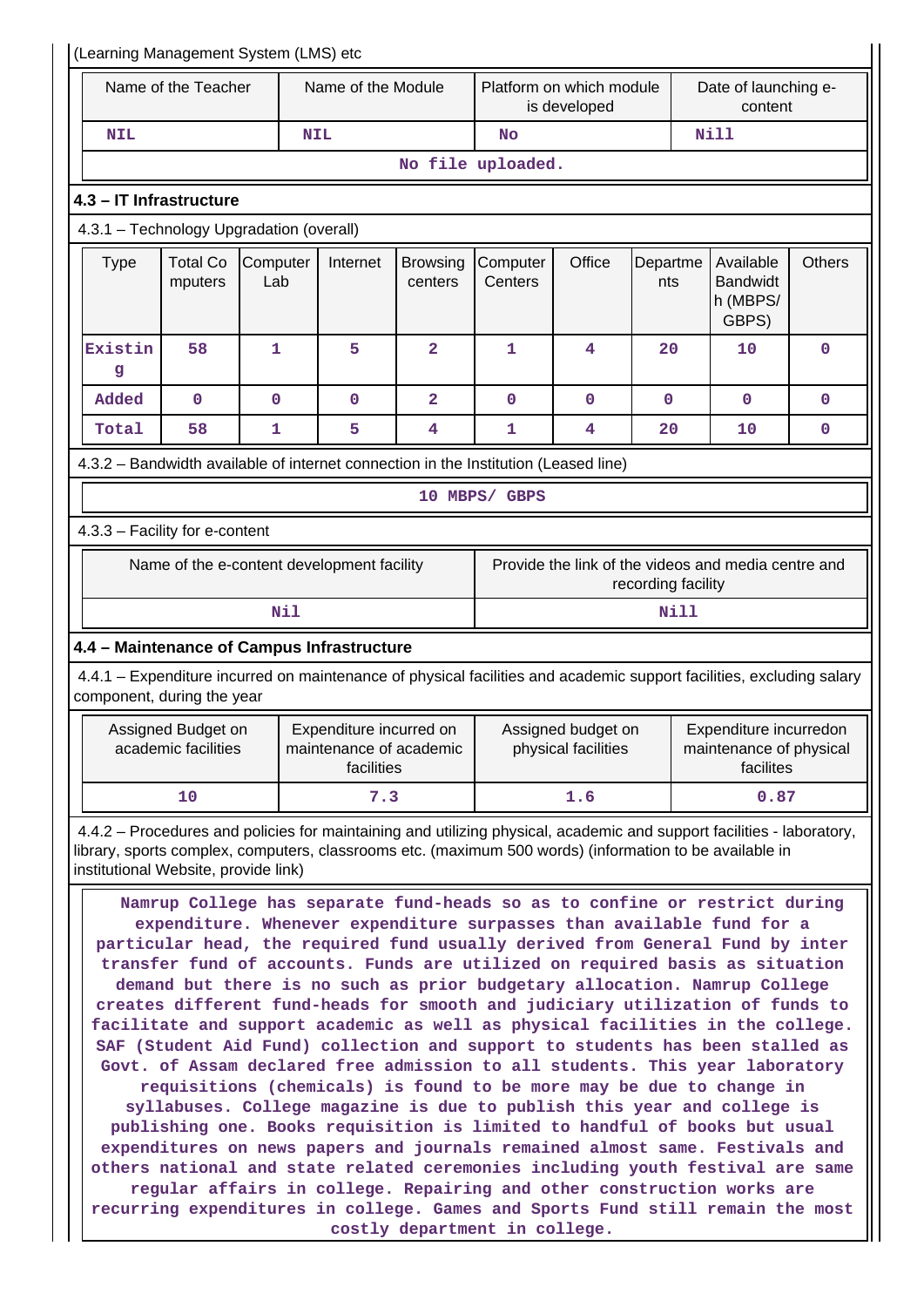# **CRITERION V – STUDENT SUPPORT AND PROGRESSION**

#### **5.1 – Student Support**

# 5.1.1 – Scholarships and Financial Support

|                                         | Name/Title of the scheme                                            | Number of students | Amount in Rupees |
|-----------------------------------------|---------------------------------------------------------------------|--------------------|------------------|
| Financial Support<br>from institution   | Nil                                                                 | 0                  | 0                |
| Financial Support<br>from Other Sources |                                                                     |                    |                  |
| a) National                             | Ishan Uday<br>Special Scholarship<br>for NER (Post<br>Matric), 2018 |                    | 4360             |
| b)International                         | Nil                                                                 | Nill               |                  |
|                                         |                                                                     | No file uploaded.  |                  |

 5.1.2 – Number of capability enhancement and development schemes such as Soft skill development, Remedial coaching, Language lab, Bridge courses, Yoga, Meditation, Personal Counselling and Mentoring etc.,

| Name of the capability<br>enhancement scheme                                                                                                                                                 | Date of implemetation | Number of students<br>enrolled | Agencies involved       |
|----------------------------------------------------------------------------------------------------------------------------------------------------------------------------------------------|-----------------------|--------------------------------|-------------------------|
| Soft skills<br>development<br>workshop under RUSA<br>Finishing School<br>Programme                                                                                                           | 23/08/2018            | 41                             | <b>RUSA</b>             |
| International<br>Yoga Day                                                                                                                                                                    | 21/06/2018            | 86                             | NSS, Namrup<br>College  |
| <b>Students</b><br>Counselling                                                                                                                                                               | 27/09/2018            | 24                             | Namrup College          |
| Prajapita Brahma<br>Kumaris (Meditation<br>Prog)                                                                                                                                             | 15/06/2018            | 81                             | Namrup College          |
| Health Check Up                                                                                                                                                                              | 04/02/2019            | 33                             | WSDC, Namrup<br>College |
| Personal<br>counselling on<br>"Teaching and<br>Learning in 21st<br>Century and<br>opportunity before<br>the Graduate" by<br>Prof. J. C. Kalita,<br>Director, UGC-HRDC,<br>Gauhati University | 12/02/2019            | 45                             | Namrup College          |
| Motivational Talk<br>on "Leadership and<br>Managerial Skills"<br>by Prof. M. K.<br>Sarma, Director,<br>TLC, Tezpur                                                                           | 14/12/2019            | 80                             | Namrup College          |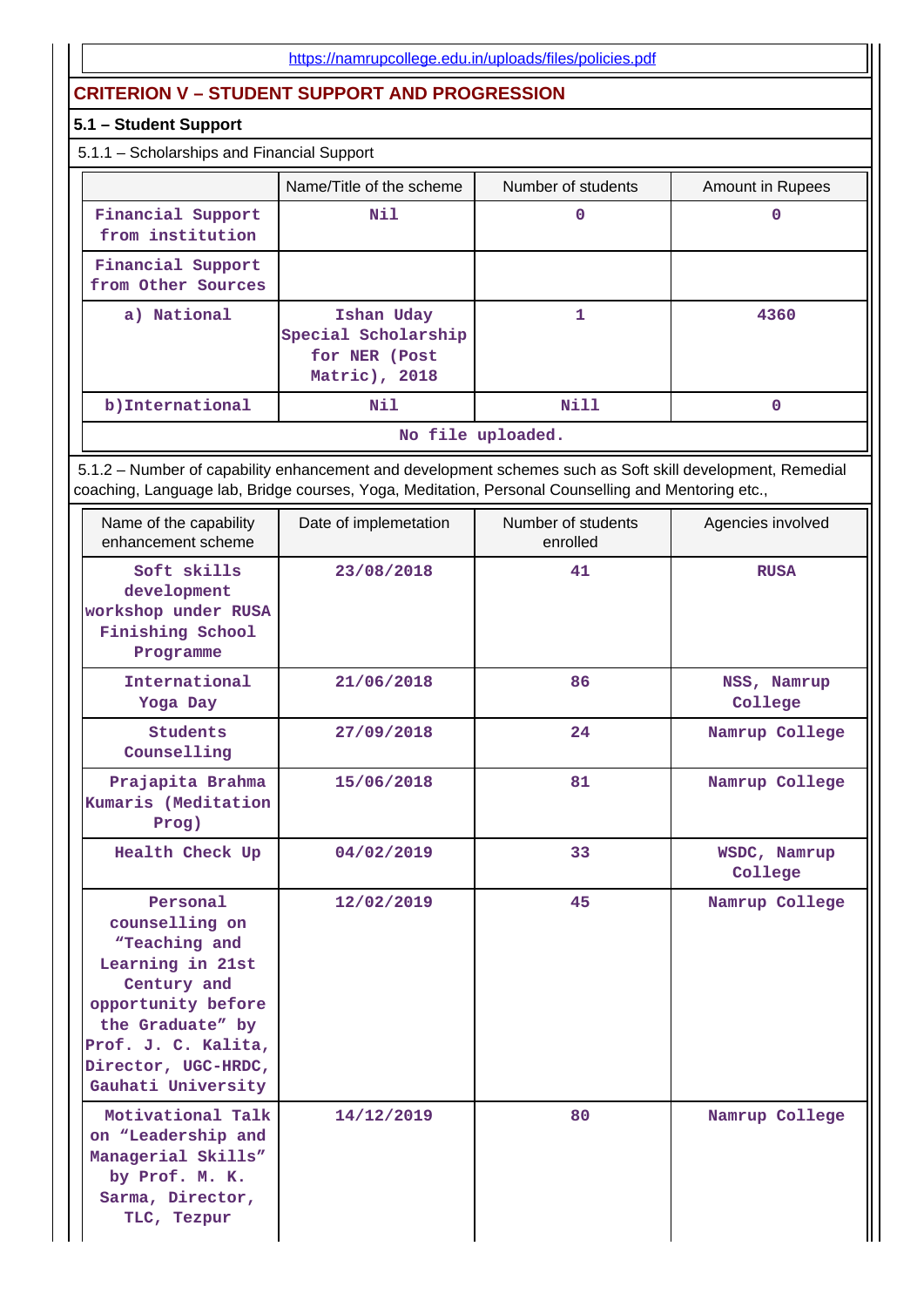| University                                                                                                                                                     |                                                             |              |                                                                      |                                                                             |                                                              |                                                                |                                     |  |  |
|----------------------------------------------------------------------------------------------------------------------------------------------------------------|-------------------------------------------------------------|--------------|----------------------------------------------------------------------|-----------------------------------------------------------------------------|--------------------------------------------------------------|----------------------------------------------------------------|-------------------------------------|--|--|
| Menstrual<br>Hyginenity for<br>better health<br>management                                                                                                     |                                                             |              | 28/05/2019                                                           | 32                                                                          |                                                              | Health and<br>Sanitization Club<br>and WSDC, Namrup<br>College |                                     |  |  |
| FIT India<br>Movement                                                                                                                                          |                                                             |              | 29/09/2019                                                           | 97                                                                          |                                                              |                                                                | <b>NSS</b>                          |  |  |
| View File                                                                                                                                                      |                                                             |              |                                                                      |                                                                             |                                                              |                                                                |                                     |  |  |
| 5.1.3 - Students benefited by guidance for competitive examinations and career counselling offered by the<br>institution during the year                       |                                                             |              |                                                                      |                                                                             |                                                              |                                                                |                                     |  |  |
| Year                                                                                                                                                           | Name of the<br>scheme                                       |              | Number of<br>benefited<br>students for<br>competitive<br>examination | Number of<br>benefited<br>students by<br>career<br>counseling<br>activities | Number of<br>students who<br>have passedin<br>the comp. exam |                                                                | Number of<br>studentsp placed       |  |  |
| <b>Nill</b>                                                                                                                                                    |                                                             | Nil          | Nill                                                                 | Nill                                                                        |                                                              | Nill                                                           | <b>Nill</b>                         |  |  |
|                                                                                                                                                                |                                                             |              |                                                                      | No file uploaded.                                                           |                                                              |                                                                |                                     |  |  |
| 5.1.4 – Institutional mechanism for transparency, timely redressal of student grievances, Prevention of sexual<br>harassment and ragging cases during the year |                                                             |              |                                                                      |                                                                             |                                                              |                                                                |                                     |  |  |
| Total grievances received                                                                                                                                      |                                                             |              | Number of grievances redressed                                       | Avg. number of days for grievance<br>redressal                              |                                                              |                                                                |                                     |  |  |
|                                                                                                                                                                | Nill                                                        |              |                                                                      | Nill                                                                        |                                                              |                                                                | Nill                                |  |  |
| 5.2 - Student Progression                                                                                                                                      |                                                             |              |                                                                      |                                                                             |                                                              |                                                                |                                     |  |  |
| 5.2.1 - Details of campus placement during the year                                                                                                            |                                                             |              |                                                                      |                                                                             |                                                              |                                                                |                                     |  |  |
|                                                                                                                                                                |                                                             |              |                                                                      |                                                                             |                                                              |                                                                |                                     |  |  |
|                                                                                                                                                                | On campus                                                   |              |                                                                      |                                                                             | Off campus                                                   |                                                                |                                     |  |  |
| Nameof<br>organizations<br>visited                                                                                                                             | Number of<br>students<br>participated                       |              | Number of<br>stduents placed                                         | Nameof<br>organizations<br>visited                                          | Number of<br>students<br>participated                        |                                                                | Number of<br>stduents placed        |  |  |
| No campus<br>recruitment                                                                                                                                       |                                                             | Nill         | Nill                                                                 | Off campus<br>data not<br>available                                         |                                                              | <b>Nill</b>                                                    | 1                                   |  |  |
|                                                                                                                                                                |                                                             |              |                                                                      | View File                                                                   |                                                              |                                                                |                                     |  |  |
| 5.2.2 - Student progression to higher education in percentage during the year                                                                                  |                                                             |              |                                                                      |                                                                             |                                                              |                                                                |                                     |  |  |
| Year                                                                                                                                                           | Number of<br>students<br>enrolling into<br>higher education |              | Programme<br>graduated from                                          | Depratment<br>graduated from                                                | Name of<br>institution joined                                |                                                                | Name of<br>programme<br>admitted to |  |  |
| 2018                                                                                                                                                           |                                                             | 1            | <b>BSC</b>                                                           | Zoology                                                                     | Meghalaya                                                    | USTM,                                                          | <b>MBA</b>                          |  |  |
| 2018                                                                                                                                                           |                                                             | 1            | <b>BSC</b>                                                           | Zoology                                                                     | Banglore                                                     | ICFAI,                                                         | <b>MBA</b>                          |  |  |
| 2018                                                                                                                                                           |                                                             | 1            | <b>BA</b>                                                            | Sociology                                                                   | University                                                   | Dibrugarh                                                      | <b>MSW</b>                          |  |  |
| 2018                                                                                                                                                           |                                                             | $\mathbf{1}$ | <b>BSC</b>                                                           | Physiocs                                                                    | University                                                   | Dibrugarh                                                      | <b>B.Tech</b>                       |  |  |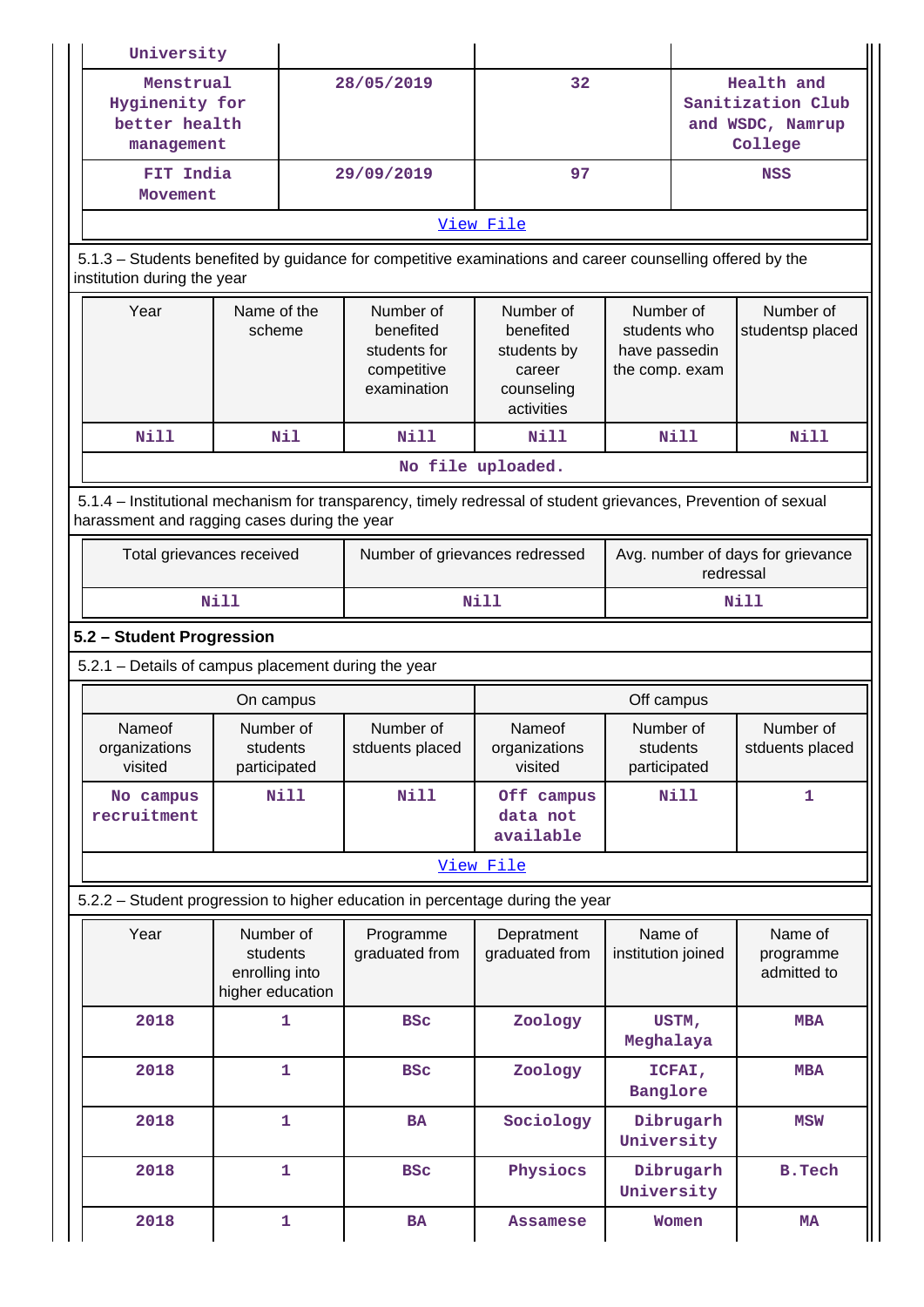|                                                                                                                                                                                        |                                                                              |                           |                                   |              |                                     |                        | University                                             |                                                                                                                     |
|----------------------------------------------------------------------------------------------------------------------------------------------------------------------------------------|------------------------------------------------------------------------------|---------------------------|-----------------------------------|--------------|-------------------------------------|------------------------|--------------------------------------------------------|---------------------------------------------------------------------------------------------------------------------|
| 2018                                                                                                                                                                                   | 1                                                                            | <b>BSC</b>                |                                   |              | Botany                              |                        | University<br>of Science &<br>Technology,<br>Meghalaya | M. Sc in B<br>iotechnology                                                                                          |
| 2018                                                                                                                                                                                   | 1                                                                            | <b>BSC</b>                |                                   |              | Chemistry                           |                        | Dibrugarh<br>University                                | MSC                                                                                                                 |
| 2018                                                                                                                                                                                   | 3                                                                            | <b>BA</b>                 |                                   |              | Economics                           |                        | Dibrugarh<br>University                                | MA                                                                                                                  |
| 2018                                                                                                                                                                                   | $\overline{2}$                                                               | <b>BA</b>                 |                                   |              | English                             |                        | Gauhati<br>University                                  | Mass Com                                                                                                            |
| 2018                                                                                                                                                                                   | $\mathbf{1}$                                                                 | <b>BSC</b>                |                                   |              | Physics                             |                        | Bodoland U<br>niversityrug<br>arh<br>University        | <b>MBA</b>                                                                                                          |
|                                                                                                                                                                                        |                                                                              |                           |                                   | View File    |                                     |                        |                                                        |                                                                                                                     |
| 5.2.3 - Students qualifying in state/ national/ international level examinations during the year<br>(eg:NET/SET/SLET/GATE/GMAT/CAT/GRE/TOFEL/Civil Services/State Government Services) |                                                                              |                           |                                   |              |                                     |                        |                                                        |                                                                                                                     |
|                                                                                                                                                                                        | Items                                                                        |                           |                                   |              |                                     |                        | Number of students selected/ qualifying                |                                                                                                                     |
|                                                                                                                                                                                        | Any Other                                                                    |                           |                                   |              |                                     |                        | Nill                                                   |                                                                                                                     |
|                                                                                                                                                                                        |                                                                              |                           | No file uploaded.                 |              |                                     |                        |                                                        |                                                                                                                     |
| 5.2.4 – Sports and cultural activities / competitions organised at the institution level during the year                                                                               |                                                                              |                           |                                   |              |                                     |                        |                                                        |                                                                                                                     |
|                                                                                                                                                                                        | Activity                                                                     |                           | Level                             |              |                                     | Number of Participants |                                                        |                                                                                                                     |
|                                                                                                                                                                                        | College week (Sports,<br>Culture and Literacy<br>competition)                |                           | Institutional                     |              |                                     |                        |                                                        | 112                                                                                                                 |
|                                                                                                                                                                                        | 1st East Zone Assam<br>Taekwondo Championship<br>2019                        |                           | <b>State Level</b>                |              |                                     |                        |                                                        | 1                                                                                                                   |
|                                                                                                                                                                                        | 9th Inter-Dibrugarh<br>district Taekwondon<br>(Kyorugi)<br>Championship-2018 |                           | District level                    |              |                                     |                        |                                                        | 1                                                                                                                   |
|                                                                                                                                                                                        | 35th Assam State<br>Taekwondo<br>Championship-2018                           |                           | <b>State Level</b>                |              |                                     |                        |                                                        | $\mathbf{1}$                                                                                                        |
|                                                                                                                                                                                        |                                                                              |                           | No file uploaded.                 |              |                                     |                        |                                                        |                                                                                                                     |
| 5.3 - Student Participation and Activities                                                                                                                                             |                                                                              |                           |                                   |              |                                     |                        |                                                        |                                                                                                                     |
| level (award for a team event should be counted as one)                                                                                                                                |                                                                              |                           |                                   |              |                                     |                        |                                                        | 5.3.1 - Number of awards/medals for outstanding performance in sports/cultural activities at national/international |
| Year                                                                                                                                                                                   | Name of the<br>award/medal                                                   | National/<br>Internaional | Number of<br>awards for<br>Sports |              | Number of<br>awards for<br>Cultural |                        | Student ID<br>number                                   | Name of the<br>student                                                                                              |
| 2018                                                                                                                                                                                   | 38th<br>National<br>Junior<br>Kyorugi<br>11th                                | National                  |                                   | $\mathbf{1}$ | <b>Nill</b>                         |                        | 19BA013                                                | Tapan<br>Dhadumia                                                                                                   |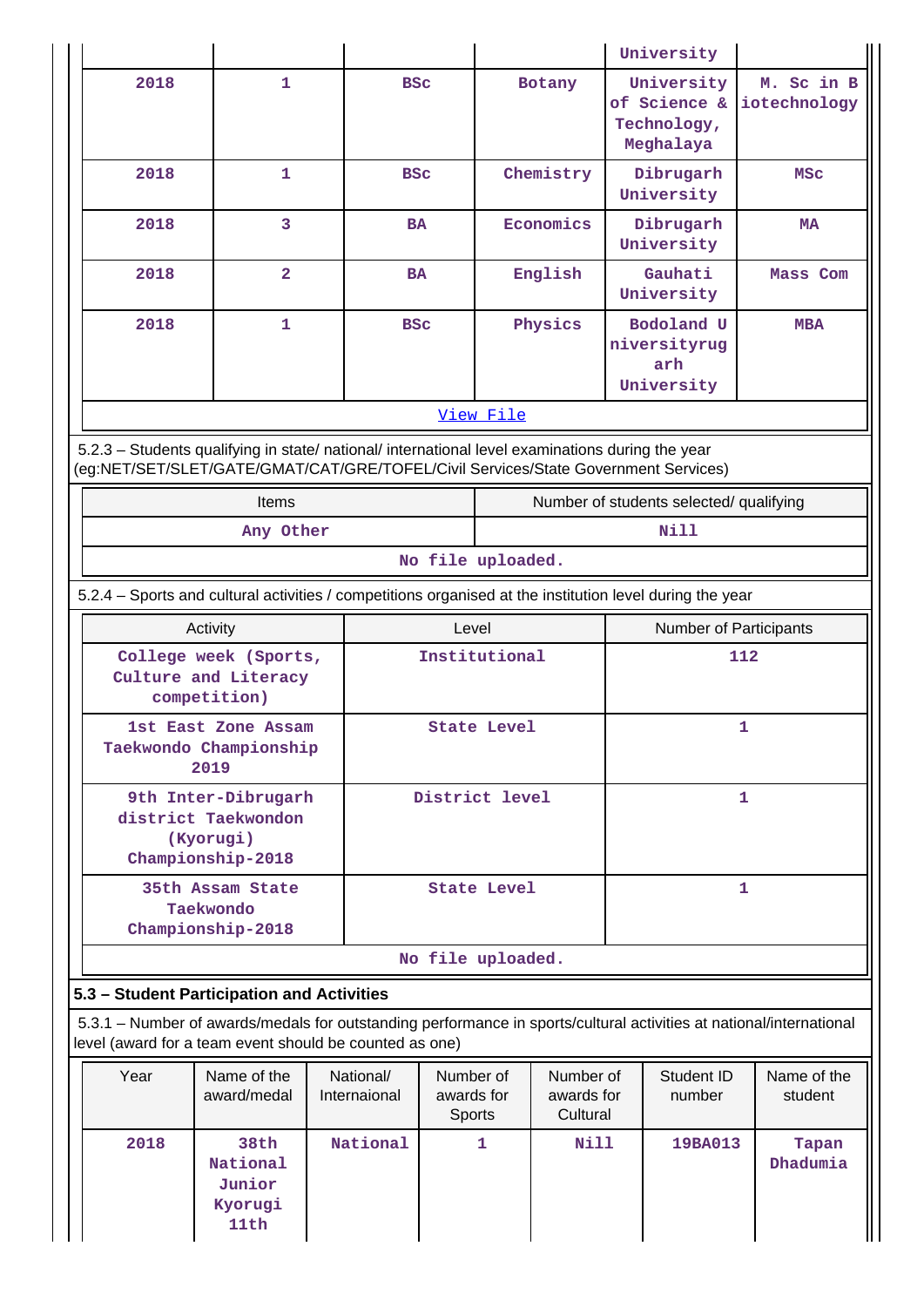| Junior     |  |  |  |
|------------|--|--|--|
| Poomsae    |  |  |  |
| Taekwondo  |  |  |  |
| Championsh |  |  |  |
| ip-2018    |  |  |  |
|            |  |  |  |

**No file uploaded.**

 5.3.2 – Activity of Student Council & representation of students on academic & administrative bodies/committees of the institution (maximum 500 words)

 **1. College Magazine: Namrup College student's forum published a magazine name "KOTHIA" biennially with the supervision of teacher. 2. Guidance and counselling: Career guidance and counselling cell conducted related programme on time to time. 3. National Service Scheme (NSS): NSS unit of Namrup College organized volunteer camp in nearby area and take part in every programme organized by the college. 4. Student Aid Fund: Financial aid provided to the poor and meritorious students on selective basis by the college authority, Women Cell and Development Cell and Teacher Unit of Namrup College. 5. Best Graduate Award: Students who got highest marks in the degree final examination awarded the "Best Graduate Award" on the college establishment day programme. 6. Memorial Lecture, Debate and Essay competition: Namrup College organized "Bhaba Konwar memorial Lecture's as a part college establishment day programme. Essay competition also organized among the students in different occasions. 7. Excursion: College has organized excursion tour for the selective students in every year. 8. Student Union: Namrup College Student Union Election held every year to give freedom to share their issues and solution to the authority, to develop leadership as well as co-curricular activities among the students. 9. Facilities for the students: (a) Sports facility: College has an indoor stadium and big playground where students can practice and prepare for competitions. (b) Hostel facilities: A well equipped girls hostel is running in the college campus. (c) Canteen: Canteen facilities for the students where the provision of hygienic food items and drinking water facilities. (d) Computer lab and internet facilities are provided for students. (e) Language lab is set-up in the department of English. (f) Library: College library provides text books, reference books, magazine, journal, news papers etc. For the students. (g) Biotech Hub: College has Institutional level Biotech hub that sponsored by Department of Biotechnology, Govt. Of India. Through this hub, college students can avail laboratory facilities for their practical and project works. Besides these, biotech hub has facilities for ICT based class teaching. (h) Spoken English Course: English department provides spoken English course. (i) Laboratory: College has provided laboratory facilities for science and arts students according to their requirements. There are 3 halls to take up class through digital tools. (j) College has formed different societies by the active support of students. The aim of these societies is to create leadership, responsible social workers, smooth conduct of different programme in the college.**

#### **5.4 – Alumni Engagement**

5.4.1 – Whether the institution has registered Alumni Association?

 **No**

5.4.2 – No. of enrolled Alumni:

**0**

5.4.3 – Alumni contribution during the year (in Rupees) :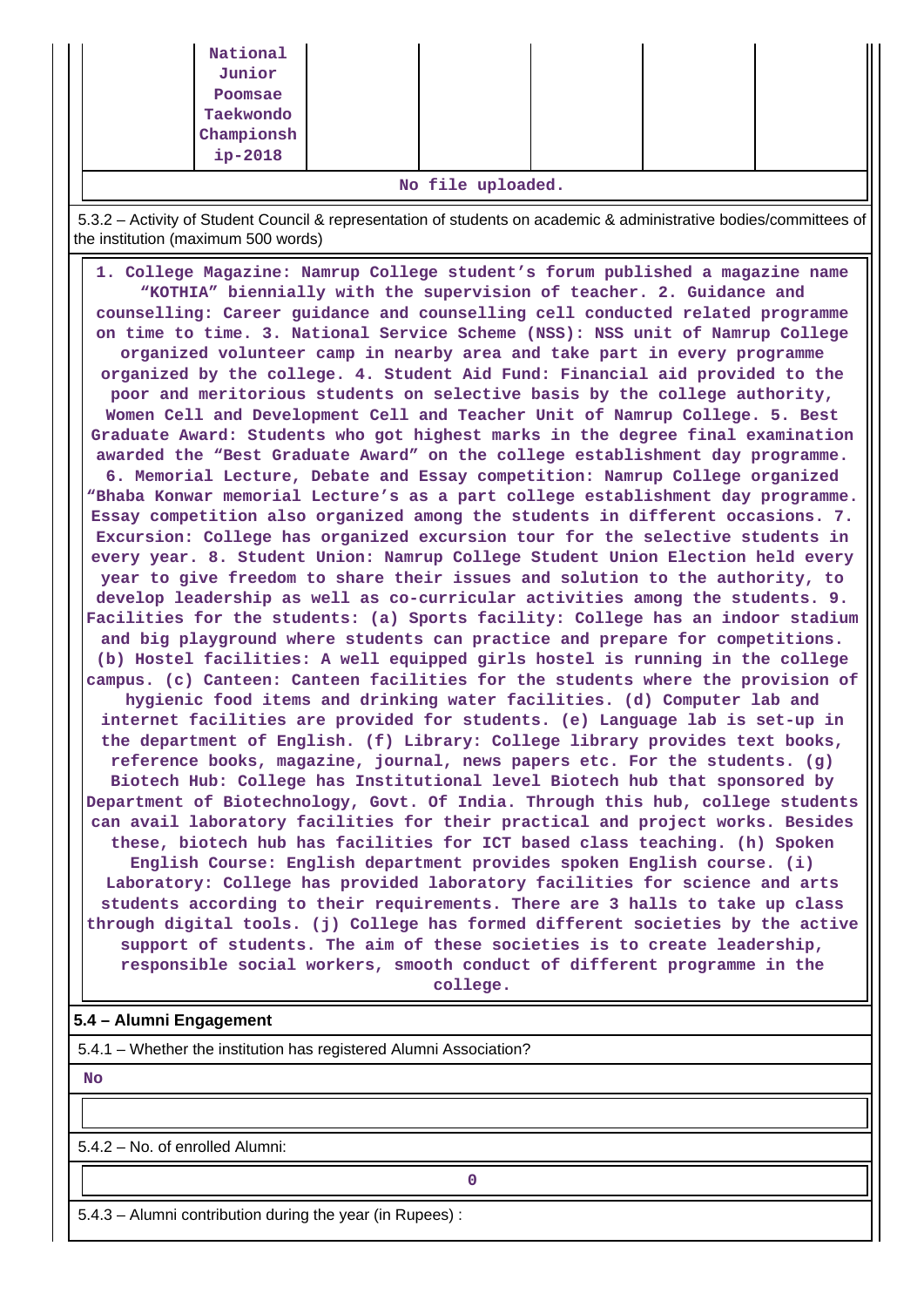5.4.4 – Meetings/activities organized by Alumni Association :

# **0**

#### **CRITERION VI – GOVERNANCE, LEADERSHIP AND MANAGEMENT**

#### **6.1 – Institutional Vision and Leadership**

 6.1.1 – Mention two practices of decentralization and participative management during the last year (maximum 500 words)

 **The College was established with the vision to cater to the need for higher education and to develop the intellectual potential of the youth of Assam in particular and the entire North East India and India in general. The College aspires to uphold the various national policies on higher education which is meant to mould and prepare the young minds to meet contemporary challenges of the world. The College believes in greatest virtue is knowledge and it is guided by the principles of inclusiveness, integrity, innovation, creativity and quality. The College has a vision to create an environment that is responsive to the needs of students and society at large.**

6.1.2 – Does the institution have a Management Information System (MIS)?

#### **Partial**

#### **6.2 – Strategy Development and Deployment**

6.2.1 – Quality improvement strategies adopted by the institution for each of the following (with in 100 words each):

| <b>Strategy Type</b>       | <b>Details</b>                                                                                                                                                                                                                                                                                                                                                                                                                                                                                     |
|----------------------------|----------------------------------------------------------------------------------------------------------------------------------------------------------------------------------------------------------------------------------------------------------------------------------------------------------------------------------------------------------------------------------------------------------------------------------------------------------------------------------------------------|
| Curriculum Development     | Since the college is affiliated to<br>Dibrugarh University, all the steps<br>regarding curriculum development is<br>taken by the University itself.                                                                                                                                                                                                                                                                                                                                                |
| Teaching and Learning      | For effective teaching and learning<br>Audio-visual system is used in some<br>classes. Students' progress is<br>regularly monitored through unit test,<br>sessional test, seminars/group<br>discussion and home assignments.<br>Regular feedback is taken from the<br>students. Extra-curricular programmes<br>like Quiz, debating and cultural<br>competitions are held to improve the<br>overall knowledge of the students.<br>Talks by special invitees are also<br>arranged on certain topics. |
| Examination and Evaluation | Unit tests and sessional examinations<br>are held regularly. Final examinations<br>are held according to University<br>schedule. Many of our teachers take<br>part in the evaluation process of the<br>final examinations. Semester<br>examinations are conducted by the<br>affiliating university. College<br>conducts internal assessment of<br>students according to the university<br>guidelines. Class tests/surprise tests,<br>student seminars, interactive sessions,                       |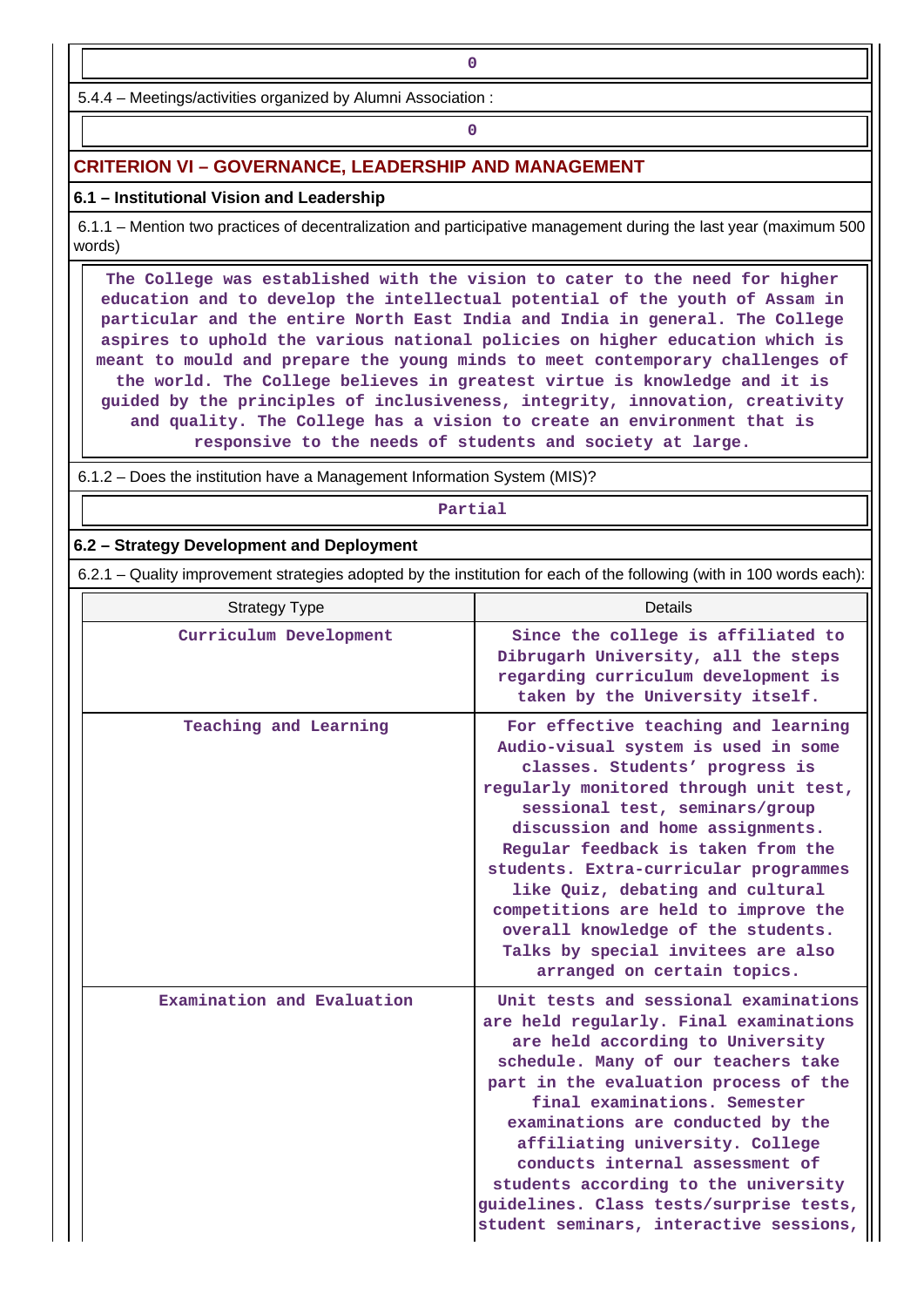|                                                                | practical examinations, debates etc are<br>conducted by departments to evaluate<br>the students.                                                                                                                                                                                                                                                                                       |
|----------------------------------------------------------------|----------------------------------------------------------------------------------------------------------------------------------------------------------------------------------------------------------------------------------------------------------------------------------------------------------------------------------------------------------------------------------------|
| Research and Development                                       | Teachers are encouraged by the<br>authority to initiate research. In this<br>year, one major research project. And a<br>minor research project was going on.<br>Two teacher was engaged in research<br>work for PhD. Moreover, the teachers of<br>the college regularly attend seminars<br>and publish their research articles in<br>national and international journals.              |
| Library, ICT and Physical<br>Infrastructure / Instrumentation  | The College Library is well equipped<br>with reading room, adequate books and<br>journals and internet facility. Text<br>books and Reference books of all<br>subjects were bought in this year. A<br>Network Research Centre was there for<br>the use of students and faculties.<br>College has provided LCD projector and<br>installed in classroom to carry out ICT<br>base classes. |
| Human Resource Management                                      | Times to time notifications are given<br>from the authority to the teaching and<br>non-teaching staff for regular and<br>punctual execution of their duties.<br>Meetings between authority and the<br>teaching staff are held to discuss on<br>various matters related to the<br>institution. Various committees and<br>societies are formed to perform<br>different tasks.            |
| Industry Interaction / Collaboration                           | College faculty were always prone to<br>collaborate with industry for better<br>expose to our students. In this<br>concern, some departments like<br>Chemistry have collaborated with APL<br>and BVFCL located in Namrup.                                                                                                                                                              |
| Admission of Students                                          | Notification of admission is<br>published in newspaper, college website<br>and in the notice board of the college.<br>All the information related to<br>admission is provided in the college<br>prospectus and the college website<br>also. Free admission is provided to<br>meritorious students. However, all<br>students those annual income below 1<br>lakh get free admission.    |
| 6.2.2 – Implementation of e-governance in areas of operations: |                                                                                                                                                                                                                                                                                                                                                                                        |

| E-governace area              | Details                                                                                                                                          |
|-------------------------------|--------------------------------------------------------------------------------------------------------------------------------------------------|
| Student Admission and Support | To get admission at Namrup College,<br>students need to apply through<br>prescribed format of application. For<br>seeking admission, College has |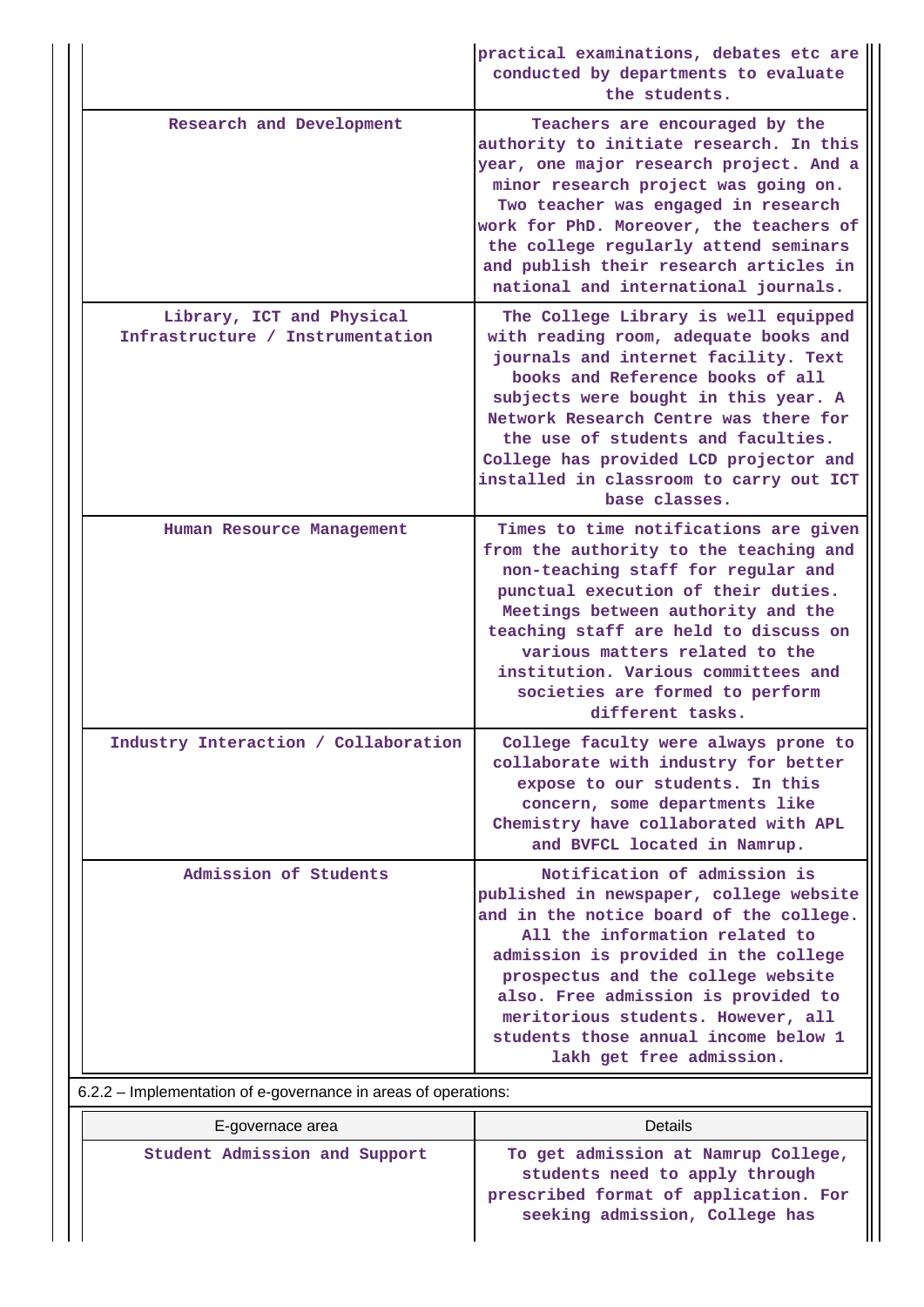|                                                                                                                |                      |  |                                                                                                                                                                                                                                                                                                                                 | published advertisement through college<br>website and news paper. From the<br>academic session 2018-19, submission of<br>online application is must but<br>relaxation is given for those students<br>having no internet/devices. We are<br>facilitating them to get admission<br>through offline mode.      |                   |  |
|----------------------------------------------------------------------------------------------------------------|----------------------|--|---------------------------------------------------------------------------------------------------------------------------------------------------------------------------------------------------------------------------------------------------------------------------------------------------------------------------------|--------------------------------------------------------------------------------------------------------------------------------------------------------------------------------------------------------------------------------------------------------------------------------------------------------------|-------------------|--|
| Examination                                                                                                    |                      |  |                                                                                                                                                                                                                                                                                                                                 | Examination Evaluation of answer<br>scripts is conducted offline in the<br>affiliating university. Faculty members<br>of this college follow fully offline<br>system and perform their evaluation<br>duties as examiner, head examiner,<br>scrutinizer, reviewer as and when<br>appointed by the university. |                   |  |
| Planning and Development                                                                                       |                      |  |                                                                                                                                                                                                                                                                                                                                 | ? College has proposed for the<br>extension of science laboratory,<br>internet connection to every department<br>through RUSA grants. Office automation<br>is under process which will include<br>students' database, faculty and staff<br>database, feedback system etc.                                    |                   |  |
|                                                                                                                | Administration       |  | ? Administration Notices and<br>circulars are uploaded in the college<br>website and communicated to different<br>departments through e-mail and WhatsApp<br>messenger from the office of the<br>Principal ? Each and every IQAC notice<br>is circulated by the coordinator<br>himself through e-mail and WhatsApp<br>messenger |                                                                                                                                                                                                                                                                                                              |                   |  |
|                                                                                                                | Finance and Accounts |  | ? Receipt of admission fees is<br>completely online ? Salary of faculty<br>members and staff is transferred<br>directly to the bank account. Salary<br>bills are submitted to the treasury<br>through IFMS software ? E-tender is<br>notified as per the government<br>guidelines for purchase of items                         |                                                                                                                                                                                                                                                                                                              |                   |  |
| 6.3 - Faculty Empowerment Strategies                                                                           |                      |  |                                                                                                                                                                                                                                                                                                                                 |                                                                                                                                                                                                                                                                                                              |                   |  |
| of professional bodies during the year                                                                         |                      |  |                                                                                                                                                                                                                                                                                                                                 | 6.3.1 - Teachers provided with financial support to attend conferences / workshops and towards membership fee                                                                                                                                                                                                |                   |  |
| Year<br>Name of Teacher<br>Name of conference/<br>workshop attended<br>for which financial<br>support provided |                      |  |                                                                                                                                                                                                                                                                                                                                 | Name of the<br>professional body for<br>which membership<br>fee is provided                                                                                                                                                                                                                                  | Amount of support |  |
| Nill                                                                                                           | Nil                  |  | Nil                                                                                                                                                                                                                                                                                                                             | Nil                                                                                                                                                                                                                                                                                                          | Nill              |  |
|                                                                                                                |                      |  | No file uploaded.                                                                                                                                                                                                                                                                                                               |                                                                                                                                                                                                                                                                                                              |                   |  |
| teaching and non teaching staff during the year                                                                |                      |  |                                                                                                                                                                                                                                                                                                                                 | 6.3.2 – Number of professional development / administrative training programmes organized by the College for                                                                                                                                                                                                 |                   |  |

| Year | Title of the |                | date<br>From | To Date | Number of    | Number of    |
|------|--------------|----------------|--------------|---------|--------------|--------------|
|      | professional | administrative |              |         | participants | participants |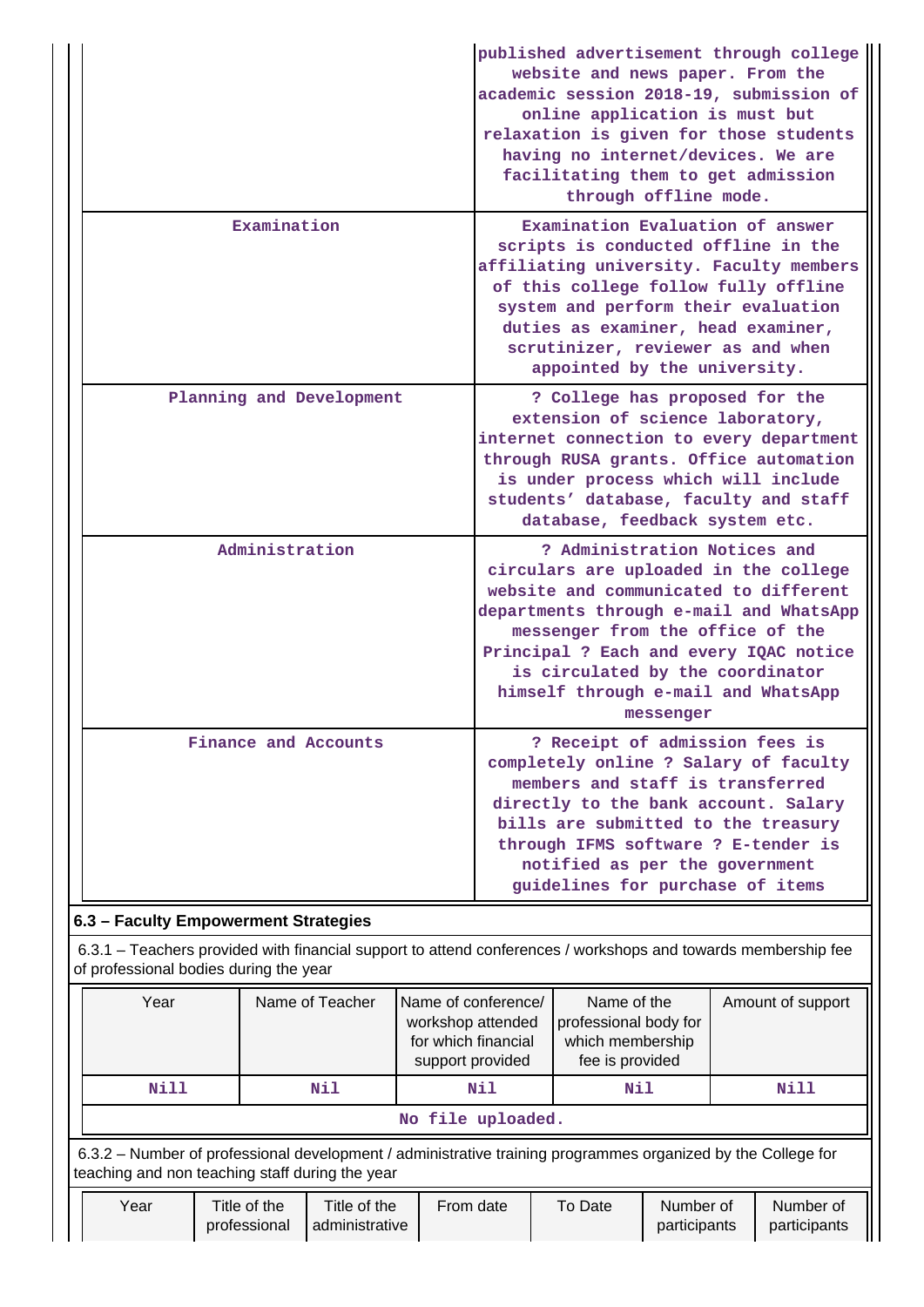|                                                                                                                                                                                                                                                                                                                                                                                                                               |              | development<br>programme<br>organised for<br>teaching staff                  |                         | training<br>programme<br>organised for<br>non-teaching<br>staff |                               |              |  |                           |                     | (Teaching<br>staff) |                 | (non-teaching<br>staff) |
|-------------------------------------------------------------------------------------------------------------------------------------------------------------------------------------------------------------------------------------------------------------------------------------------------------------------------------------------------------------------------------------------------------------------------------|--------------|------------------------------------------------------------------------------|-------------------------|-----------------------------------------------------------------|-------------------------------|--------------|--|---------------------------|---------------------|---------------------|-----------------|-------------------------|
| 2019                                                                                                                                                                                                                                                                                                                                                                                                                          |              | Innovation<br>and Rejuve<br>nation of<br>Teaching<br>in Higher<br>Education" |                         | Faculty<br>Developmen<br>t.<br>Programme                        | 09/02/2019                    |              |  | 14/02/2019                |                     | 47                  |                 | <b>Nill</b>             |
|                                                                                                                                                                                                                                                                                                                                                                                                                               |              |                                                                              |                         |                                                                 |                               | View File    |  |                           |                     |                     |                 |                         |
| 6.3.3 - No. of teachers attending professional development programmes, viz., Orientation Programme, Refresher<br>Course, Short Term Course, Faculty Development Programmes during the year                                                                                                                                                                                                                                    |              |                                                                              |                         |                                                                 |                               |              |  |                           |                     |                     |                 |                         |
| Title of the<br>professional<br>development<br>programme                                                                                                                                                                                                                                                                                                                                                                      |              | Number of teachers                                                           | who attended            |                                                                 | From Date                     |              |  |                           | To date             |                     |                 | Duration                |
| Short Term<br>Course                                                                                                                                                                                                                                                                                                                                                                                                          |              |                                                                              | 14                      |                                                                 |                               | 09/02/2019   |  |                           | 14/02/2019          |                     |                 | 6                       |
| Refresher<br>Course                                                                                                                                                                                                                                                                                                                                                                                                           |              |                                                                              | $\overline{\mathbf{2}}$ |                                                                 |                               | 08/11/2018   |  |                           | 28/11/2018          |                     | 21              |                         |
| Orientation<br>Programme                                                                                                                                                                                                                                                                                                                                                                                                      |              |                                                                              | 1                       | 21/02/2018                                                      |                               |              |  | 20/03/2018                |                     |                     | 28              |                         |
|                                                                                                                                                                                                                                                                                                                                                                                                                               |              |                                                                              |                         |                                                                 |                               | View File    |  |                           |                     |                     |                 |                         |
| 6.3.4 - Faculty and Staff recruitment (no. for permanent recruitment):                                                                                                                                                                                                                                                                                                                                                        |              |                                                                              |                         |                                                                 |                               |              |  |                           |                     |                     |                 |                         |
|                                                                                                                                                                                                                                                                                                                                                                                                                               |              | Teaching                                                                     |                         |                                                                 |                               |              |  | Non-teaching<br>Full Time |                     |                     |                 |                         |
| Permanent<br>Nill                                                                                                                                                                                                                                                                                                                                                                                                             |              |                                                                              |                         | Full Time<br>Nill                                               | Permanent                     |              |  | Nill                      | Nill                |                     |                 |                         |
| $6.3.5$ – Welfare schemes for                                                                                                                                                                                                                                                                                                                                                                                                 |              |                                                                              |                         |                                                                 |                               |              |  |                           |                     |                     |                 |                         |
|                                                                                                                                                                                                                                                                                                                                                                                                                               | Teaching     |                                                                              |                         |                                                                 | Non-teaching                  |              |  |                           |                     |                     | <b>Students</b> |                         |
|                                                                                                                                                                                                                                                                                                                                                                                                                               | NCT SSSS Ltd |                                                                              |                         |                                                                 |                               | NCT SSSS Ltd |  |                           | <b>Students Aid</b> |                     |                 |                         |
| 6.4 - Financial Management and Resource Mobilization                                                                                                                                                                                                                                                                                                                                                                          |              |                                                                              |                         |                                                                 |                               |              |  |                           |                     |                     |                 |                         |
| 6.4.1 - Institution conducts internal and external financial audits regularly (with in 100 words each)                                                                                                                                                                                                                                                                                                                        |              |                                                                              |                         |                                                                 |                               |              |  |                           |                     |                     |                 |                         |
| Finance management is one the important mechanism for a institution. In this<br>regard, Namrup College manages its fund proper way for utilization of each<br>rupee. College has audited it's all account at the end of the financial year<br>and same is presented in GB meeting for approval. Further, as per the<br>government instruction, external audit also done by the Government Auditor<br>appointed by Government. |              |                                                                              |                         |                                                                 |                               |              |  |                           |                     |                     |                 |                         |
| 6.4.2 - Funds / Grants received from management, non-government bodies, individuals, philanthropies during the<br>year(not covered in Criterion III)                                                                                                                                                                                                                                                                          |              |                                                                              |                         |                                                                 |                               |              |  |                           |                     |                     |                 |                         |
| Name of the non government<br>funding agencies /individuals                                                                                                                                                                                                                                                                                                                                                                   |              |                                                                              |                         |                                                                 | Funds/ Grnats received in Rs. |              |  |                           |                     |                     | Purpose         |                         |
|                                                                                                                                                                                                                                                                                                                                                                                                                               | Nil          |                                                                              |                         |                                                                 |                               | <b>Nill</b>  |  |                           |                     |                     | Nill            |                         |
| No file uploaded.                                                                                                                                                                                                                                                                                                                                                                                                             |              |                                                                              |                         |                                                                 |                               |              |  |                           |                     |                     |                 |                         |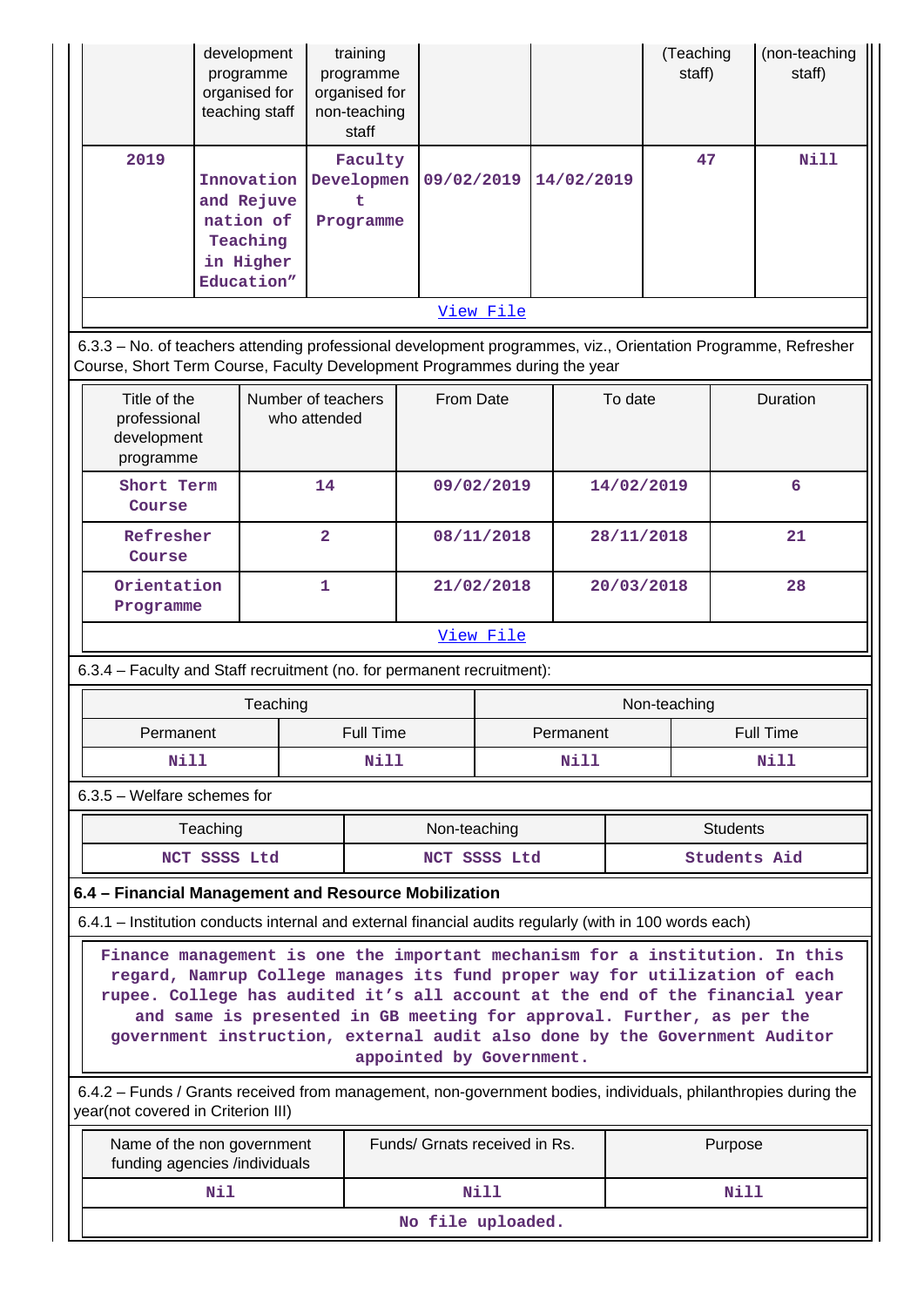6.4.3 – Total corpus fund generated

## **0**

#### **6.5 – Internal Quality Assurance System**

6.5.1 – Whether Academic and Administrative Audit (AAA) has been done?

| <b>Audit Type</b> | External         |            | Internal |               |  |
|-------------------|------------------|------------|----------|---------------|--|
|                   | Yes/No<br>Agency |            | Yes/No   | Authority     |  |
| Academic          | No               |            | Yes      | Principal i/c |  |
| Administrative    | No               | Government | Yes      | GB            |  |

6.5.2 – Activities and support from the Parent – Teacher Association (at least three)

 **Namrup College believes in the academic, social, moral and cultural development of students by acquiring inputs from all stakeholders. Although the college does not maintain formally registered parent-teacher association, yet interactions of teachers with parents during parent-teacher meetings of different departments come up with new suggestions related to the overall development of the students. Teachers have been able to communicate with parents to prevent early marriages and other prejudices related to the drop-out of girl students. This has resulted in the increase in overall percentage of girl students in the college. Faculty members maintain attendance record of students. If a student shows poor attendance, then parents are informed about the same by faculty members and Principal and subsequently meetings are arranged by the college authority with the parents. In almost all cases, parents provide essential support and care to ensure proper attendance of their**

**ward.**

6.5.3 – Development programmes for support staff (at least three)

 **1. Providing financial support by the NCTU whenever they face financial difficulties, 2. Providing development programme for internet and other digital activities**

6.5.4 – Post Accreditation initiative(s) (mention at least three)

 **a) Physical academic and administrative infrastructure have been improved through RUSA grant, b) Enabling of WiFi available campus, c) Digitalization of library.**

6.5.5 – Internal Quality Assurance System Details

| a) Submission of Data for AISHE portal | Yes |
|----------------------------------------|-----|
| b) Participation in NIRF               | No  |
| c)ISO certification                    | No  |
| d)NBA or any other quality audit       | No  |

6.5.6 – Number of Quality Initiatives undertaken during the year

| Year | Name of quality<br>initiative by IQAC   conducting IQAC                                    | Date of    | Duration From | Duration To | Number of<br>participants |
|------|--------------------------------------------------------------------------------------------|------------|---------------|-------------|---------------------------|
| 2019 | FDP<br>programme on<br>Innovation<br>Rejuvenation<br>of Teaching<br>in Higher<br>education | 09/02/2019 | 09/02/2019    | 14/02/2019  | 47                        |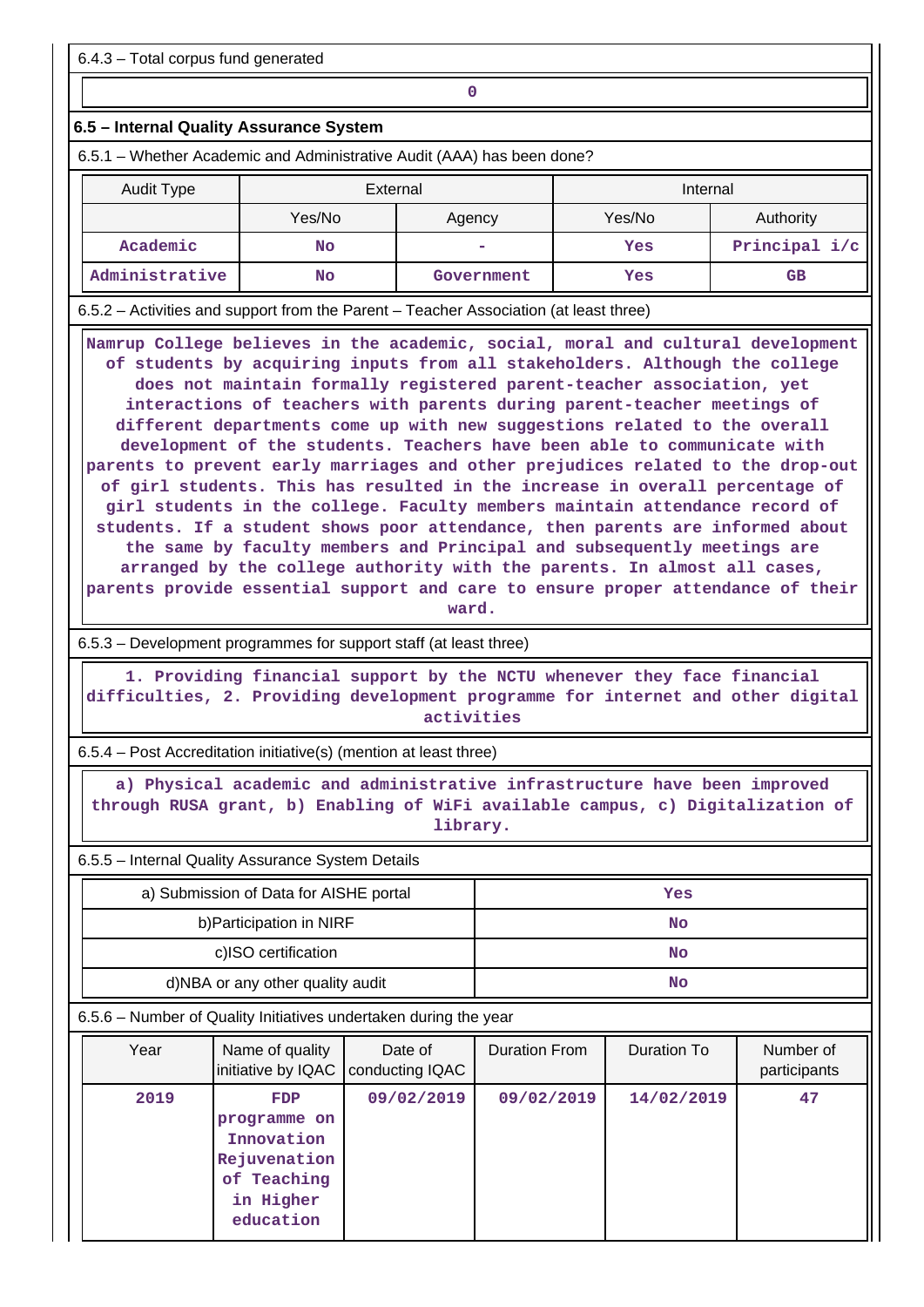| 2019                                                                                                                                                                                                                                                | Uploading<br>college data<br><b>on</b><br>management<br>information<br>system of<br><b>MHRD</b> |  | 25/02/2019 | 25/02/2019 |      | 25/02/2019             | 5           |  |  |
|-----------------------------------------------------------------------------------------------------------------------------------------------------------------------------------------------------------------------------------------------------|-------------------------------------------------------------------------------------------------|--|------------|------------|------|------------------------|-------------|--|--|
| 2018                                                                                                                                                                                                                                                | <b>IQAC</b><br>meeting (<br>1st)                                                                |  | 20/09/2018 | 20/09/2018 |      | 20/09/2019             | 8           |  |  |
| 2019                                                                                                                                                                                                                                                | <b>IQAC</b><br>meeting<br>(2nd)                                                                 |  | 01/04/2019 | 01/04/2019 |      | 01/04/2019             | 9           |  |  |
| 2019                                                                                                                                                                                                                                                | Reconstruc<br>tion of IQAC<br>$sub-$<br>committees                                              |  | 01/04/2019 | 01/04/2019 |      | 01/04/2019             | 9           |  |  |
| 2019                                                                                                                                                                                                                                                | <b>Students</b><br>Feedback                                                                     |  | 25/05/2019 | 25/05/2019 |      | 25/05/2019             | 104         |  |  |
| 2018                                                                                                                                                                                                                                                | <b>RUSA</b><br>Finishing<br>School<br>Programme<br>under Equity<br>Initiative                   |  | 23/08/2018 | 23/08/2018 |      | 27/08/2018             | 41          |  |  |
|                                                                                                                                                                                                                                                     | View File                                                                                       |  |            |            |      |                        |             |  |  |
| <b>CRITERION VII - INSTITUTIONAL VALUES AND BEST PRACTICES</b>                                                                                                                                                                                      |                                                                                                 |  |            |            |      |                        |             |  |  |
| 7.1 - Institutional Values and Social Responsibilities                                                                                                                                                                                              |                                                                                                 |  |            |            |      |                        |             |  |  |
| 7.1.1 – Gender Equity (Number of gender equity promotion programmes organized by the institution during the<br>year)                                                                                                                                |                                                                                                 |  |            |            |      |                        |             |  |  |
| Title of the<br>programme                                                                                                                                                                                                                           | Period from                                                                                     |  | Period To  |            |      | Number of Participants |             |  |  |
|                                                                                                                                                                                                                                                     |                                                                                                 |  |            |            |      | Female                 | Male        |  |  |
| International<br>women's day                                                                                                                                                                                                                        | 08/03/2019                                                                                      |  |            | 08/03/2019 |      | 80<br>30               |             |  |  |
| 7.1.2 - Environmental Consciousness and Sustainability/Alternate Energy initiatives such as:                                                                                                                                                        |                                                                                                 |  |            |            |      |                        |             |  |  |
|                                                                                                                                                                                                                                                     | Percentage of power requirement of the University met by the renewable energy sources           |  |            |            |      |                        |             |  |  |
| a) Contribution was made by Green Life Society through plantation of saplings.<br>b) World Environment Day was celebrated by organising a popular talk. c)<br>Provision of dumping ground was managed by the college for solid waste<br>management. |                                                                                                 |  |            |            |      |                        |             |  |  |
| 7.1.3 - Differently abled (Divyangjan) friendliness                                                                                                                                                                                                 |                                                                                                 |  |            |            |      |                        |             |  |  |
| Yes/No<br>Number of beneficiaries<br>Item facilities                                                                                                                                                                                                |                                                                                                 |  |            |            |      |                        |             |  |  |
| Physical facilities                                                                                                                                                                                                                                 | Yes                                                                                             |  |            |            | Nill |                        |             |  |  |
|                                                                                                                                                                                                                                                     | Provision for lift                                                                              |  |            | <b>No</b>  |      |                        | <b>Nill</b> |  |  |
| Ramp/Rails                                                                                                                                                                                                                                          |                                                                                                 |  | No         |            |      | <b>Nill</b>            |             |  |  |
| <b>Braille</b>                                                                                                                                                                                                                                      |                                                                                                 |  | No         |            |      | <b>Nill</b>            |             |  |  |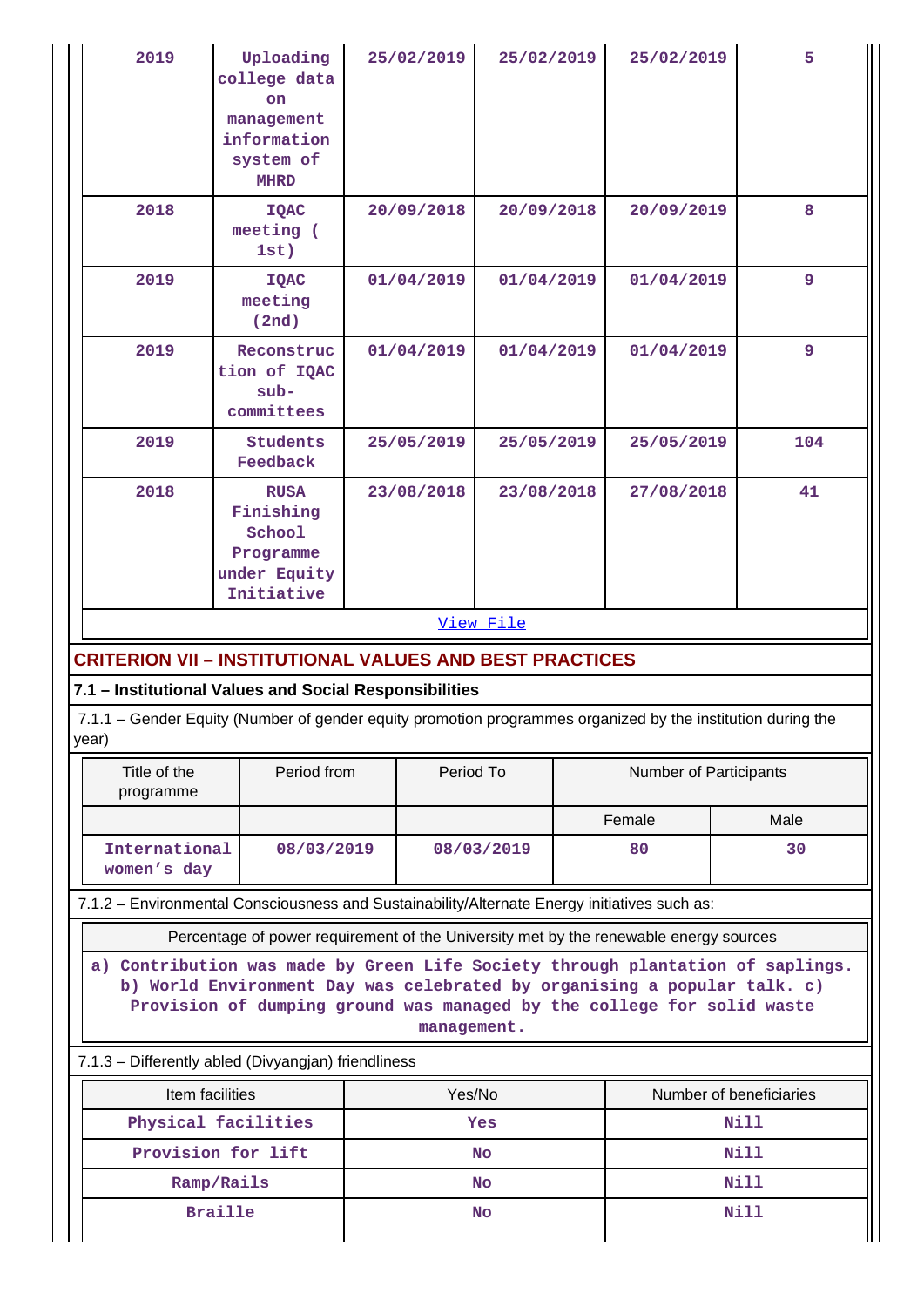| Software/facilities                                                                               |                                                                                             |                                                                                                   |                                   |                |              |                                                                                                                                                                                                                                                    |                                                                                                          |                                                                                                                                             |                                                     |
|---------------------------------------------------------------------------------------------------|---------------------------------------------------------------------------------------------|---------------------------------------------------------------------------------------------------|-----------------------------------|----------------|--------------|----------------------------------------------------------------------------------------------------------------------------------------------------------------------------------------------------------------------------------------------------|----------------------------------------------------------------------------------------------------------|---------------------------------------------------------------------------------------------------------------------------------------------|-----------------------------------------------------|
| Rest Rooms                                                                                        |                                                                                             |                                                                                                   | <b>No</b>                         |                |              | <b>Nill</b>                                                                                                                                                                                                                                        |                                                                                                          |                                                                                                                                             |                                                     |
| Scribes for examination                                                                           |                                                                                             |                                                                                                   | Yes                               |                |              | <b>Nill</b>                                                                                                                                                                                                                                        |                                                                                                          |                                                                                                                                             |                                                     |
| Special skill<br>development for<br>differently abled<br>students                                 |                                                                                             |                                                                                                   | <b>No</b>                         |                |              | <b>Nill</b>                                                                                                                                                                                                                                        |                                                                                                          |                                                                                                                                             |                                                     |
| Any other similar<br>facility                                                                     |                                                                                             |                                                                                                   | Yes                               |                |              | <b>Nill</b>                                                                                                                                                                                                                                        |                                                                                                          |                                                                                                                                             |                                                     |
|                                                                                                   | 7.1.4 – Inclusion and Situatedness                                                          |                                                                                                   |                                   |                |              |                                                                                                                                                                                                                                                    |                                                                                                          |                                                                                                                                             |                                                     |
| Year                                                                                              | Number of<br>initiatives to<br>address<br>locational<br>advantages<br>and disadva<br>ntages | Number of<br>initiatives<br>taken to<br>engage with<br>and<br>contribute to<br>local<br>community |                                   | Date           | Duration     |                                                                                                                                                                                                                                                    | Name of<br>initiative                                                                                    | <b>Issues</b><br>addressed                                                                                                                  | Number of<br>participating<br>students<br>and staff |
| 2018                                                                                              | <b>Nill</b>                                                                                 | $\mathbf{1}$                                                                                      |                                   | 20/11/2<br>018 | 3            |                                                                                                                                                                                                                                                    | Workshop<br><b>on</b><br>Mushroom<br>cultivati  <br>on <sub>r</sub><br>and comme<br>rcializat<br>ion     | Livelih<br>ood<br>issues of<br>some<br>local com<br>munities<br>quality p have been<br>roduction addressed<br>through<br>this<br>workshop   | 33                                                  |
| 2019                                                                                              | Nill                                                                                        | $\mathbf{1}$                                                                                      |                                   | 08/01/2<br>019 | $\mathbf{1}$ |                                                                                                                                                                                                                                                    | on Applic<br>ation of<br>logy in<br>Animal<br>Husbandry<br>for the u<br>pliftment<br>of rural<br>economy | Skill d<br>Workshop evelopmen<br>t to<br>support e<br><b>Biotechno</b> ntreprene<br>urship de<br>velopment<br>and livel<br>ihood<br>issues. | 53                                                  |
| No file uploaded.                                                                                 |                                                                                             |                                                                                                   |                                   |                |              |                                                                                                                                                                                                                                                    |                                                                                                          |                                                                                                                                             |                                                     |
| 7.1.5 - Human Values and Professional Ethics Code of conduct (handbooks) for various stakeholders |                                                                                             |                                                                                                   |                                   |                |              |                                                                                                                                                                                                                                                    |                                                                                                          |                                                                                                                                             |                                                     |
| <b>Title</b><br>College Prospectus for<br>Students                                                |                                                                                             |                                                                                                   | Date of publication<br>25/05/2019 |                |              | Follow up(max 100 words)<br>Students are motivated<br>and directed to maintain<br>highest standard of<br>behaviour and discipline<br>both inside and outside<br>the college. Counselling<br>classes were operated for<br>the new comer students to |                                                                                                          |                                                                                                                                             |                                                     |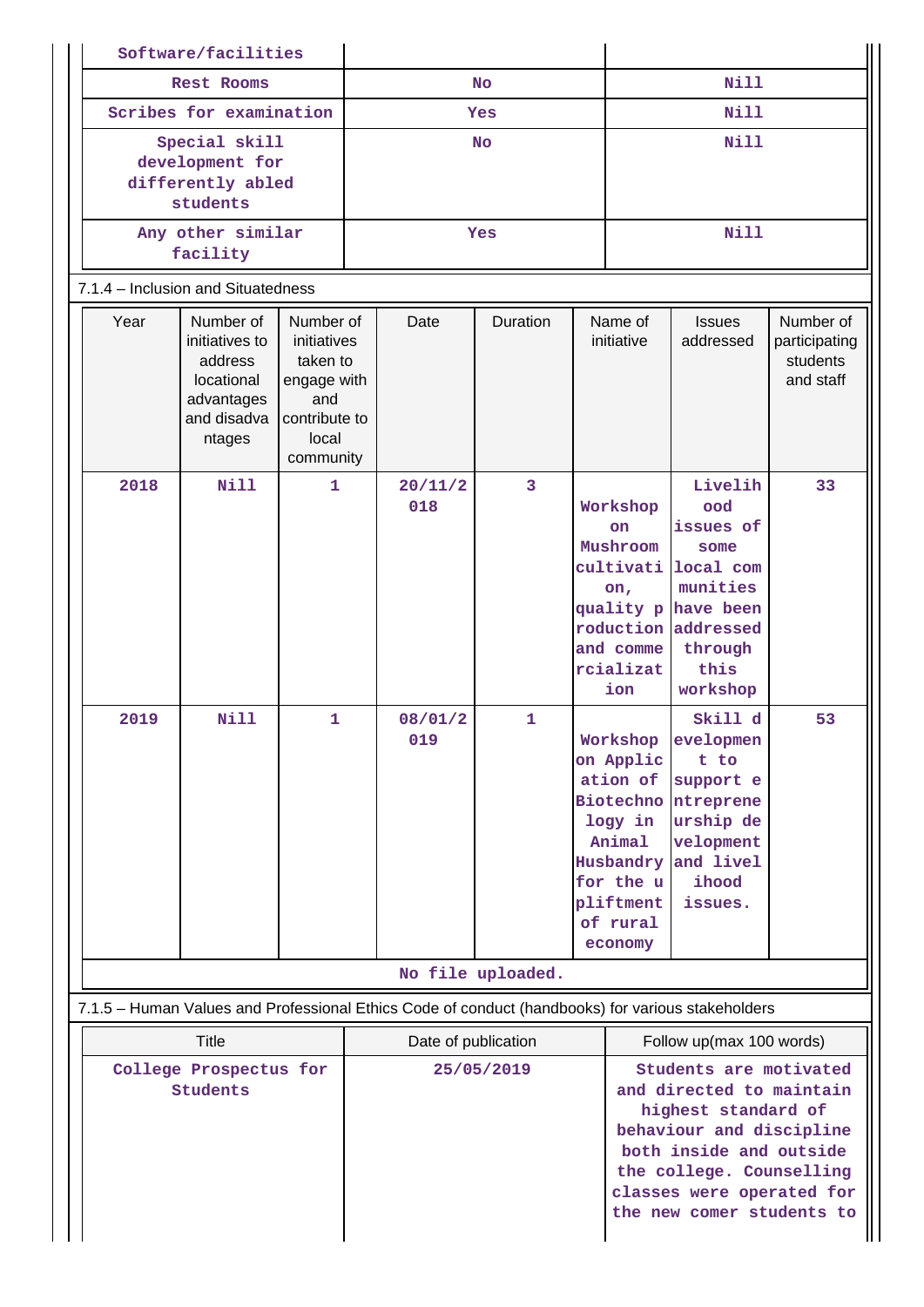| cope up with the academic |
|---------------------------|
| environments of the       |
| institution. Students     |
| have to abide by the      |
| rules and regulations     |
| prescribed by the college |
| authority. Violation of   |
| rules, irregular          |
| attendance, discourtesy   |
| to teachers and staff     |
| members, use of physical  |
| force, use of filthy      |
| obscene language, wilful  |
| damage of institutional   |
| property will incur       |
| strict disciplinary       |
| action. Attendance to the |
| college functions like    |
| meetings, annual sports   |
| week, seminars, group     |
| discussion, viva-voce etc |
| are mandatory to all      |
| students.                 |

#### 7.1.6 – Activities conducted for promotion of universal Values and Ethics

| Activity                         | Duration From | Duration To | Number of participants |  |  |
|----------------------------------|---------------|-------------|------------------------|--|--|
| Celebration of<br>Teachers Day   | 05/09/2018    | 05/09/2018  | 110                    |  |  |
| Celebration of<br>Gandhi Jayanti | 02/10/2018    | 02/10/2018  | 30                     |  |  |

#### **No file uploaded.**

7.1.7 – Initiatives taken by the institution to make the campus eco-friendly (at least five)

 **? Plantation of Saplings, ? Solid waste management as dumping of garbage, ? Gardening in the college campus, ? Awareness speech on environment degradation to the students, ? Cleaning drive of the college campus by the NSS volunteers.**

#### **7.2 – Best Practices**

 $\mathbf{1}$ 

7.2.1 – Describe at least two institutional best practices

 **Title of the practice: Blood donation and awareness camp Objective of the practice: ? To inspire and create awareness among the students for community service and voluntary service. ? To draw the attention of the students about the importance of Blood donation ? Awareness of indispensable voluntary donation of blood at crucial times to save lives. ? To fulfill the social responsibility of the institution. The context: Human blood is an essential element of human life which has no substitute. It is required during the emergency situations such as accidents, surgeries, to cure the chronic illness and also in the treatment of cancer and other such serious illness. It is evident that Blood transfusion has been responsible for saving millions of lives each year around the world. Yet it is still a major concern across the globe. So, the message that donating blood voluntarily is an important part on humans to express their concern or caring for the lives of other. Moreover, our college is located in a rural area at a distant place from the district headquarter so it is an urgent need to make the students understand that regular voluntary and healthy blood donors are needed in large numbers to make**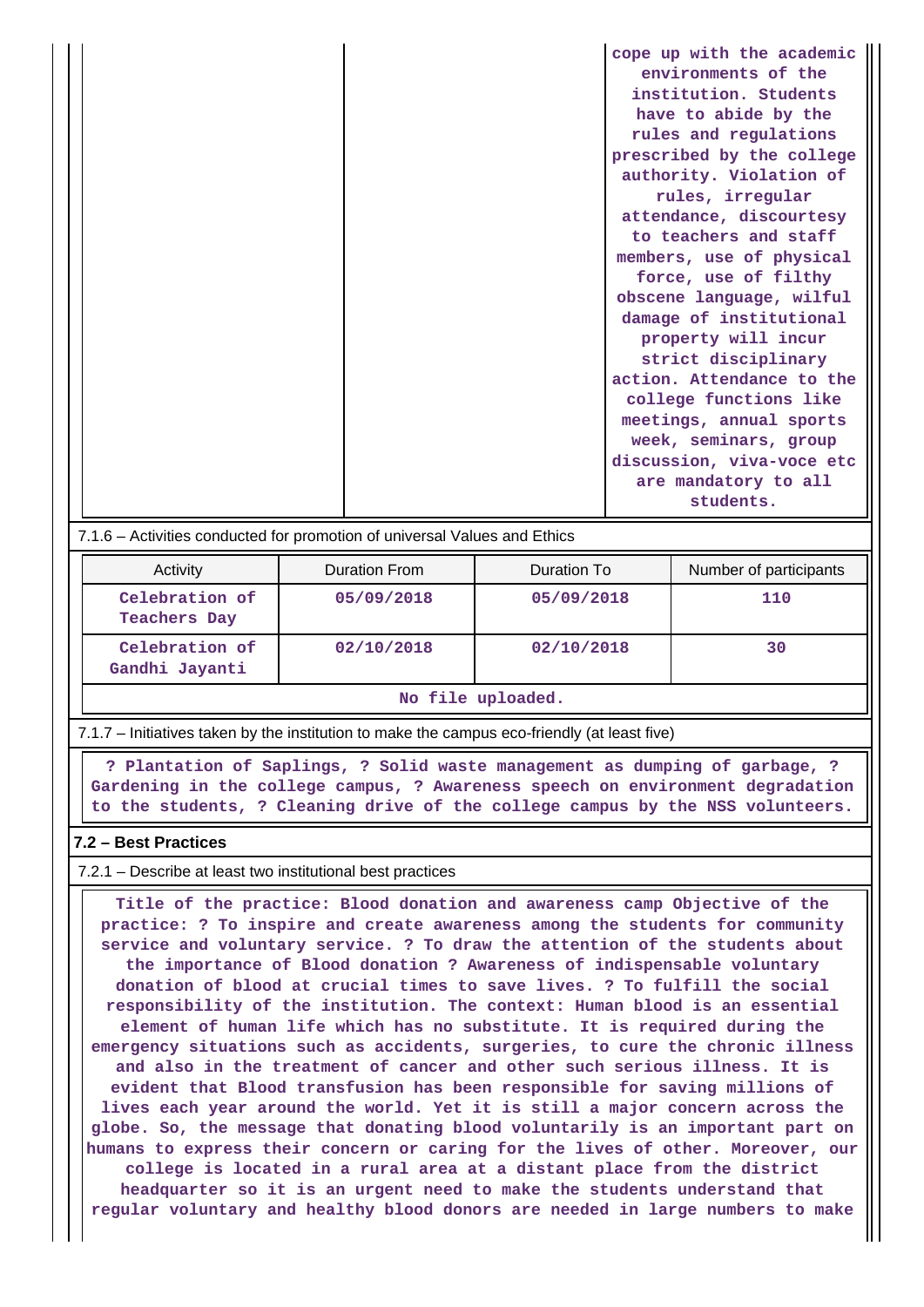**generous blood donations. The practice: We, the Namrup College fraternity believe that "Life is precious but saving that life is adorable". So, the blood donation and awareness camps are organized to encourage the students as well as make the aware about the importance of blood donation because they will be the mentors of future. The college NSS units organize Blood Donation Camp in collaboration with Team Humanity, a NGO. The volunteers of these units not only donate blood but also maintain a list of Blood donors with their blood groups. They act spontaneously and readily make all the arrangements in supplying the right group of blood to the people who are in need of it. Apart from the NSS unit and Team Humanity, Namrup Taekwondo Club, many local inhabitant and CISF officials of BVFCL (Brahmaputra Valley Fertilizer Corporation Limited) also participate in this camp and donate blood voluntarily. Neither the volunteer nor the donors ever accept any kinds of monetary benefits from the needy. These people are well treated by the agencies and the relatives of the needy persons by offering them transport or refreshments. This NGO is encouraging the activity of these donors and volunteers by giving certificates. Teachers in their turn make the whole class appreciate their services. This kind of healthy practice motivates the other students as well. Evidence of success: A leader can always be a doer. Many members of College fraternity donate blood voluntarily and try to make others aware of this matter. This is a small step towards humanity. This activity not only causes a positive impact on the minds of students but also many villagers because many of them come forward voluntarily to donate blood. Moreover, many CISF officials and many employees of the industries located here are also involved in voluntary blood donation. Through these kinds of healthy practices many students got enlightened about the importance of blood donation. Problems encountered and Resource required: Though we have arranged blood donation camp for a noble purpose, still the voluntary organizations and the volunteers of our college combat with the conceptualized minds of most students. Since our college is located in semiurban area and many villages are located near by the college, therefore not only the students but also the inhabitants of this area do not have the basic or clear thought about the importance and use of blood donations. They have their own pre-conceived opinion regarding blood donation such as if anyone donates blood, the quantum of blood in the body decreases it will take time for them to carry on their day to day regular domestic and habitual activities after blood donation etc. Sometimes the parents act negatively though their sons or daughters willingly come forward for blood donation. Moreover, there is no such blood storage system or blood bank in Namrup where our college is located, so it is an urgent need of this area so that a volunteer can donate blood regularly and can be used when needed. Title of the practice: Tree plantation For the maintenance of green and eco-friendly environment in the college campus and adjoining areas, Namrup college authority has formed two society- Botanical Society and Green Life Society. Objective of the practice: Tree plantation activity carried out by the college with the following aims and objective- i. To increase awareness to the society in the importance of plantation and saving trees. ii. To express our concern to the environment. iii. To reduce the negative effects of climate change. The context: Since Namrup College is located in an industrial setting area, air pollution as well as water pollution are the major problems. In such situation saving old trees and sapling plantation is one of the promising steps to overcome this problem. The practice: i. Efforts are made by the college authority to protect the existing trees in and around the campus as the college has Botanical Garden with a total of 77 numbers of fruit yielding and medicinal plant species. Since there is limited space at the campus we have limited plants but with sustained efforts sapling plantation was made in our adopted villages of Ghini and Kawoimari. The trees are being well maintained jointly by villagers and college authority. ii. Special guest lectures are conducted with the objective of making students aware about the role of green plants in reducing environmental**